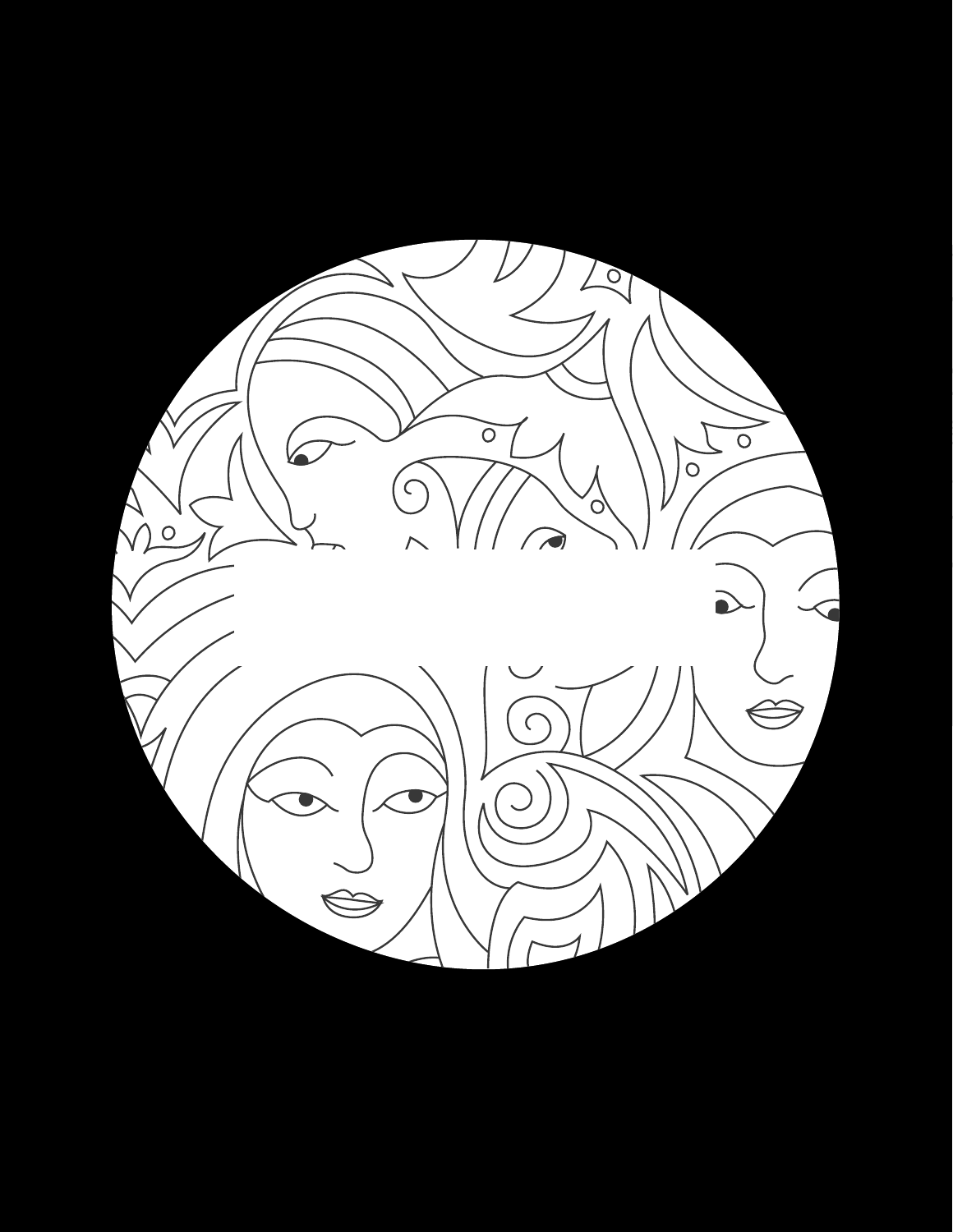*To Sunila, a woman human rights defender*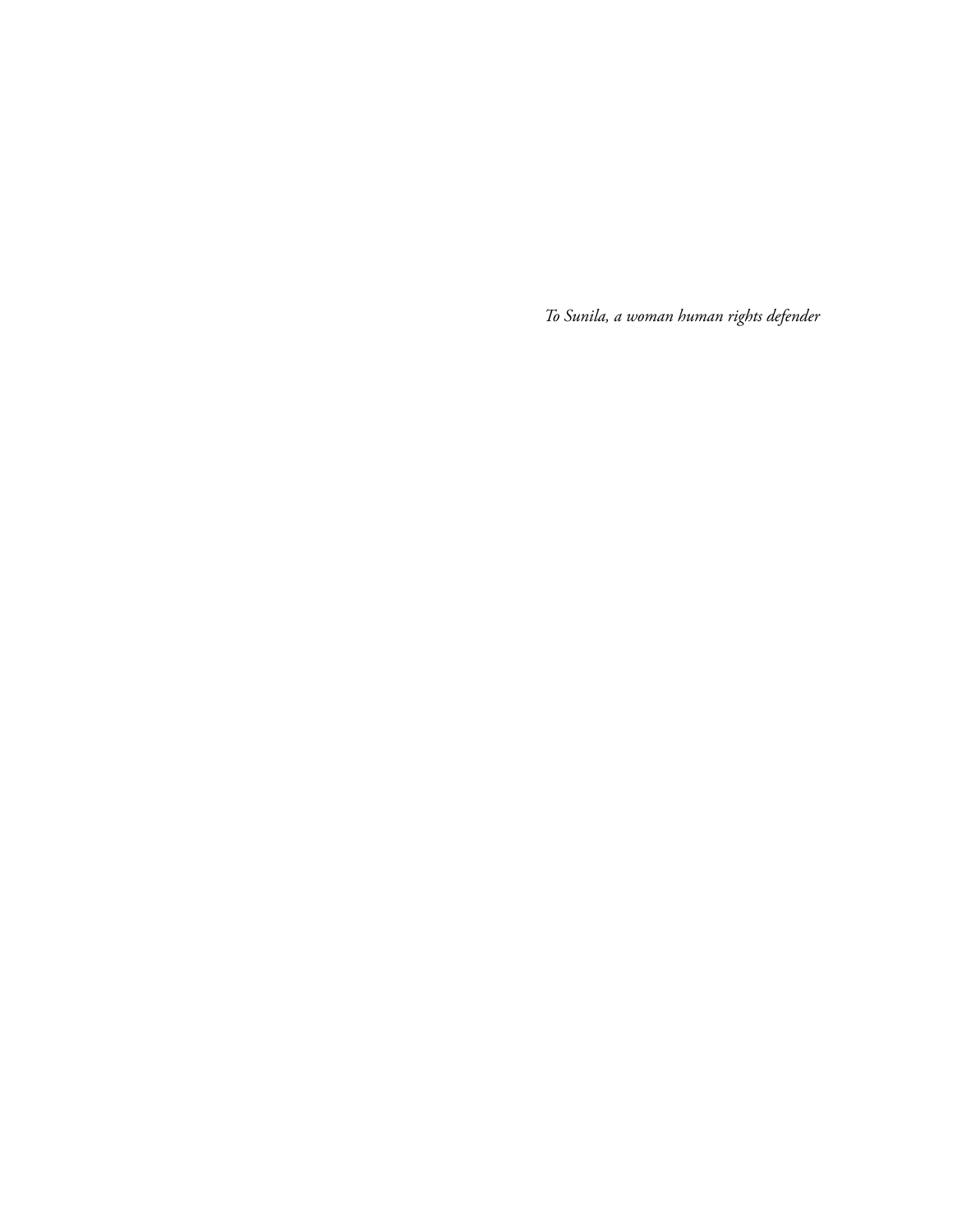# Our Right To Safety: Women Human Rights Defenders' Holistic Approach to Protection

Written by Inmaculada Barcia (AWID Consultant) and facilitated by the Association for Women's Rights In Development (AWID) as part of its work as Chair of the Working Group on Urgent Responses for WHRDs at Risk of the Women Human Rights Defenders International Coalition (March 2014).

The members of the Working Group on Urgent Responses are:

Association for Women's Rights in Development (AWID) Amnesty International Association for Progressive Communications (APC) Front Line Defenders Peace Brigades International (PBI) MADRE Women's Global Network for Reproductive Rights (WGNRR) World Organisation against Torture (OMCT) Urgent Action Fund (UAF)

Additional Contributors: Lydia Alpizar, Daniela Fonkatz, Hakima Abbas, Katherine Ronderos, Analía Penchaszadeh and Rachael Dempsey (AWID); Danna Ingleton (Amnesty International); Jennifer Radloff (APC); Tara Madden, Andrea Rocca, and Vincent Forest (Front Line Defenders); Delphine Reculeau (OMCT); Natalia Caruso (Madre); Moira Birss (PBI); Vanessa Coria Castilla (Women's Global Network for Reproductive Rights).

The WHRD International Coalition is a resource and advocacy network for the protection and support of women human rights defenders worldwide. An international initiative created out of the international campaign on women human rights defenders launched in 2005, the Coalition calls attention to the recognition of women human rights defenders.

For more information on the WHRD International Coalition please go to:

#### www.defendingwomen-defendingrights.org

AWID is an international feminist, membership organization committed to achieving gender equality, sustainable development and women's human rights. AWID's mission is to strengthen the voice, impact, and influence of women's rights advocates, organizations, and movements internationally to effectively advance the rights of women.

For more information on AWID: www.awid.org

Proofreading: Laila Malik Design and Layout: Storm. Diseño + Comunicación

AWID gratefully acknowledges the generous support of Cordaid, Hivos, Ford Foundation, Foundation for a Just Society, Levi Strauss Foundation, Norwegian Ministry of Foreign Affairs, Oak Foundation, Open Society Foundations, the Swedish International Development Cooperation Agency and two anonymous contributors.

2014 Association for Women's Rights in Development (AWID)



 This publication may be redistributed non-commercially in any media, unchanged and in whole, with credit given to **Creative** This publication may be redistributed non-commerced Commons. AWID and the authors. www.creativecommons.org

Published by Association for Women's Rights in Development (AWID) in Toronto, Mexico City, Cape Town. 215 Spadina Ave, Suite 150, Toronto, Ontario M5T 2C7 Canada Website: www.awid.org Email: contact@awid.org Tel: +1 416.594.3773 Fax: +1 416.594.0330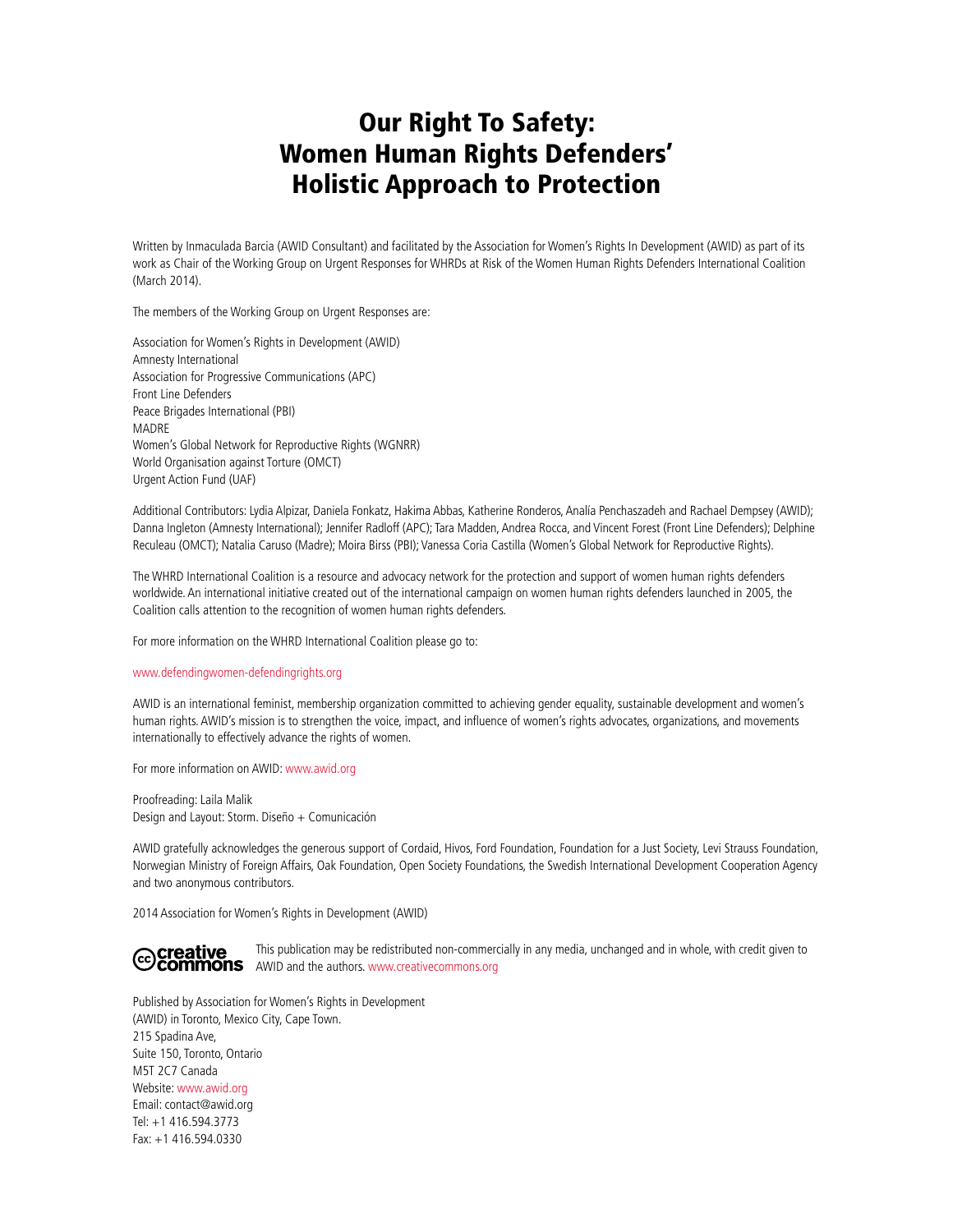

| Acknowledgements                                                                                                                  | 4              |
|-----------------------------------------------------------------------------------------------------------------------------------|----------------|
| Introduction                                                                                                                      | 5              |
| 1. Risk factors and violations for WHRDs-punishing women who<br>speak out                                                         | $\overline{7}$ |
| 1.1 The use or threat of sexual violence                                                                                          | 8              |
| 1.2 The use of gender and sexual stereotypes                                                                                      | 8              |
| 2. What do we mean by gender-sensitive protection and security for WHRDs?                                                         | 12             |
| 2.1 Personal security                                                                                                             | 13             |
| 2.2 Security for family members                                                                                                   | 15             |
| 2.3 Institutional security                                                                                                        | 17             |
| 2.4 Collective security                                                                                                           | 18             |
| 2.5 Digital security and freedom of expression                                                                                    | 19             |
| 2.6 Measures addressing structural violence—Ending impunity, accessing<br>justice systems and raising awareness about WHRDs' work | 21             |
| 2.6.1 Ending impunity and accessing justice systems                                                                               | 22             |
| 2.6.2 Raising awareness about WHRDs' work                                                                                         | 23             |
| 3. State obligations to protect WHRDs                                                                                             | 25             |
| 4. Regional and international protection mechanisms                                                                               | 34             |
| 4.1 United Nations Committee on the Elimination of Discrimination<br>against Women (CEDAW)                                        | 34             |
| 4.2 The Special Rapporteurs on the situation of human rights defenders                                                            | 37             |
| 4.3 The Inter-American Commission on Human Rights: Precautionary<br>measures                                                      | 41             |
| 4.4 European Union (EU): Guidelines on human rights defenders                                                                     | 43             |
| 5. Recommendations for further action                                                                                             | 46             |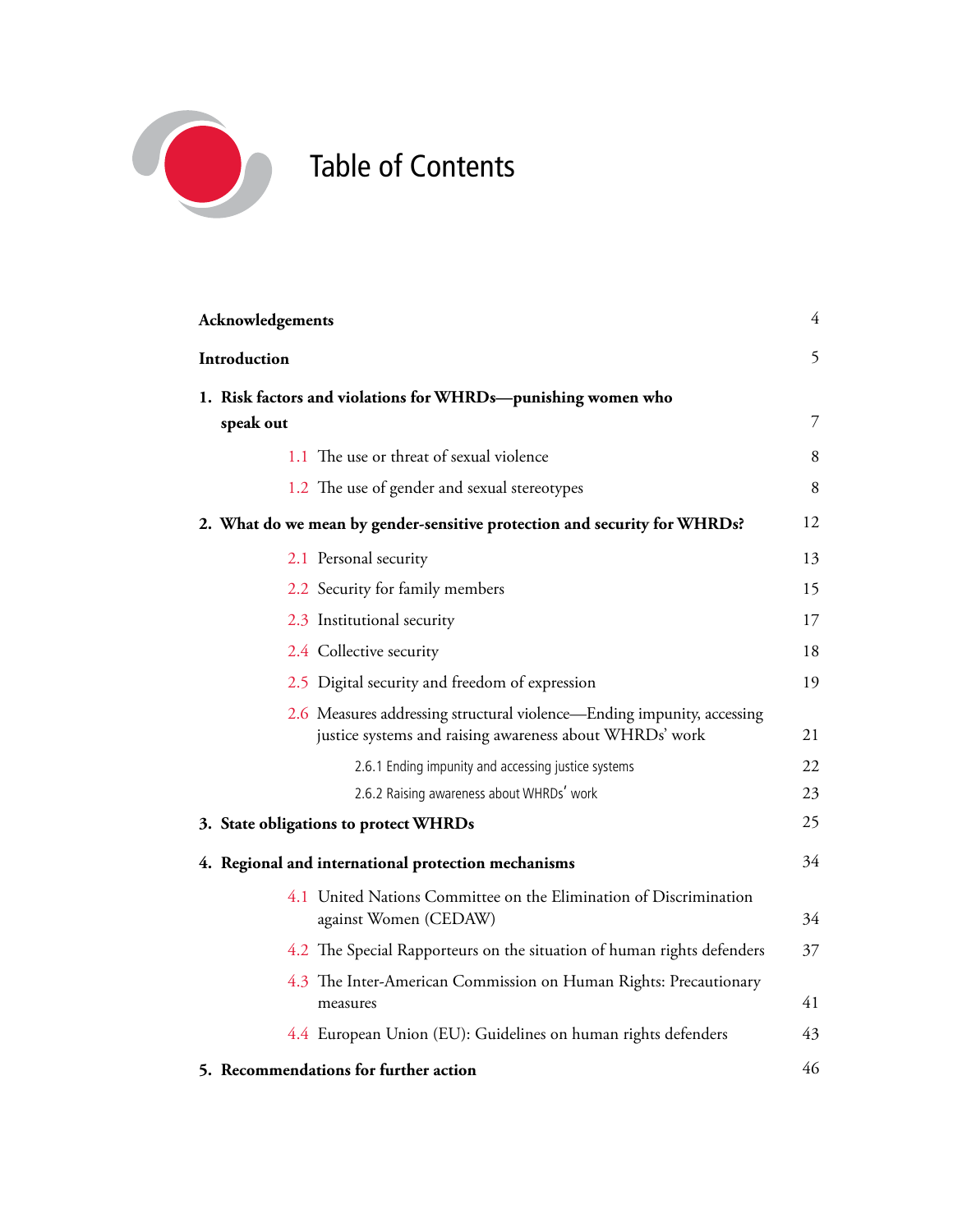# Acknowledgements

The ideas and recommendations in this publication were developed as part of a consultative process that included numerous individual conversations as well as a consultation with WHRDs from Africa, Asia, Latin America and the Middle East who defend a range of human rights, including women's human rights. The consultation, held in Mexico City during 26-27 June 2013, provided an important space to share information, deepen the analysis and generate collective proposals.

AWID and the author would like to acknowledge the valuable contributions made to this publication by:

| Alejandra Ancheita (ProDESC)                                                                     |
|--------------------------------------------------------------------------------------------------|
| Aura Lolita Chávez Ixcaquic (Consejo de Pueblos<br>Kiches)                                       |
| Claudia Mejia Duque (Corporación Sisma Mujer)                                                    |
| Cristina Hardaga Fernández (JASS - Just<br>Associates/Asociadas por lo Justo)                    |
| Cristina Palabay (Tanggol Bayi - Defend Women)                                                   |
| Eva Schueller (Cambodian League for the<br>Promotion and Defense of Human Rights -<br>LICADHO)   |
| Gladys Lanza Ochoa (Movimiento de Mujeres por<br>la Paz)                                         |
| Samira Hamidi                                                                                    |
| Inés Fernandez (Centro de Derechos Humanos de<br>la Montaña "Tlachinollan")                      |
| Lara Aharonian (Women's Resource Center)                                                         |
| Dr. Leyla Yunus (Institute for Peace and Democracy)                                              |
| Jennifer Williams (Women of Zimbabwe Arise -<br>WOZA)                                            |
| Jomary Ortegon Osorio (Corporacion Colectivo de<br>Abogados Jose Alvear Restrepo - CCAJAR)       |
| Juanita Jimènez Martìnez (Movimiento Autònomo<br>de Mujeres- MAM - Nicaragua)                    |
| Justine Masika Bihamba (Synergie des femmes pour<br>les victimes des violences sexuelles - SFVS) |

| Jyotsna Maskay (National Alliance of Women |
|--------------------------------------------|
| Human Rights Defenders)                    |

- Kyomya Macklean Mary (Uganda Harm Reduction Network – UHRN)
- Julienne Lusenge (Solidarité Féminine pour la Paix et le Développement Intégral – SOFEPADI)
- María Martín Quintana (UDEFEGUA)
- Marusia Lopez (JASS Just Associates/Asociadas por lo Justo)
- Matea Popov (Zagreb Pride)
- Naly Pilorge (Cambodian League for the Promotion and Defense of Human Rights—LICADHO)
- Orfe Castillo (JASS Just Associates/Asociadas por lo Justo)
- Renu Rajbhandari (Women's Rehabilitation Centre – WOREC Nepal)
- Teruel Fernandez Hogla (Centro de Derechos de Mujeres)
- Valentina Rosendo Cantu (Centro de Derechos Humanos de la Montaña "Tlachinollan")
- Virisila Buadromo (Fiji Women's Rights Movement)
- Yanar Mohammed (Organization for Women's Freedom in Iraq)
- Yessica Sanchez Maya (Consorcio para el diálogo parlamentario y la Equidad A.C. Oaxaca)

We would like to thank the number of WHRDs who have not been mentioned by name for security reasons but whose contributions to this report and in these consultations were invaluable.

We would also like to thank the other organizations that, along with AWID, make up the Mesoamerican Initiative of Women Human Rights Defenders (IM-Defensoras), whose reflections and theoretical propositions have influenced the results of this research.

Finally, AWID and the author would like to thank all the members of the Women Human Rights Defenders International Coalition who provided valuable input for this publication.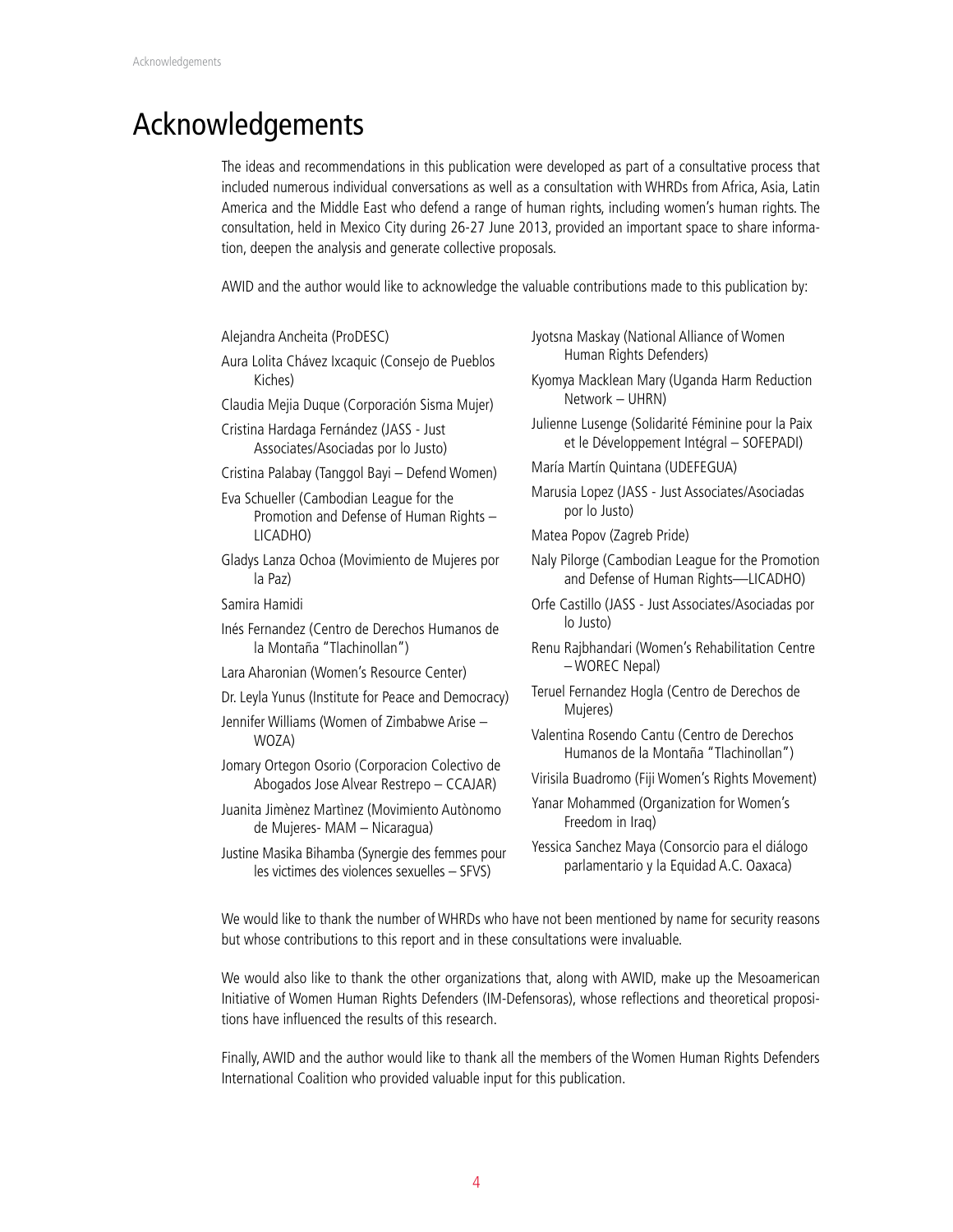# Introduction

Women Human Rights Defenders (WHRDs) are women active in human rights defence who are targeted for who they are—because they are women as well as for what they do—because of their work defending human rights.<sup>1</sup> In addition to gender, there are many economic, social, cultural and geographical factors that affect how WHRDs experience a violation. These factors include class, religion, age, language, sexual orientation, location, race and ethnicity.

These risk factors are often exacerbated by the different contexts in which WHRDs live and work. For example, in militarized contexts, sexual and gender-based violence is used by state and non-state actors to "assert or reassert gendered and other social/political hierarchies"<sup>2</sup> and as a "weapon of war." Under authoritarian regimes, WHRDs may be viewed as "challeng[ing] existing social inequalities or expos[ing] the deficiencies of political regimes and government."<sup>3</sup> Similarly, WHRDs working in contexts where religious and cultural fundamentalisms are present are at a greater risk of attacks than their male counterparts because they are deemed to have transgressed social norms. Violence against WHRDs may be gendered or sexualized as a way to "recast women back into their 'traditional' roles."<sup>4</sup> Finally, the growth and influence of transnational corporations also play an increased role in perpetrating violence against WHRDs and the communities that challenge them.

A number of mechanisms have been developed that aim to provide protection to WHRDs at risk, including initiatives developed by WHRDs themselves,  $NGOs<sup>5</sup>$ , national governments, and regional and international human rights bodies. Many WHRDs affirm that the most effective protection strategies have been those put in place as part of their own initiatives, working with their organizations and through solidarity networks, where they can build collective capacities and strategies, and a safe space to dialogue. They have also highlighted their mistrust in State institutions and underlined the many difficulties they face when requesting protection from State institutions in countries where there is no rule of law or independent judicial institutions. WHRDs often call attention to how the dual role of the State—as a perpetrator of violations and as responsible for ensuring an enabling environment for human rights protection—is a key obstacle preventing them from engaging with State HRD protection initiatives.

Nonetheless, this publication has a strong focus on protection initiatives put in place by the State as well as regional and international multi-lateral institutions. The reason for this focus is not to suggest that WHRDs should put their security into the hands of State or other multilateral institutions, but rather to emphasize that States have a responsibility to guarantee

<sup>1</sup> Asia Pacific Forum on Women, Law and Development (APWLD). *Claiming Rights, Claiming Justice: A Guidebook on Women Human Rights Defenders* 2007. p.15. 2007. Web. January 2014 http://www.defendingwomen-defendingrights.org/pdf2008/ EN\_Claiming\_Rights.pdf

<sup>2</sup> Women Human Rights Defenders International Coalition. *Global Report on the Situation of Women Human Rights Defenders*. p. 26. 2012. Web. January 2014. http://www.defendingwomen-defendingrights.org/pdf/WHRD\_IC\_Global%20 Report\_2012.pdf.

<sup>3</sup> Women Human Rights Defenders International Coalition. *Global Report on the Situation of Women Human Rights Defenders*. p. vi. 2012. Web. January 2014 http://www.defendingwomen-defendingrights.org/pdf/WHRD\_IC\_Global%20Report\_2012.pdf

<sup>4</sup> Women Human Rights Defenders International Coalition*. Global Report on the Situation of Women Human Rights Defenders*. p. 7. 2012. Web. January 2014. http://www.defendingwomen-defendingrights.org/pdf/WHRD\_IC\_Global%20Report\_2012.pdf

<sup>5</sup> For an overview of protection measures provided by NGOS see: Barcia, Inmaculada. *Urgent Responses for WHRDs at Risk: Mapping and Preliminary Assessment*. Toronto: AWID and the Women Human Rights Defenders International Coalition. 2011. Web. January 2014. http://awid.org/Library/Urgent-Responses-for-Women-Human-Rights-Defenders-at-Risk-Mapping-and-Preliminary-Assessment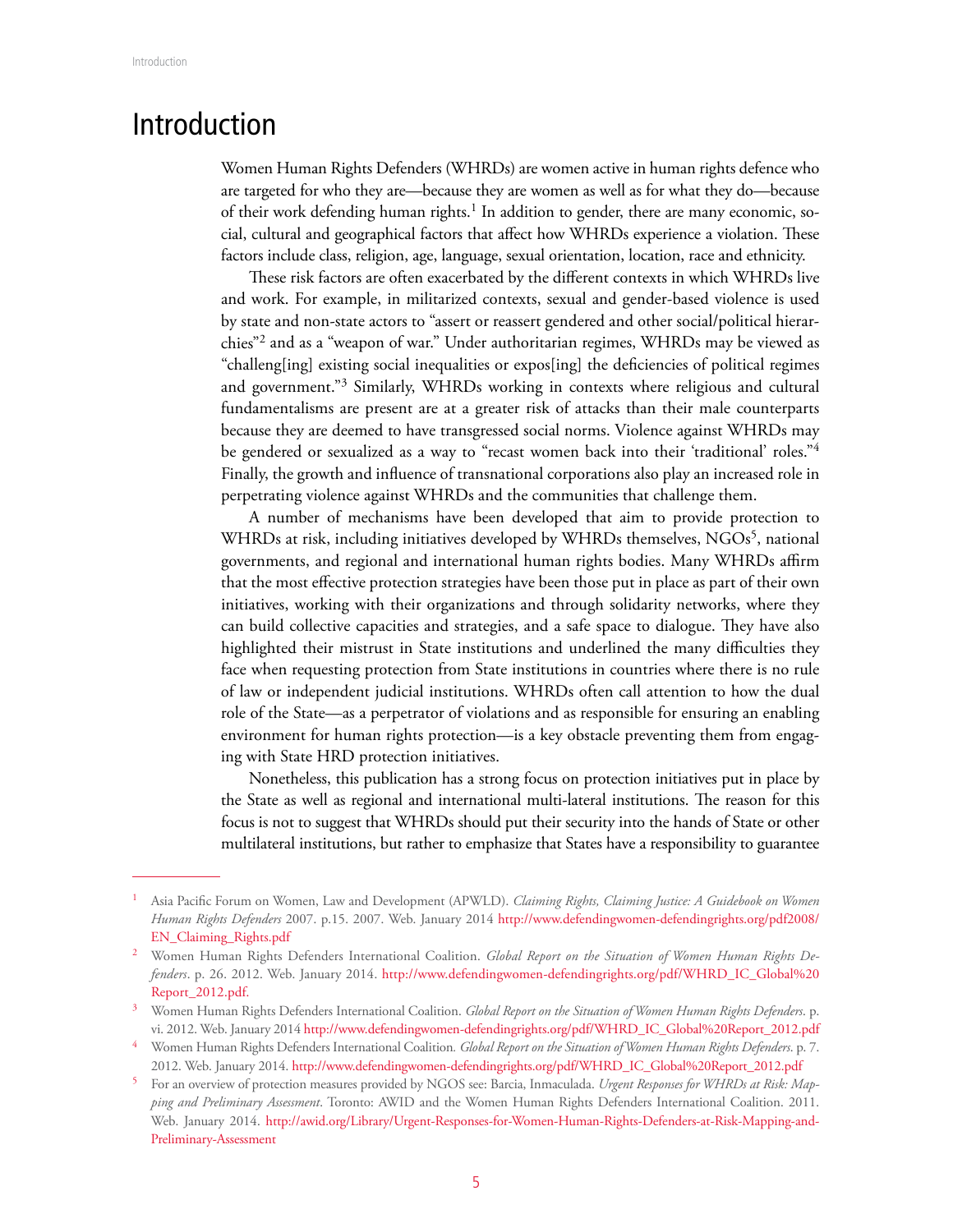protection to WHRDs at risk and should be held accountable for fulfilling this responsibility. By drawing from the experience of WHRDs with these protection strategies and mechanisms, this publication also aims to provide a set of recommendations on what "effective protection" means to WHRDs, as well as to outline ideas for the development of gender specific protection measures and programs that are sensitive to the diverse array of conditions or identities amongst WHRDs. These ideas and recommendations aim to develop and strengthen protection programs of States, other institutions and organizations. We are mindful, however, that they may not be useful for every situation and should be adapted to each specific context.

The ideas and recommendations included in this publication were developed as part of a consultative process that included individual conversations as well as a consultation that brought together WHRDs from Africa, Asia, Latin America and the Middle East who defend a range of human rights, including women's human rights. The consultation was held in Mexico City during 26-27 June 2013.

During the consultation, the participating WHRDs emphasized the need to advance an integrated concept of security that goes beyond just the physical protection of the individual. Such a concept of security would promote the development of prevention measures and take into account the need to feel safe at home, at work and on the street, as well as integrating the physical and psychological well-being of WHRDs, their organizations and families. Similarly, WHRDs reiterated the need for protection measures and programs to take into account the historical, cultural, political and social contexts in which WHRDs live and address their specific needs and realities.

WHRDs also highlighted the limitations of the terms "security," which is often associated with militarization, and "protection," which is sometimes understood as having a paternalistic connotation. They spoke of the need to emphasize the obligation of the State to provide WHRDs with an enabling environment, which the United Nations Special Rapporteur on the situation of human rights defenders describes as an environment "where the legitimacy of the work of human rights defenders is respected, the legal framework is in line with the Declaration's provisions, and those taking adverse actions against defenders can be brought to justice."<sup>6</sup>

This publication is divided into five chapters addressing different aspects of security and protection of WHRDs. Chapter one analyzes the risk factors and violations faced by WHRDs, in particular the use or threat of sexual violence and the use of gender and sexual stereotypes against WHRDs. It also explores the concept of integrated security and how many WHRDs understand this concept. Chapter two explores a wide range of protection measures that have been discussed with WHRDs in the course of this research, including initiatives addressing individual, family, collective and institutional security, as well as measures addressing structural violence and digital security. Chapter three elaborates on the responsibility of States to protect WHRDs and the strengths and potential pitfalls of several State initiatives that are currently in place. Chapter four describes some of the regional and international human rights mechanisms that have been put in place to protect defenders, and Chapter five provides a set of recommendations for States and other institutions to develop gender-specific protection initiatives.

<sup>6</sup> Jilani, Hina. *Report of the Special Representative of the Secretary-General on human rights defenders* (E/CN.4/2006/95). Para 45. 23 January 2006. Web. January 2014. http://daccess-dds-ny.un.org/doc/UNDOC/GEN/G06/118/64/PDF/G0611864. pdf?OpenElement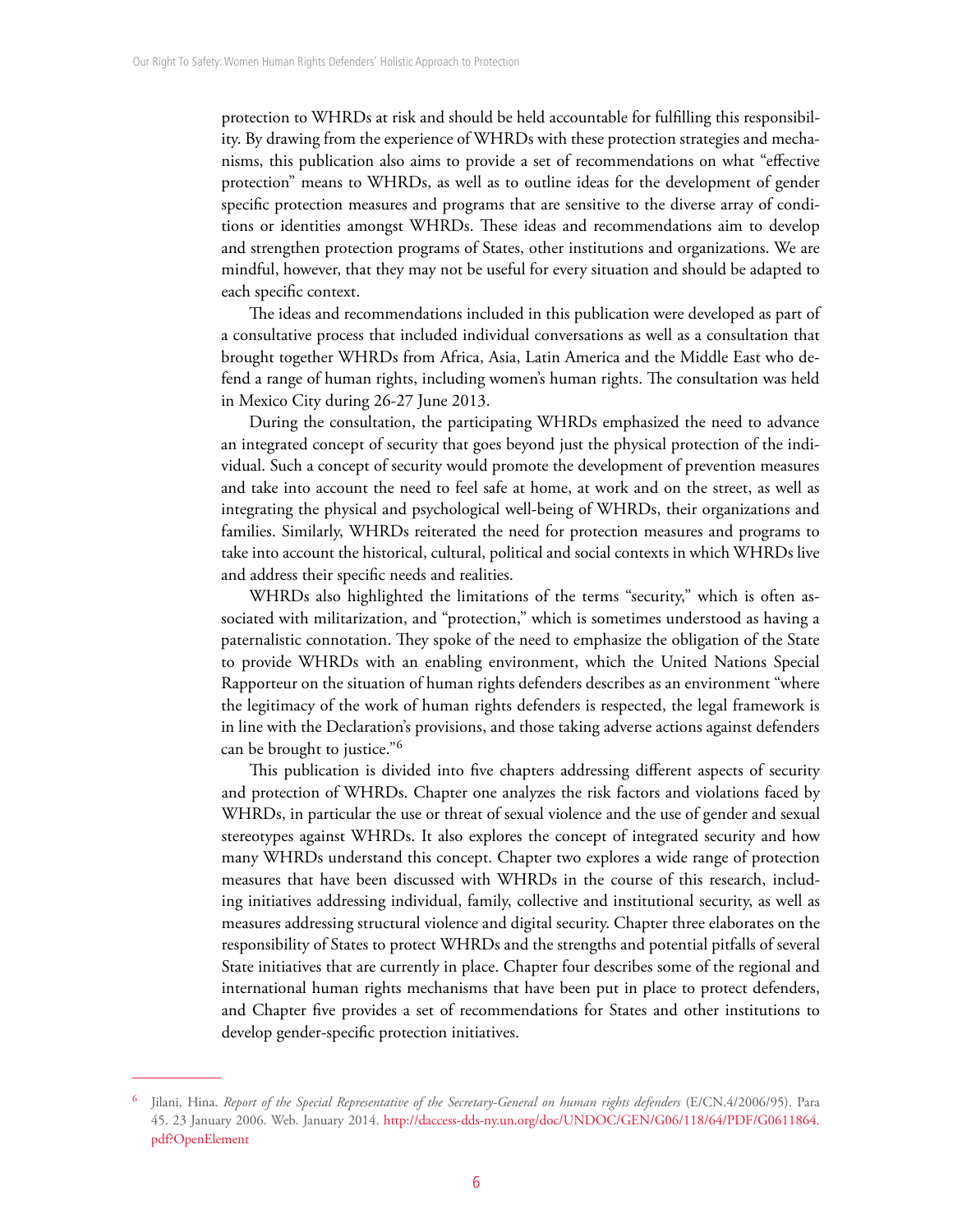

# Risk factors and violations for WHRDs—punishing women who speak out <sup>7</sup>

"Custom and tradition count for a great deal… When a woman gets involved in defending human rights, she's regarded as defying custom and also as an opponent in the service of the West."8

> WHRDs are exposed to different forms of violence because of who they are and what they do.<sup>9</sup> They have underscored the convergence of the different types of violence that affect them and the difficulties in distinguishing between these different types of violence. WHRDs are exposed to gender-based violence because they are women, sometimes experiencing violence within their own movements and organizations or at the hands of family or community members. This violence, however, is often not registered as violence against WHRDs because it is not committed by the State and is not considered political violence. In addition, WHRDs confront challenges that derive from their work denouncing human rights violations and seeking justice. WHRDs face all these types of violence because they defy a patriarchal culture and a hegemonic notion of sexuality that has placed women in an unequal position in the public and the private sphere.<sup>10</sup>

> WHRDs also view the lack of recognition of their substantive contribution to the human rights movements as a form of violence. This discounting of WHRDs' work is aggravated in many cases by the fact that WHRDs do not recognize themselves as human rights defenders. As a consequence, they may not feel entitled to existing protection mechanisms at their disposal and thus fail to make use of them.

> Another factor that helps perpetuate violence against WHRDs is the lack of recognition and documentation of the issue. For example, WHRDs may be detained in a demonstration, and they may also be sexually harassed and verbally abused by the officials detaining them, though that harassment may not be recognized nor reported. Similarly, data documenting violence against defenders is not disaggregated by gender and there are not indicators to analyze specific violence against WHRDs. This results in fewer resources for specific protection for WHRDs.<sup>11</sup>

<sup>7</sup> For more information on specific violations to WHRDs see: Asia Pacific Forum on Women, Law and Development (AP-WLD). *Claiming Rights, Claiming Justice: A Guidebook to Women Human Rights Defenders*. 2007. Web. January 2014. www. defendingwomen-defendingrights.org/pdf2007/book3Neo.pdf and Women Human Rights Defenders International Coalition. *Global Report on the Situation of Women Human Rights Defender*s. 2012. Web. January 2014. http://www.defendingwomendefendingrights.org/pdf/WHRD\_IC\_Global%20Report\_2012.pdf.

<sup>8</sup> Justine Masika Bihamba, Synergie des Femmes pour les Victimes des Violences Sexuelles, the Democratic Republico of Congo. Personal interview.

<sup>9</sup> Asia Pacific Forum on Women, Law and Development (APWLD). *Claiming Rights, Claiming Justice: A Guidebook to Women Human Rights Defenders*. p. 15. 2007. Web. January 2014. www.defendingwomen-defendingrights.org/pdf2007/book3Neo.pdf

<sup>&</sup>lt;sup>10</sup> *Reflections on the Situation of Women Human Rights Defenders in Colombia*, document jointly prepared in 2011 by human rights and women's groups that participate in the platform on human rights and peace (Techo Commun, 2011) (unpublished).

<sup>&</sup>lt;sup>11</sup> Presentation by Marusia López Cruz (JASS, Just Associates) during the WHRDs consultation in Mexico, June 2013.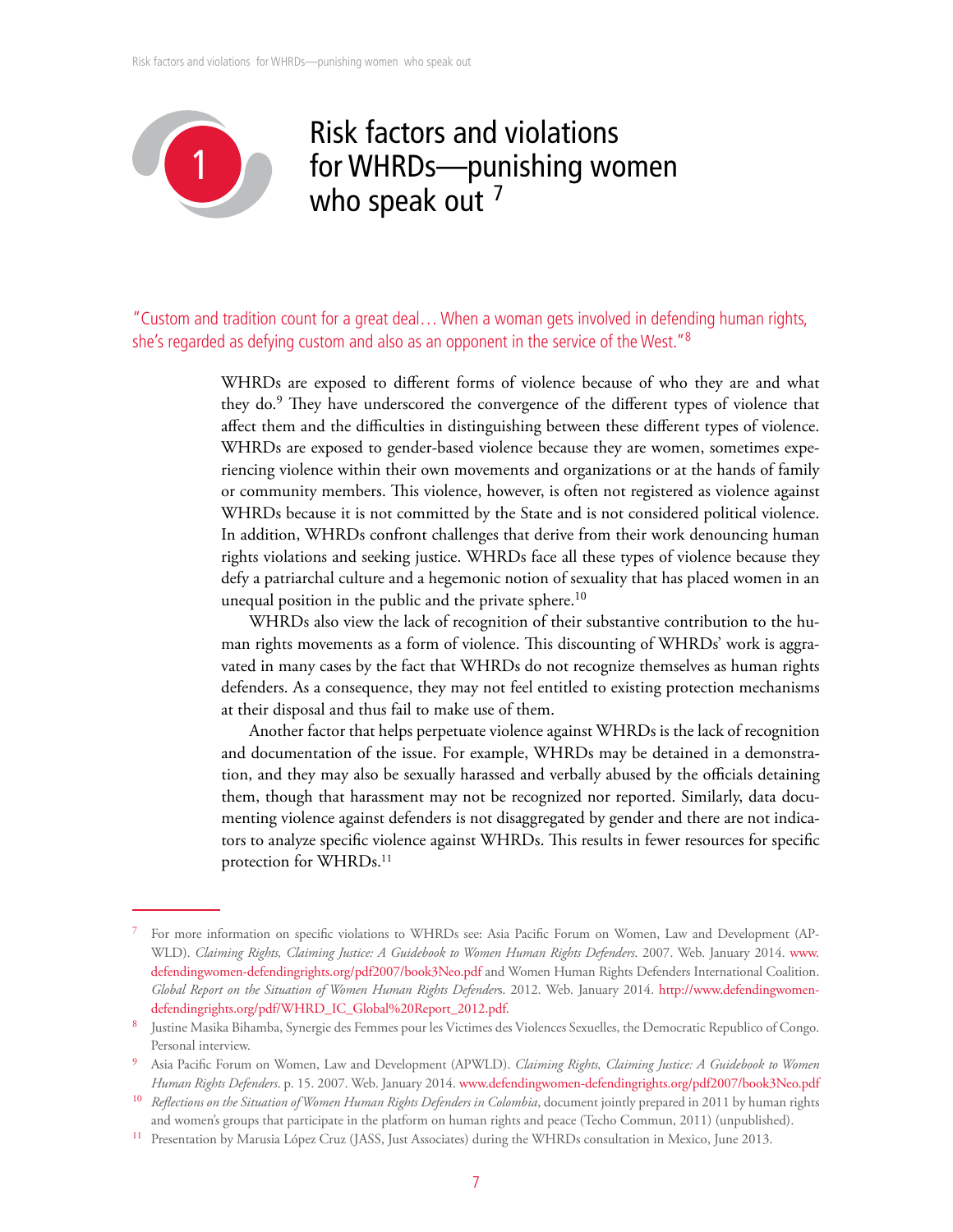Finally, WHRDs argue that in addition to identifying the different types of violence against WHRDs, it is important to look at the different effects of that violence on women. Understanding the variety of impacts is crucial for being able to develop specific measures to protect WHRDs.

### **1.1 The use or threat of sexual violence**

Attacks against WHRDs often take gender specific forms, including gendered verbal abuse based on their sex, sexual abuse and rape.12 The WHRDs interviewed for this initiative highlighted that the use of sexual violence or the threat of sexual violence affects WHRDs disproportionately. For example, a WHRD from Mexico explained that many of the threats sent by email or phone to WHRDs include language referring to sexual abuse. In another case from Colombia, some individuals broke into the house of a WHRD and the only thing that they took was her underwear. This is a very subtle threat with a clearly sexualized, gender-specific message, trespassing on the most intimate spheres of their lives. WHRDs have also documented cases of sexual violence or threats of sexual violence during the transportation of WHRDs being arbitrarily detained by security forces. The United Nations Special Rapporteur on the situation of human rights defenders has reported on cases of sexual assaults, including gang rape of LGBT activists. She has also drawn attention to the prevalence of rape in situations of conflict, often characterized by complete impunity for perpetrators.<sup>13</sup> Meanwhile, sexual violence is increasingly experienced by women participating in public demonstrations. For example, sexual violence has been used against women participating in street mobilizations in Egypt.

Prevailing impunity contributes to the normalization and escalation of violence against women. Tackling impunity is critical to ensure a safe environment for WHRDs.<sup>14</sup> All these examples illustrate how "sexual violence is used to punish women that dare to play a different role than what it is considered 'feminine' to try to maintain an order where women are in a situation of inferiority or to punish those women that dare to make a complaint to the relevant authorities."<sup>15</sup>

### **1.2 The use of gender and sexual stereotypes**

In addition to sexual violence, there are many other attacks that are linked to the use of gender and sexual stereotypes to harm WHRDs' reputation and delegitimize their work. For example, in many instances, attacks against WHRDs include attacks against their children and other family members. This implies the use of the role of a WHRD as a mother and a caregiver as a mechanism to attack her.

<sup>12</sup> UN Special Rapporteur on thesituation of human rights defenders. *Commentary to the Declaration on the Right and Responsibility of Individuals, Groups and Organs of Society to Promote and Protect Universally Recognized Human Rights and Fundamental Freedoms.* July 2011. Web. January 2014. p. 19 http://www.ohchr.org/Documents/Issues/Defenders/CommentarytoDeclarationondefendersJuly2011.pdf.

<sup>13</sup> Ibid.

<sup>14</sup> Jilani, Hina. *Report of the Special Representative of the Secretary-General on human rights defenders* (E/CN.4/2006/95). 23 January 2006, para. 59. 2006. Web. January 2014. http://daccess-dds-ny.un.org/doc/UNDOC/GEN/G06/118/64/PDF/G0611864. pdf?OpenElement

<sup>15</sup> Translated from letter from Sisma Mujer to Commissioner (IACHR) Jose de Jesus Orozco Henriquez, 5 October 2012, p 6, (unpublished).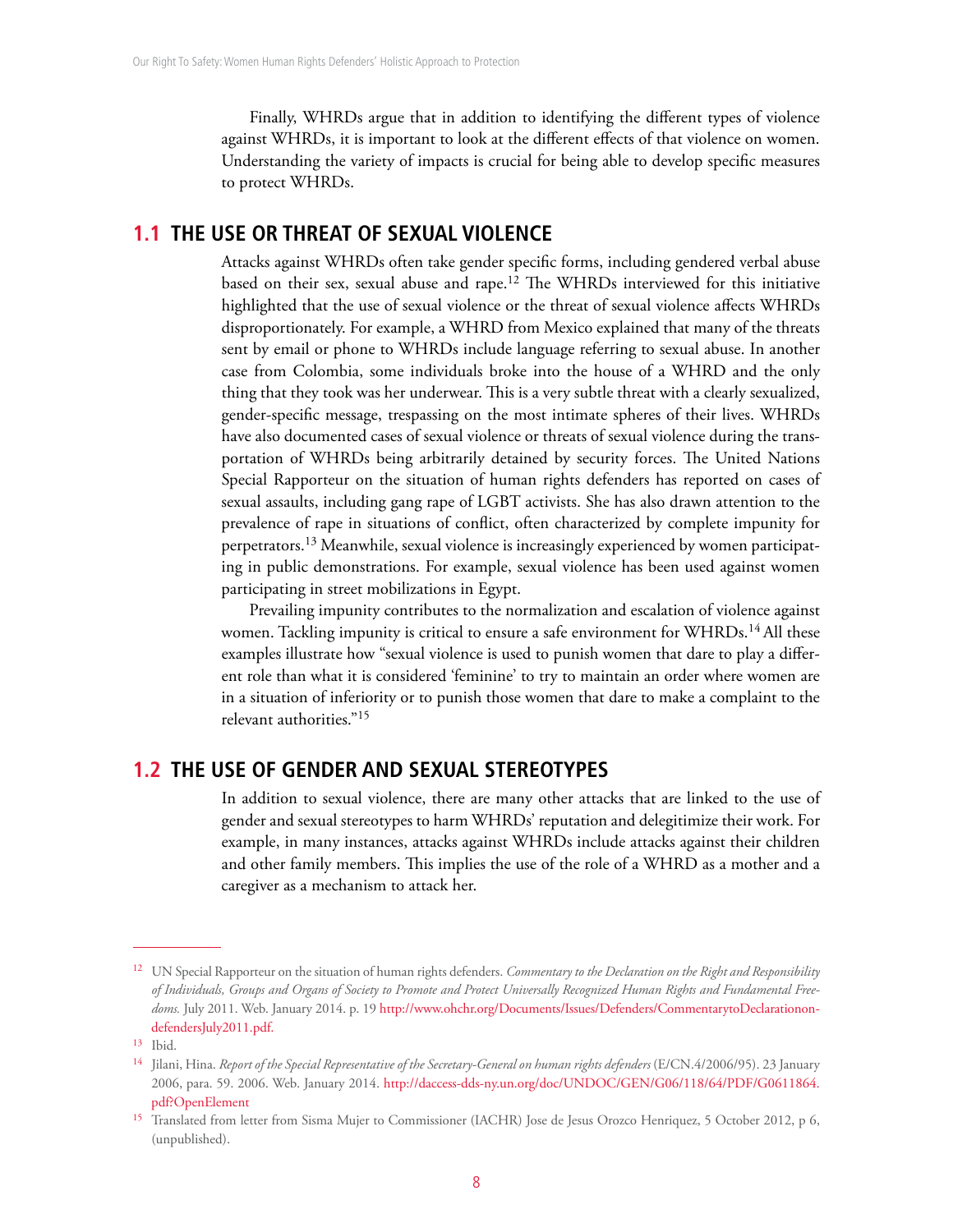Another pattern in attacks against WHRDs is the use of gender stereotypes to question and delegitimize their work. The Inter-American Commission on Human Rights (IACHR) has highlighted the stigmatization of WHRDs because of historical patriarchal notions that assign them an inferior role in society. The IACHR has noted WHRDs "are stigmatized with social, degrading stereotypes concerning their sexual life, or are accused that their work for eradicating discrimination against women is against the moral values or the social institutions such as the family."<sup>16</sup> For example, WHRDs campaigning for the enactment of divorce laws have been called "family wreckers" and "man-haters". Also, WHRDs working on sexual and reproductive rights have been called "baby killers". These attacks come from both state and non-state actors, including conservative or fundamentalist religious groups. The aim of these attacks is to demonize the work of WHRDs and delegitimize the public image of women activists in society.<sup>17</sup> Gender-based discrediting of WHRDs "can also motivate repression from a broader range of actors in the community, exacerbating the vulnerability of WHRDs."<sup>18</sup> These types of attacks also affect WHRDs who do not work specifically on women's rights.

"There is a consensus in the community, which is not official, that the ones who are going to take care of children, are going to be the women. So when the woman … engages in public and political activism, she gets more blame than men. She's blamed because of her gender, because she's not spending enough time with her children, she's not there when her children need her, plus she has this gender pressure from the community, plus the real threats to her work as an activist."19

> WHRDs have also reported that members of security forces and officials in the judicial system processing complaints often question their role as defenders, their autonomy, their public visibility and even their way of dressing. This type of conduct, in some cases, constitutes sexual harassment.<sup>20</sup> There is an underlying assumption that if a woman was living the role defined for her by patriarchy, if she were at home where she should be, there would be no risk. Others assume that women should be secretaries but not take on a leadership position within their organizations.<sup>21</sup> In some contexts, women's activism may also be used as the basis to accuse them of defending foreign ideals and values and being anti-national.<sup>22</sup> For example, in Afghanistan, WHRDs are often accused of being spies or representing the interests of the West, and of being against religion, culture and values.<sup>23</sup> These are some of the examples of how women's bodies and behaviors are used as repositories of the culture and morality of a society.

<sup>16</sup> Inter-American Commission on Human Rights. *Report on the Situation of Human Rights Defenders in the Americas* (OEA/ Ser.L/V/II.124) Doc. 5 rev. 1., 7 para. 228. March 2006. Web. January 2014. http://www.icnl.org/research/resources/assembly/oas-human-rights-report.pdf

<sup>17</sup> Cristina Palabay, Karapatan, Phillipines. Personal interview.

<sup>18</sup> Women Human Rights Defenders International Coalition. *Global Report on the Situation of Women Human Rights Defenders*, p. viiJanuary 2012. Web. January 2014. http://www.defendingwomen-defendingrights.org/pdf/WHRD\_IC\_Global%20Report\_2012.pdf.

<sup>19</sup> Lara Aharonian, Women's Resource Center, Armenia Personal interview.

<sup>20</sup> *Reflections on the Situation of Women Human Rights Defenders in Colombia,* document jointly prepared in 2011 by human rights and women's groups that participate in the platform on human rights and peace (Techo Commun, 2011) (unpublished).

<sup>21</sup> Alejandra Ancheita, PRODESC, Mexico; and Jomary Ortegón, Colectivo de Abogados Jose Alvear Restrepo, Colombia. Personal interviews.

<sup>22</sup> Lara Aharonian, Women's Resource Center, Armenia. Personal interviews.

<sup>23</sup> Remarks by Samira Hamidi (Afghanistan) during the WHRDs consultation in Mexico.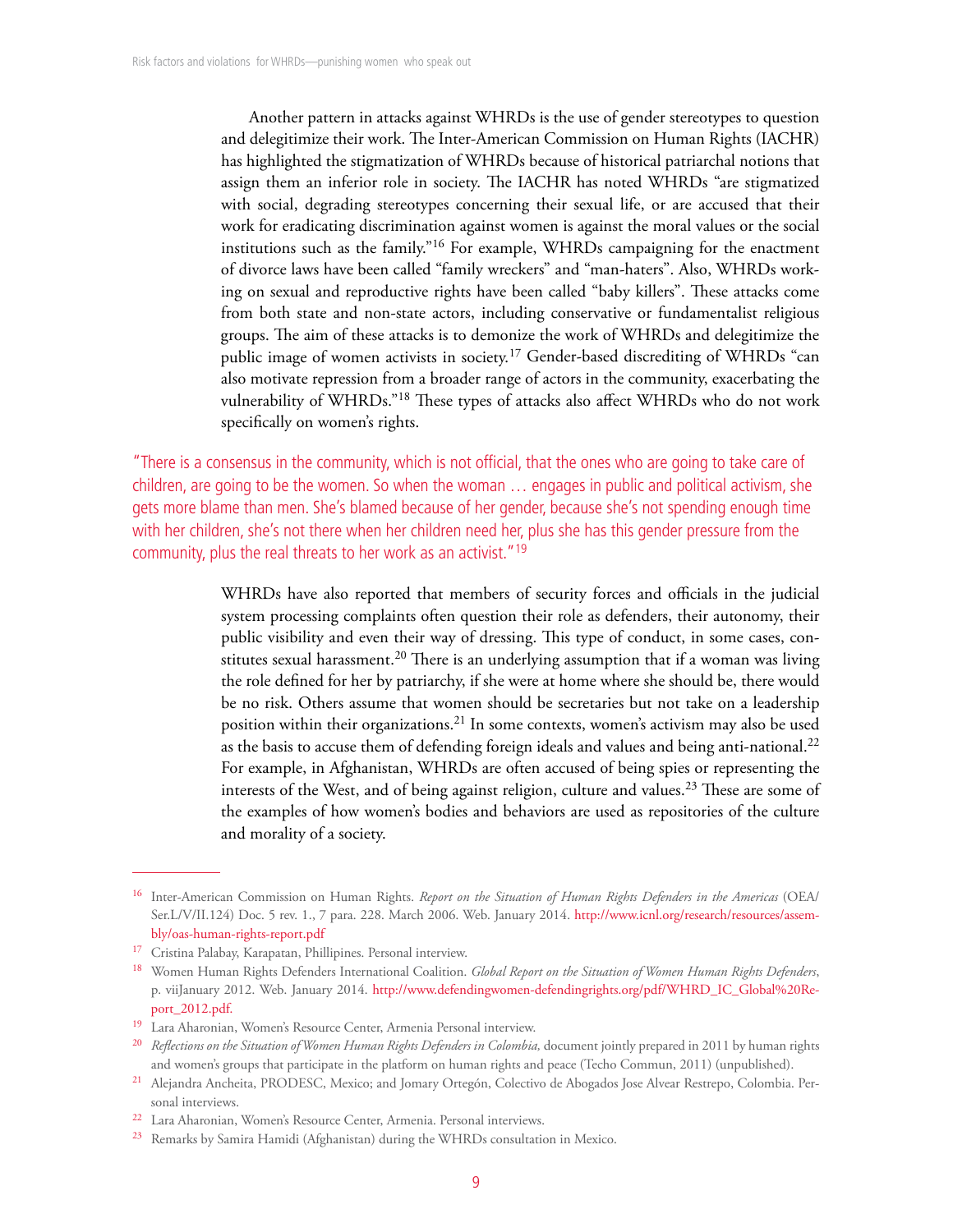In addition to gender, there are other economic, social, cultural and geographic factors, such as class, religion, age, language, sexual orientation, location (where they live), race and ethnicity that impact the way that WHRDs experience a violation. For example, indigenous women suffer from multiple acts of discrimination for being indigenous, for being women and for being among the most economically disadvantaged in society. Indigenous WHRDs have been called guerilla fighters, lesbians, prostitutes and witches for engaging in the defence of human rights. They have received these attacks from both state actors and members of their own communities. Indigenous WHRDs have to struggle for the autonomy of their communities as well as their autonomy within their own communities. $24$ 

Although they often face violence, it is very difficult for these WHRDs in Latin America to report violations "because of the distances that would be required to travel to the nearest town, cultural barriers to medical examinations, language barriers (some indigenous women do not speak Spanish), and because of fear of retribution. Indigenous organizations report that when women do report violations against them, they are frequently turned away or not taken seriously, and so these crimes are not investigated."<sup>25</sup> WHRDs sometimes face similar responses from civil society organizations and the communities where they work and live, increasing their vulnerability. An additional risk factor for some WHRDs that live and work in remote areas is their isolation and lack of connection to broader social movements and women's networks that work to provide collective responses to violence and repression.

Age, together with gender, can also be used as a factor to attack WHRDs. A WHRD from Fiji explained that WHRDs who are older are able to express themselves with fewer repercussions than someone younger. Younger activists may get boxed into the category of "a young angry woman who doesn't know her place." In a patriarchal cultural context, this means that "you don't know your place traditionally and you are stepping out of line and you're just trouble." Moreover, one can be accused of representing new western ideas, overtaking old cultural ideas.<sup>26</sup> In other contexts, older women are considered responsible for preserving traditions and can be stigmatized when they dare to question or contravene these traditions.

Because the risks and violations that WHRDs face are different, their protection needs are also very different. One of the weaknesses of current protection schemes is that they do not adapt to the different roles that WHRDs play in the in the workplace, in the families, in their organizations and movements and their community. Most protection programs provide a set of common measures for all defenders at risk, without taking into account how factors such as gender, sexual orientation or ethnicity impact the experience of a violation.

The following sections provide some insight to develop gender-specific protection measures and programs that are also sensitive to other conditions or identities present amongst diverse WHRDs. These protection measures need to look at the concept of integrated security that "incorporates concern for the well-being of the WHRD *and* her family, and recognizes the gender-specific nature of violence. Integrated security measures thus offer a range of support, including things like childcare and healthcare, not traditionally considered in security measures. Integrated security also entails addressing the contexts that enable violations of human rights to take place in the first place, and promotes the full realization of women's rights as a strategy to sustain WHRDs, their organizations and movements."<sup>27</sup>

<sup>&</sup>lt;sup>24</sup> Remarks by Aura Lolita Chávez Ixcaquic (Consejo de Pueblos K'iché's, Guatemala) during the WHRDs consultation in Mexico.

<sup>25</sup> Corporación Sisma Mujer, *Colombia: Human Rights Defenders under Threat*. p.18 September 2011.

<sup>&</sup>lt;sup>26</sup> Virisila Buadromo, Fiji Women's Rights Movement, Fiji. Personal interivews.

<sup>27</sup> Barcia Inmaculada and Penchaszadeh Analía, *Ten Insights To Strengthen Responses For Women Human Rights Defenders At Risk.* Toronto: AWID and the Women Human Rights Defenders International Coalition. 2012. Web. January 2014. http://www. awid.org/Library/Ten-Insights-to-Strengthen-Responses-for-Women-Human-Rights-Defenders-at-Risk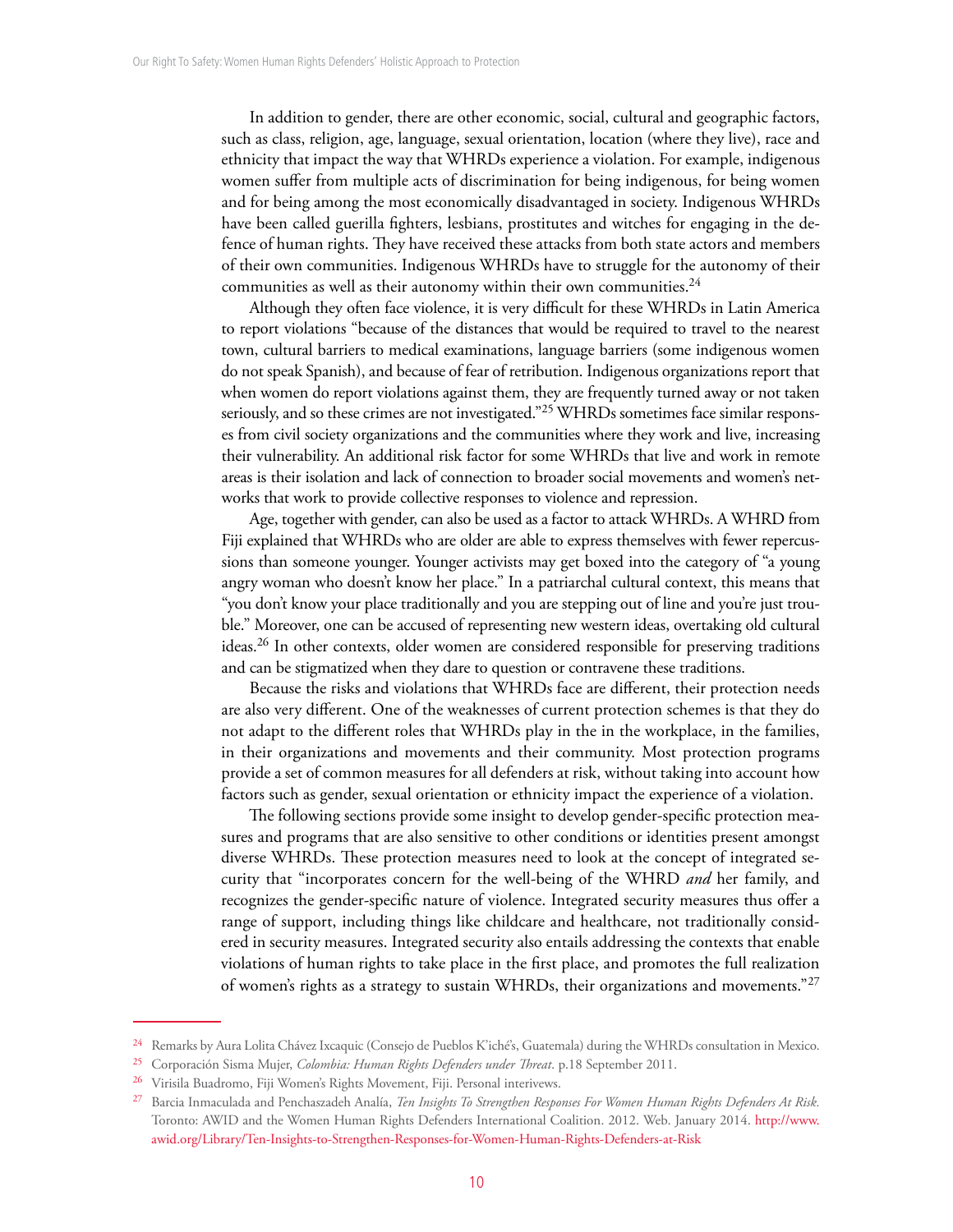# **Security on Our Own Terms—an Integrated Approach to Security28**

**"For me, feeling safe means sleeping without having to worry, without thinking someone is going to come and break through the door when I'm working, without feeling intimidated or threatened; when I know I have enough resources to do my work and to fulfill the needs of the women we are working with; when I can eat and get treatment without too much hassle. I feel safe when I know that if anything happens to me, I can call for help and receive it quickly, I can be brought to a safe place with my family; safety means my family is protected, and I feel my colleagues and family are behind me. Safety means having health insurance. Safety also means having social protection, receiving recognition for our work, and there is awareness for our work."29**

Women defenders are adamant that for them security goes beyond having a bulletproof vest, access to a mobile phone or a bodyguard at their front door. Security means to live without fear of being attacked and to be able to pursue their lives and their work in an environment free of violence. WHRDs' approach is that of integrated security, which goes beyond the physical protection of an individual. For WHRDs the notion of security "cannot be conceived as of separate from the political, social, economic, environmental, and other systemic factors which produce and reproduce conflict, displacement, inequality, violence, patriarchal attitudes and practices which are at the root of these challenges. The security of such defenders is inherently linked to the security of their communities and can only be fully achieved in the context of a holistic approach which includes the deepening of democracy, the fight against impunity, the reduction of economic inequalities, and striving for social and environmental justice, among others."<sup>30</sup>

#### **"Protection is the state of mind where I feel free to live and work without being afraid of being threatened or killed because of my commitment to promoting respect for women's rights."31**

A holistic approach to security takes into account the public and the private sphere and includes the need to feel safe at home, at work and in the streets. In terms of personal security, it encompasses support for the physical and psychological well-being of WHRDs, their organizations, as well as the security of their families. Security also means having a wellresourced safe space for WHRDs and their organizations to do their jobs. This not only includes measures protecting organizations and staff, but it also refers to the guarantees and conditions that the state must provide to ensure that WHRDs can do their job in an enabling environment that recognizes, respects and value their role. An integrated approach to security involves the development of short and long term multi-sectoral responses for WHRDs that include health services, psychosocial counseling and financial support. It also involves coordination among different state law enforcement agencies and the judiciary to develop prevention initiatives as well as to carry out investigations and end impunity.

<sup>&</sup>lt;sup>28</sup> For more information on this concept see Barry Jane (withThe Kvinna till Kvinna Foundation and The Urgent Action Fund for Women's Human Rights). *Integrated Security: The Manual*, 2011. Web. January 2014. http://urgentactionfund.org/wpcontent/uploads/downloads/2012/07/integratedsecurity\_themanual\_1.pdf

<sup>&</sup>lt;sup>29</sup> Julienne Lusenge, Head of the Fund for Congolese Women and Chairperson of Solidarité Féminine pour la Paix et le Développement, the Democratic Republic of Congo. Personal interviews.

<sup>30</sup> Sekaggya, Margaret. *Report of the Special Rapporteur on the situation of human rights defenders* (A/HRC/16/44). 20 December 2010, para. 103.

<sup>&</sup>lt;sup>31</sup> Justine Masika Bihamba, Synergie des Femmes pour les Victimes des Violences Sexuelles, the Democratic Republic of Congo. Personal interviews.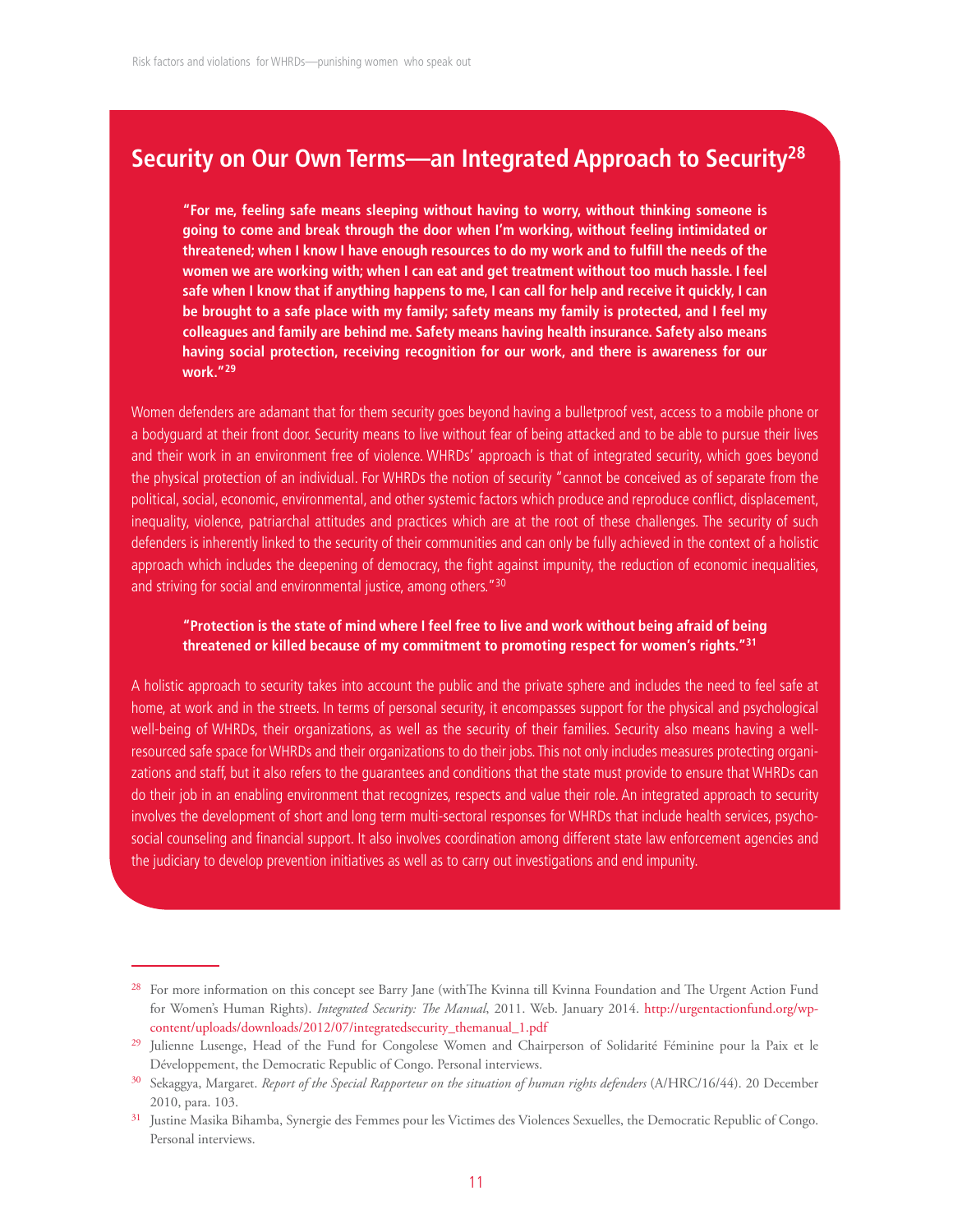

# What do we mean by gendersensitive protection and security for WHRDs?

The different risks and violations that WHRDs face, as well as WHRDs' holistic approach to security, underscores the need for differential support and gender-specific protection measures that take into account their needs and realities. However, "in the vast majority of cases there are no specific mechanisms in place to protect women defenders […] or, where they do exist, they are often hampered by a lack of implementation, political will or gendersensitivity."32

# **But what does gender-specific protection and security for WHRDs mean?**

It means that protection must take into account unequal power relations between genders, as well as the discrimination and exclusion faced by diverse women in most societies, as a result of the mainstream social construction of gender. Consequently, developing gender specific measures involves a process of assessing how WHRDs experience human rights violations differently because of their gender and other economic, social or cultural factors. Gender-specific measures also involve engaging WHRDs "on their own terms",<sup>33</sup> so they can define their own needs and priorities. Finally, gender-specific measures should look at how protection can be used to empower and strengthen the work of WHRDs.

> Additionally, a feminist approach to protection addresses physical protection needs, but it is also linked to a process of change that promotes the development and implementation of a legal framework that advances gender equality; contributes to eliminate gender-based violence; ensures the participation of women in all processes that affect them; and promotes changes in institutional practices, in the workplace and in relation to women's roles in the family and the community.<sup>34</sup>

> This approach to protection raises questions about the predominant model of activism, which is built on the traditional role assigned to women as caregivers who must sacrifice their lives for others. Playing this role makes WHRDs more vulnerable because it affects

<sup>32</sup> Sekaggya, Margaret. *Report of the Special Rapporteur on the situation of human rights defenders* (A/HRC/16/44). 20 December 2010, para. 90.

<sup>33</sup> Barcia Inmaculada and Penchaszadeh Analía, *Ten Insights To Strengthen Responses For Women Human Rights Defenders At Risk.* Toronto: AWID and the Women Human Rights Defenders International Coalition. p. 6. 2012. Web. January 2014. http:// www.awid.org/Library/Ten-Insights-to-Strengthen-Responses-for-Women-Human-Rights-Defenders-at-Risk

<sup>34</sup> For a more elaborate analysis of this "process of change" see *Reflections on the Situation of Women Human Rights Defenders in Colombia*, document jointly prepared in 2011 by human rights and women's groups that participate in the platform on human rights and peace (Techo Commun, 2011) (unpublished).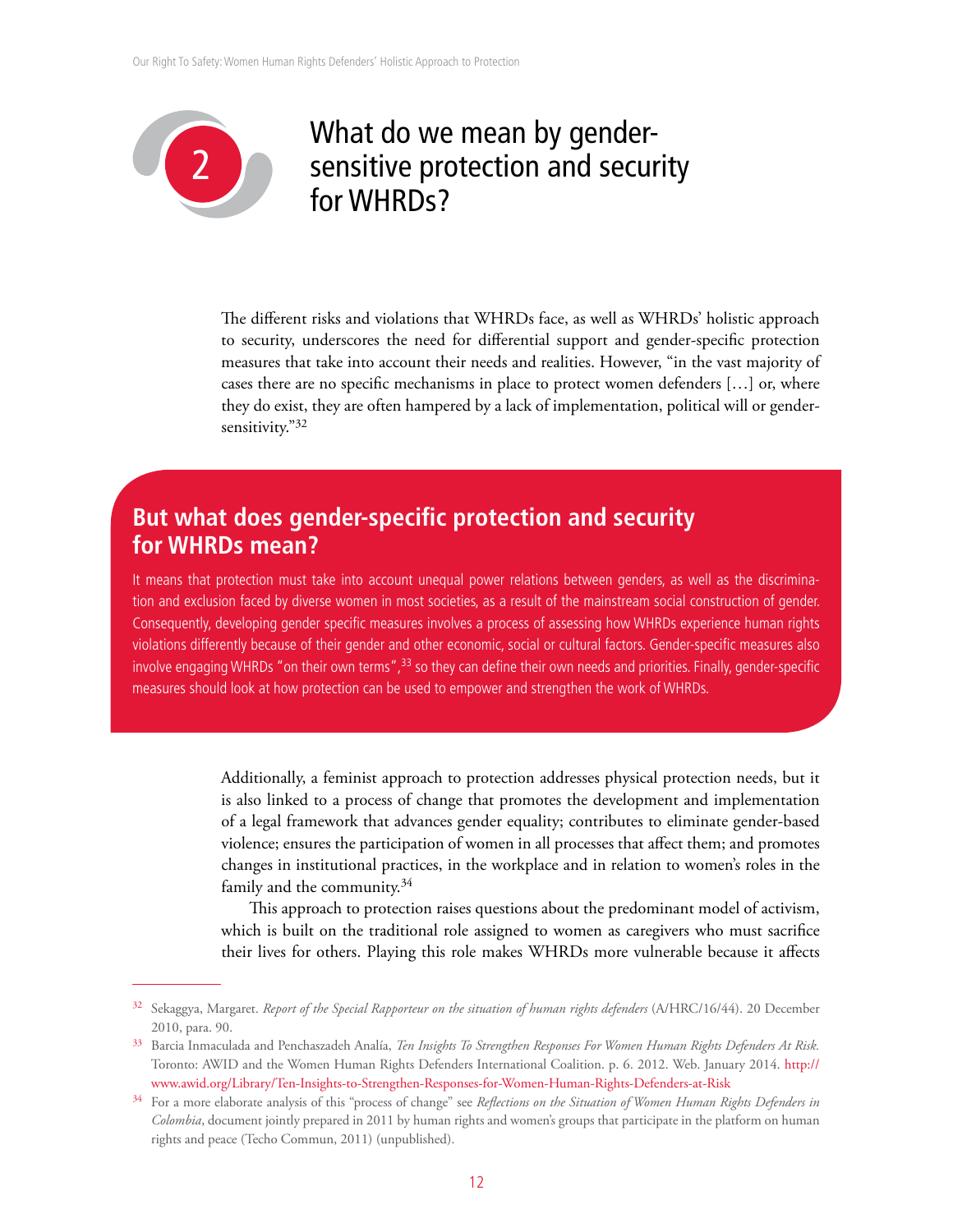their capacity to identify risk, to put in place preventive measures, to deal with trauma, and to protect themselves. WHRDs have highlighted the difficulties of changing mindsets to understand that to sustain the work they need to sustain themselves.<sup>35</sup>

According to a feminist analysis, the notions of self-care and wellness should be an integral part of protection. In this sense, protection requires the integration of responses from different fields such as health, education and justice. It also requires responses that look into root causes and guarantee the conditions necessary for WHRDs to continue their work.<sup>36</sup>

Below are a range of protection measures that have been discussed with WHRDs in the course of this research initiative. The aim of these discussions was to look at how these measures can take into account the historical, cultural, political and social contexts in which WHRDs live in and ensure that they address WHRDs' needs and realities.

#### **2.1 Personal security**

Measures under this heading include those related to physical protection as well as those related to the psychosocial and physical well-being of WHRDs. Most countries do not provide measures to guarantee the physical protection of WHRDs; however, a handful of countries have developed some limited protection schemes. These include: temporary relocation; the provision of mobile phones to facilitate quick communication with relevant authorities in the event of threats; providing defenders with safe transportation; bullet proof vests; armored cars; equipment to protect WHRDs' homes (i.e. a fence); body guards; and psychosocial support.

While these initiatives are encouraging, WHRDs have expressed concerns that these schemes do not take into consideration the specific needs of WHRDs, including those based on their ethnicity, state of health, gender identity or sexual orientation. For example, psychosocial support or relocation measures are often based on a western conception that does not take into account indigenous women's notion of their bodies and their relationship with their territories. For an indigenous WHRD, relocation may not be acceptable because it involves a separation from her territory, community and language.

Protection measures must also take into account that many WHRDs are also mothers and must include WHRDs' children and other dependents and ensure access to necessary resources to live, including access to work, adequate housing, and psychosocial support for them and their families. Otherwise, many WHRDs will not be able to benefit from these measures.

Economic security and independence are important factors that influence the capacity to react in the face of risk, and how women's security can be impacted by unequal access to resources and opportunities. WHRDs often experience economic scarcity because they receive low salaries without benefits (or very limited benefits) or no salaries at all. This situation of poverty and inequality affects the implementation of some security measures as well as WHRDs' capacity to confront risks.37

Accordingly, it is imperative for protection schemes to take into account the unequal economic conditions that WHRDs face in most societies, as well as their responsibilities as the primary or sole caregiver in their families. WHRDs point out that negotiating these

<sup>35</sup> Remarks by Virisila Buadromo (Fiji Women's Rights Movement) during the WHRDs consultation in Mexico.

<sup>&</sup>lt;sup>36</sup> Jomary Ortegón, Colectivo de Abogados Jose Alvear Restrepo, Colombia. Personal interview.

<sup>37</sup> Martin Quintana, Maria. *Herramienta para la Proteccion de Defensoras de Derechos Humanos*. Guatemala: UDEFEGUA. p. 63. 2012. Web. January 2014. http://protectionline.org/es/2012/11/09/guatemala-informe-de-udefegua-herramientas-parala-proteccion-de-defensoras-de-derechos-humanos-udefegua/.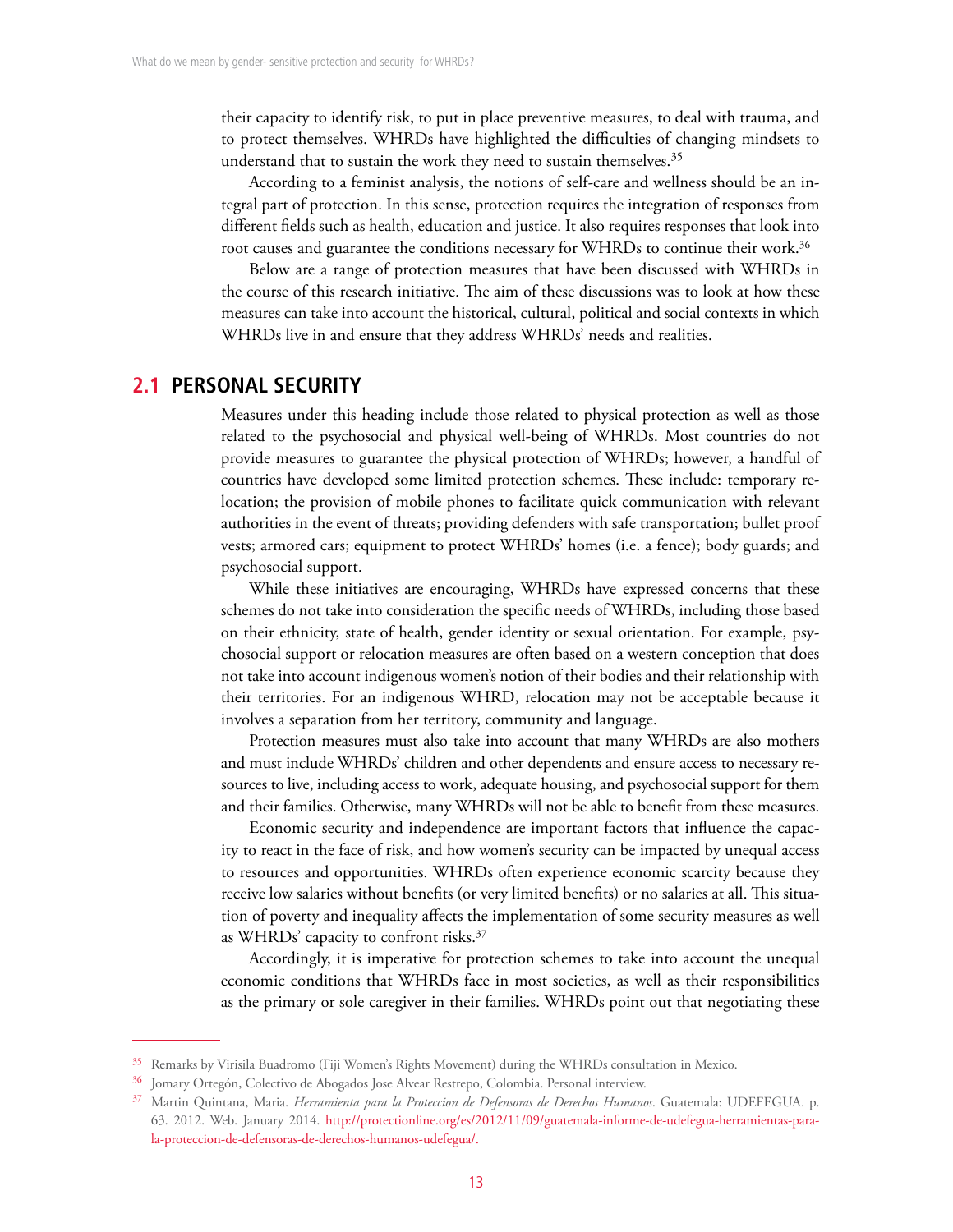schemes with government officials, and in some cases with civil society organizations, have been difficult because they considered these measures to go beyond the framework of the protection schemes. As an interviewee described, the government would say that "the goal of the protection program is not to eradicate poverty."<sup>38</sup>

Another concern regarding security schemes is that they often involve an armed presence at the WHRDs' homes, which can have a negative impact on their family lives. In some cases the armed guards (who are often police or members of the armed forces) tasked with protecting them are from the same entity as those allegedly accused of violating their rights. These protection schemes may make WHRDs feel more monitored than protected.

Additionally, these schemes can be problematic for WHRDs because they are based on a traditional concept of security that replicates patriarchal power relations and can increase WHRDs' perception of risk and vulnerability. For example, WHRDs working with victims of domestic violence or victims of sexual abuse and WHRDs working in a context of militarization may not feel safe with the presence of an armed man at their home or workplace.<sup>39</sup> This power relation may be aggravated by other factors, such as sexual orientation, occupation, location, socioeconomic background and/or ethnicity. For example, an indigenous WHRD interviewed for this report pointed out that the state assigned her several bodyguards, but for her this was a form of intimidation. Additionally, for the bodyguards it was difficult to accept that their job was to protect an indigenous woman. In negotiating this measure with the state, she emphasized the need to take into account gender and cultural sensitivity when assigning security guards. $40$ 

As alternatives, WHRDs have suggested the use of female police officers or the use of accompaniment $41$  that does not involved an armed presence. The latter is a strategy pioneered by Peace Brigades International for protecting human rights defenders and communities at risk. In this case, even if the state is not involved directly in providing protection, it should provide the necessary guarantees for civil society organizations to be able to ensure this protection.

As mentioned above, measures addressing personal security also include those related to the psychosocial well-being of WHRDs. Increasingly, WHRDs are calling attention to the need to strengthen "personal, organizational, and movement consciousness regarding the political importance of working for the well-being, security, and self-care of women's rights activists – practicing these as part of human rights, which are fulfilled in the first person, and not solely sought for other women and men with whom we work and who we defend."<sup>42</sup> Self-care is intrinsically linked to security because stress and exhaustion increase the vulnerability of WHRDs and their capacity to deal with situations of emergency and risk. It is also critical to the survival of organizations and movements. $43$ 

<sup>38</sup> Claudia Mejia, Corporación Sisma Mujer, Colombia. Personal interview.

<sup>39</sup> Barcia Inmaculada and Penchaszadeh Analía, *Ten Insights To Strengthen Responses For Women Human Rights Defenders At Risk.* Toronto: AWID and the Women Human Rights Defenders International Coalition. p. 6. 2012. Web. January 2014. http:// www.awid.org/Library/Ten-Insights-to-Strengthen-Responses-for-Women-Human-Rights-Defenders-at-Risk

<sup>40</sup> Aura Lolita Chávez Ixcaquic, Consejo de Pueblos K'iché's, Guatemala. Personal interview.

<sup>41</sup> See http://www.peacebrigades.org/about-pbi/.

<sup>42</sup> AWID. "AWID Forum 2012: Transforming Economic Power to Advance Women's Rights and Justice Wellness and Self-Care Area" (Reflection Paper) 2012. Web. January 2014. http://www.forum.awid.org/forum12/programme/wellness-and-self-care/

<sup>43</sup> Barcia Inmaculada and Penchaszadeh Analía, *Ten Insights To Strengthen Responses For Women Human Rights Defenders At Risk.* Toronto: AWID and the Women Human Rights Defenders International Coalition. p. 6. 2012. Web. January 2014. http:// www.awid.org/Library/Ten-Insights-to-Strengthen-Responses-for-Women-Human-Rights-Defenders-at-Risk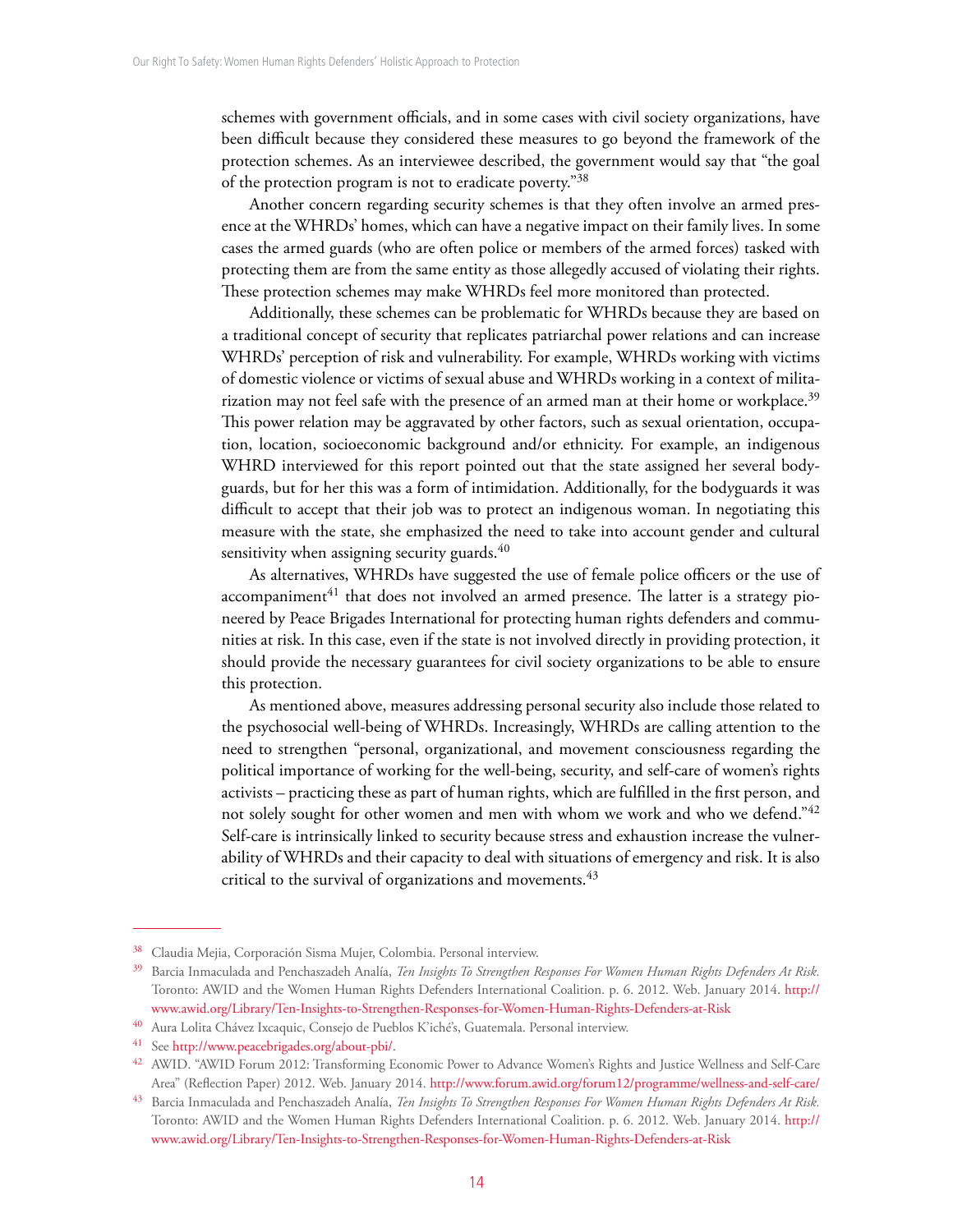Self-care is a broad concept that involves a wide range of measures that contribute to the well-being, security and protection of WHRDs as well as the sustainability of movements and organizations. One of the key measures that WHRDs have identified in this area is the use of psychosocial support for themselves, their families and the organizations that they work with.

"In Colombia, protection of human rights defenders generally focuses on the physical security of defenders. Whilst this is an essential element, human security is actually a far more complex concept. Despite the key role psychological violence plays in the persecution of women defenders and social leaders, no psychological support is provided to these leaders by the Colombian government."44

> Most state-sponsored programs do not include psychosocial support as part of their protection scheme and those that include it lack gender specificity. The needs of WHRDs in this respect are very different from those of their male counterparts. Because WHRDs often lack supportive family, work and social environments, their experience of a violation may be very different to that of male defenders.<sup>45</sup> For example, a WHRD may be perceived by her family and community as a bad mother for engaging in human rights work instead of being at home taking care of her children. In some societies, the human rights work carried out by WHRDs may be perceived as bringing shame to the family and they may be blamed for threats against family members. In many cases, the reaction from the family is to convince WHRDs to stop their work. In contrast, with male defenders, the reaction tends to be that he needs to continue the important work that he is doing. Work environments also tend to be less supportive for WHRDs. In some instances, WHRDs have pointed out that mainstream human rights organizations tend to give more visibility to attacks against male defenders than WHRDs.

> WHRDs interviewed for this project drew attention to the fact that in state-sponsored programs psychosocial support is often provided by a general psychologist who often lacks the necessary expertise required to deal with WHRD gender-specific needs. For example, psychosocial support should take into account the culture of activism that often leads WHRDs to maintain unsustainable work habits and to "disregard their personal well-being because taking care of one's own needs is perceived as unimportant in the face of others' suffering."<sup>46</sup> Otherwise, it can contribute to WHRDs' re-victimization. Thus, it is crucial for states to ensure enough resources to cover the fees of gender specialized psychologists that WHRDs trust to provide support in this area.

### **2.2 Security for family members**

"The first thing they [the perpetrators] will say to me is we can do this to your family. They don't mention anything about me but they start by saying they are going to hurt your family member or someone close to you."47

<sup>44</sup> Corporación Sisma Mujer, *Colombia: Human Rights Defenders under Threat*, p. 4. September 2011. Web. January 2014. http:// www.defendingwomen-defendingrights.org/pdf/columbia\_report2011.pdf

<sup>45</sup> Alejandra Ancheita, PRODESC, Mexico. Personal interview.

<sup>46</sup> Barcia Inmaculada and Penchaszadeh Analía, *Ten Insights To Strengthen Responses For Women Human Rights Defenders At Risk.* Toronto: AWID and the Women Human Rights Defenders International Coalition. p. 6. 2012. Web. January 2014. http:// www.awid.org/Library/Ten-Insights-to-Strengthen-Responses-for-Women-Human-Rights-Defenders-at-Risk

<sup>47</sup> Virisila Buadromo, Fiji Women's Rights Movement, Fiji. Personal interview.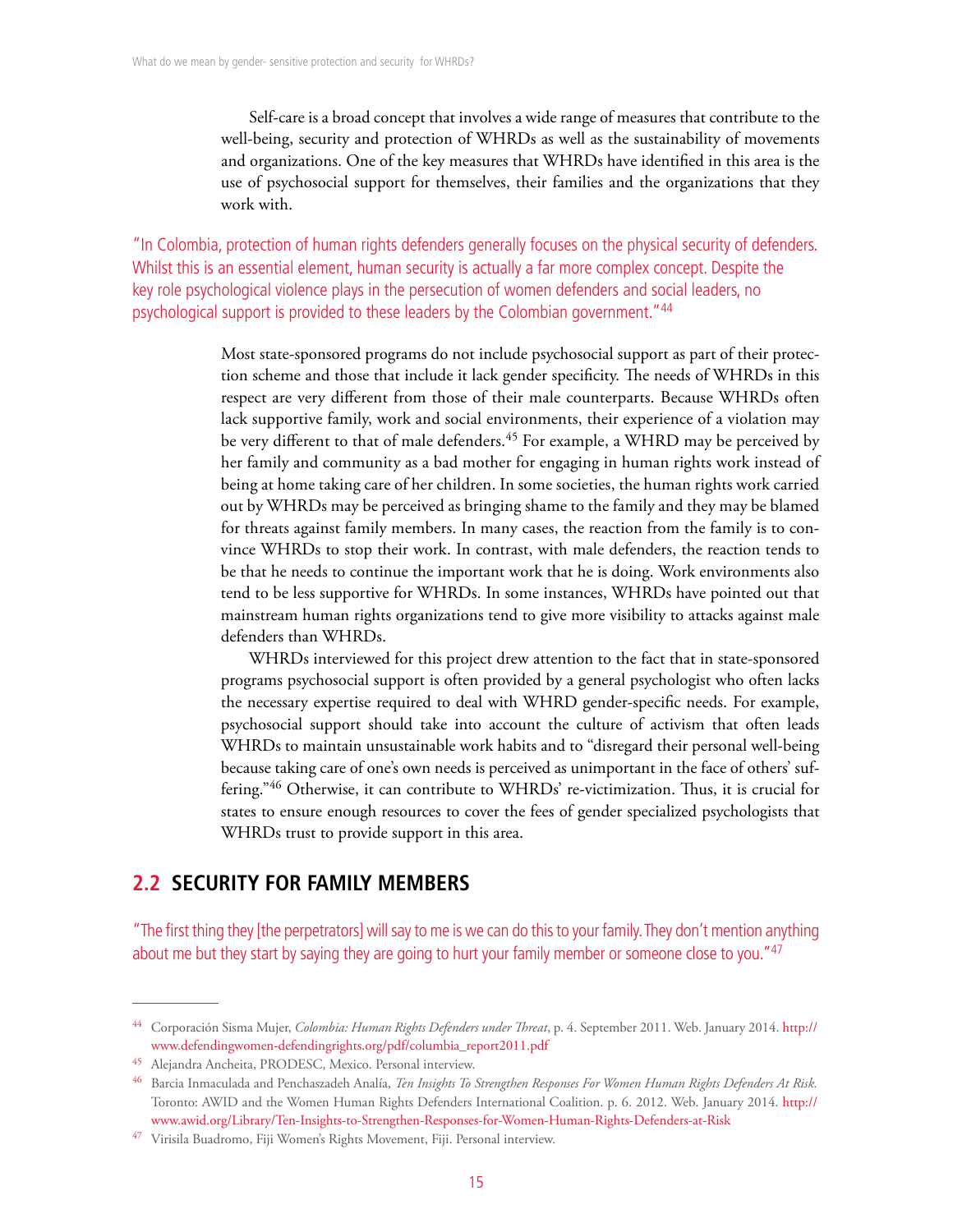In addition to the threats and attacks that WHRDs experience directly, they are also confronted with threats and attacks against their family members and people close to them. These attacks against WHRDs' family members are often reflective of traditional gender stereotypes that equate 'women' as synonymous with 'mothers' and caregivers.<sup>48</sup> These actions are a control mechanism used to "intimidate, generate terror and force women defenders to stop their work."<sup>49</sup>

"My children were threatened with death and torture by six armed soldiers for having helped women victims of sexual violence to fill in forms to take part in proceedings at the International Criminal Court."50

> Despite this, many protection programs and measures do not take into consideration the needs of WHRDs' family members. For example, many relocation schemes do not include family members or cover expenses related to them. As a WHRD interviewed for this initiative explained:

"I am a single mother and had to leave my home with my daughter and be relocated. I had to look for a job in my new place of residence and could not take care of my daughter, so I requested the state if they could cover these expenses as part of the relocation scheme. But the state did not understand that this should be part of the protection measures."51

> The fact that the work of WHRDs may cause danger to family members does not only create stress and fear for WHRDs, but can also have devastating consequences for them. WHRDs may be re-victimized and stigmatized when they are accused of putting their family members in danger.<sup>52</sup> These types of attacks can lead to WHRDs being "labeled either implicitly or explicitly as 'bad' mothers; since a mother's job is seen to be the protection of her children and not exposing them to harm. For male defenders, threats against their families do not equate to them being 'bad' fathers, threats are instead seen as a result of their work."53 A WHRD explained "we are vulnerable because of our culture. The husband's family will reject the wife who is responsible for the lack of safety experienced by their son."54 In these circumstances, the WHRDs explained, divorce is nearly unavoidable.

> These realities must be taken into account in the design of protection schemes. To ensure that WHRDs are able to benefit from protection measures, they must include support

<sup>48</sup> Sekaggya, Margaret. *Report of the Special Rapporteur on the situation of human rights defenders* (A/HRC/16/44). 20 December 2010, para. 54.

<sup>49</sup> Corporación Sisma Mujer, *Colombia: Human Rights Defenders under Threat*, p. 11. September 2011. Web. January 2014. http://www.defendingwomen-defendingrights.org/pdf/columbia\_report2011.pdf.

<sup>50</sup> Justine Masika Bihamba, Synergie des Femmes pour les Victimes des Violences Sexuelles, the Democratic Republic of Congo. Personal interview.

<sup>51</sup> Valentina Rosendo Cantú and Centro de Tlachinollan, Mexico. Personal interview.

<sup>52</sup> Martin Quintana, Maria. *Herramienta para la Proteccion de Defensoras de Derechos Humanos*. Guatemala: UDEFEGUA, p. 85. 2012. Web. January 2014.

<sup>53</sup> Corporación Sisma Mujer, *Colombia: Human Rights Defenders under Threat*, p. 9. September 2011. Web. January 2014. http:// www.defendingwomen-defendingrights.org/pdf/columbia\_report2011.pdf

<sup>54</sup> Julienne Lusenge, Head of the Fund for Congolese Women and Chairperson of Solidarité Féminine pour la Paix et le Développement, the Democratic Republic of Congo. Personal interview.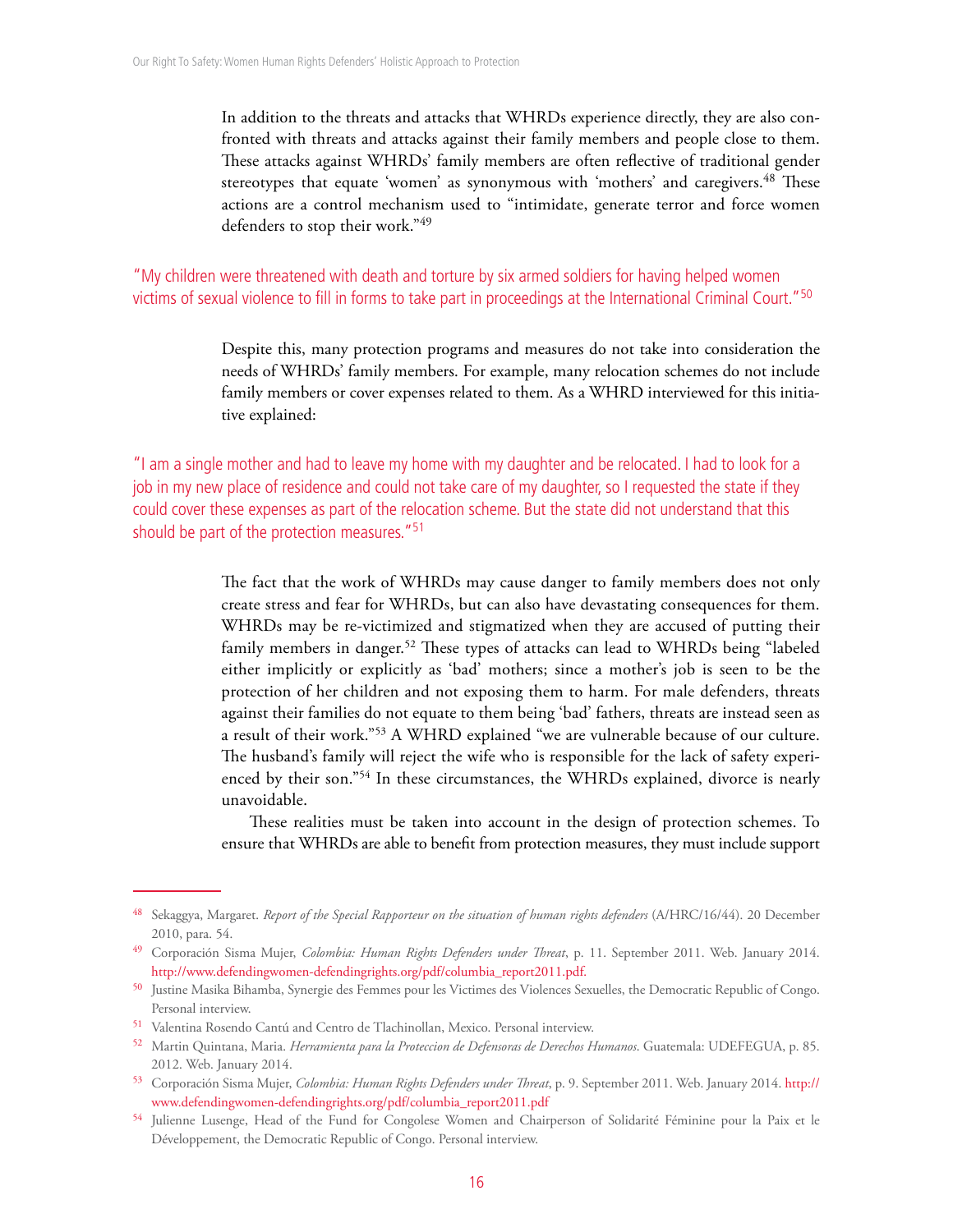to WHRDs' children and other dependants. Measures should include adequate resources to address economic inequalities and ensure access to health and education. Additionally, psychosocial support may also need to be extended to WHRDs' children and other family members to help them process the gendered nature of the violence and adapt to the necessary life changes imposed by protection measures such as relocation.

### **2.3 Institutional security**

"Institutional security" includes measures to ensure the protection of offices and staff. These measures may include security cameras to monitor individuals and vehicles that visit the organization or frequent the area; the provision of cell phones and a liaison contact person with the relevant authorities; caller ID to trace the origin of phone-calls and identify potential threats; police patrols around the organization; and police escorts to activities outside the organization when requested. WHRDs have also identified psychosocial support sessions with staff as an important part of institutional security.

WHRDs offer mixed reviews about some of these measures. Some WHRDs have requested police patrols around the organization and police escorts to accompany WHRDs to activities taking place outside the organization. Others are more critical of any approach based on the use of force and arms because "assigning armed men to protect WHRDs at risk replace the domination of the partner, ex-partner, aggressor or armed actor for that of a male authority that expects obedience, especially when the beneficiaries are women."55 These measures also impose limitations on WHRDs' schedules, as well as places and people that they can visit. They can compel women to comply with codes of conduct that intentionally or unintentionally are based on gender stereotypes.<sup>56</sup>

As mentioned in the previous section, these protection schemes can, in some cases, increase WHRDs' feeling of insecurity, especially when the police officers tasked with protecting them are from the same institutions alleged to have violated their rights. In other cases, the feeling of insecurity may be related to lack of knowledge and training of police officers. For example, in her report following a visit to Honduras, the United Nations Special Rapporteur on the situation of human rights defenders explained that in one case: "the police officers assigned for protection were confused about their task and presumed that the human rights defender was on provisional release. Consequently, the person who was supposed to be receiving protection was treated like a suspect rather than a victim."<sup>57</sup> WHRDs have also highlighted that in some cases, they have not been consulted or informed about the establishment of these or other measures on their behalf.

For all these reasons, it is of critical importance to involve WHRDs in the decisionmaking processes about their protection schemes. After all, "WHRDs are themselves best placed to evaluate risks to their own security and that of their families, as well as to identify the best possible responses."<sup>58</sup> Risk assessments must be conducted by independent experts

<sup>55</sup> Corporacion Sisma Mujer, Respuesta a Consulta sobre el Fortalecimiento de la Comision Interamericana de Derechos Humanos, Colombia, 5 October 2012, (unpublished).

<sup>56</sup> Ibid.

<sup>57</sup> Sekaggya, Margaret. *Report of the Special Rapporteur on the situation of human rights defenders*, Mission to Honduras. (A/HRC/ 22/47/Add.1). 13 December 2012, para. 99.

<sup>58</sup> Women Human Rights Defenders International Coalition. *Global Report on the Situation of Women Human Rights Defenders*.p. 109. January 2012. Web. January 2014. http://www.defendingwomen-defendingrights.org/pdf/WHRD\_IC\_Global%20Report\_2012.pdf.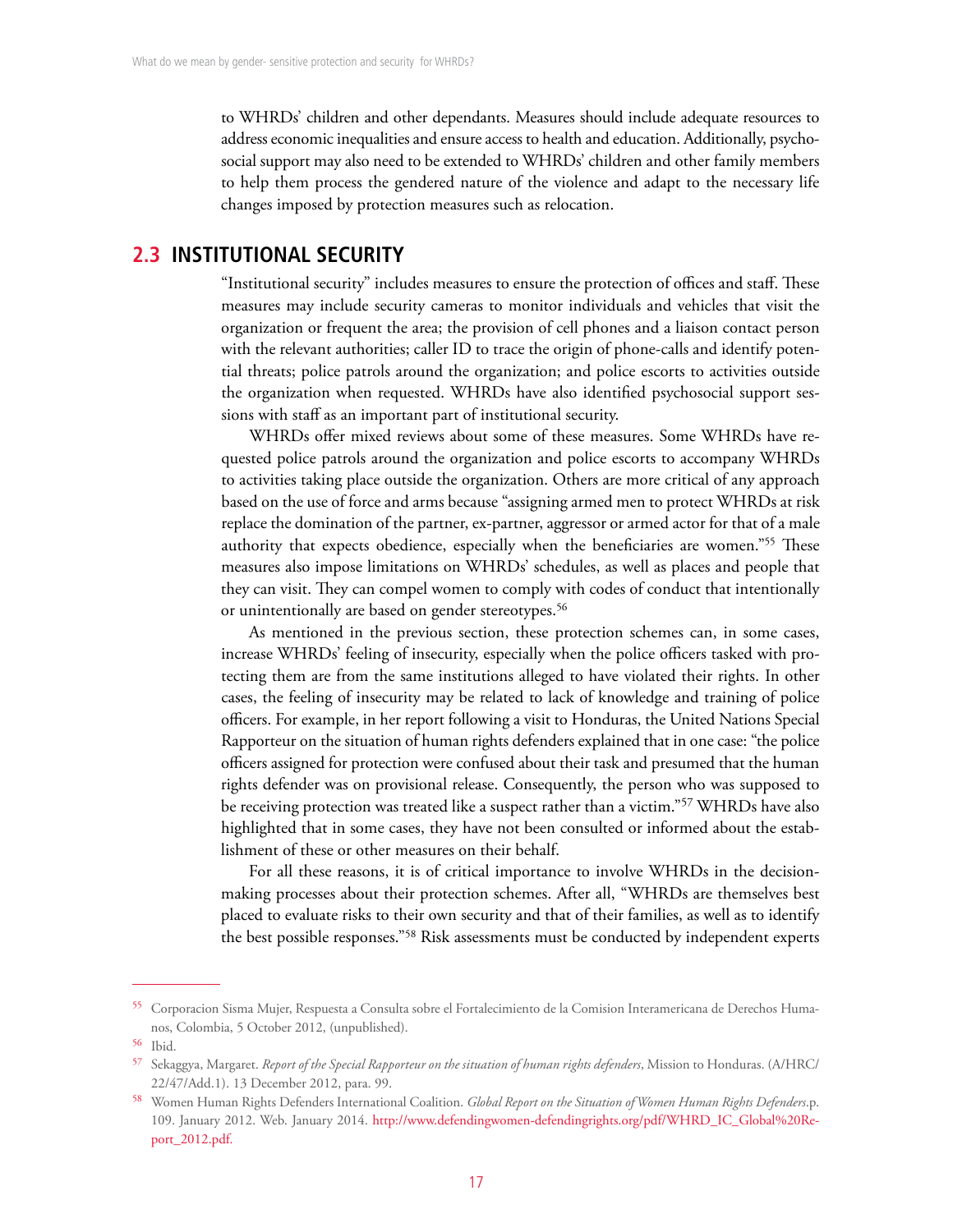and include the participation of the WHRDs in defining their protection needs and priorities. They need to take into account the needs of diverse WHRDs, including indigenous women, lesbian, bisexual and transgender women and WHRDs living in conditions of poverty. These risk assessments need to consider the specific context in which WHRDs operate, the unequal power relations between genders and the different response capacities to a situation of threats and attacks.59

WHRDs have stressed the importance of assessing the emotional security of staff and addressing exhaustion as part of institutional security schemes. For example, having regular psychosocial support sessions with all the staff can help identify vulnerabilities and facilitate internal conflict resolution that can arise in stressful situations when there are no internal communication mechanisms. Rather than internalizing fear as part of the human rights work, these sessions provide staff with an opportunity to identify the fear generated by threats and other attacks as a political tool of repression, how people react differently to fear, and the best ways to deal with it. This support contributes to reducing vulnerabilities and strengthening organizations. $60$  However, for the most part, the resources allocated by institutions to support organizations of WHRDs at risk do not normally include self-care, emotional wellbeing, and rest/recovery opportunities for members of the organization.

### **2.4 Collective security**

Collective security goes beyond the security of an individual or an organization and refers to the security of a group. It is connected to violence that impacts a collective, even when it is directed towards an individual. Common attacks include the use of false charges, stereotypes and defamation in media campaigns and hate speech by public officials, as well as religious and community leaders. The aim of these attacks is to stigmatize and hinder public support for the ideals that a person or community represents.

For example, in Nicaragua a non-governmental organization backed by the Catholic Church brought a legal complaint in 2007 against nine WHRDs based on their involvement in assisting a minor to cross the border from Costa Rica to Nicaragua to obtain a legal abortion in 2003. The complaint alleged that the WHRDs were "guilty of the crime of concealment of rape and crimes against the administration of justice"<sup>61</sup> in relation to the support provided to the minor. The complaint also alleged that "by expressing their opinions and organizing demonstrations in favour of access to 'therapeutic abortions', the nine are guilty of crimes of conspiracy to commit a crime; incitement to commit a crime; and public defence of a crime."<sup>62</sup>

In 2008, the government announced that it was investigating several NGOs, including the Autonomous Women's Movement (Movimiento Autónomo de Mujeres, MAM), to which some of the nine WHRDs belonged, for alleged financial mismanagement.<sup>63</sup> Both

<sup>59</sup> Martin Quintana, Maria. *Herramienta para la Proteccion de Defensoras de Derechos Humanos*. Guatemala: UDEFEGUA. p. 27. 2012. Web. January 2014

<sup>60</sup> Yesica Sanchez, Consorcio para el Diálogo Parlamentario y la Equidad Oaxaca, Mexico. Personal interview.

<sup>61</sup> Amnesty International, *In Focus, NICARAGUA: Intimidation of Women Human Rights Defenders*, July 2009, AI Index: AMR 43/011/2009. Available at http://www.amnesty.org/en/library/asset/AMR43/011/2009/es/d9fd66fc-46cc-4db8-b1fc-8173b534450e/amr430112009en.pdf.

<sup>62</sup> Ibid.

<sup>63</sup> Ibid.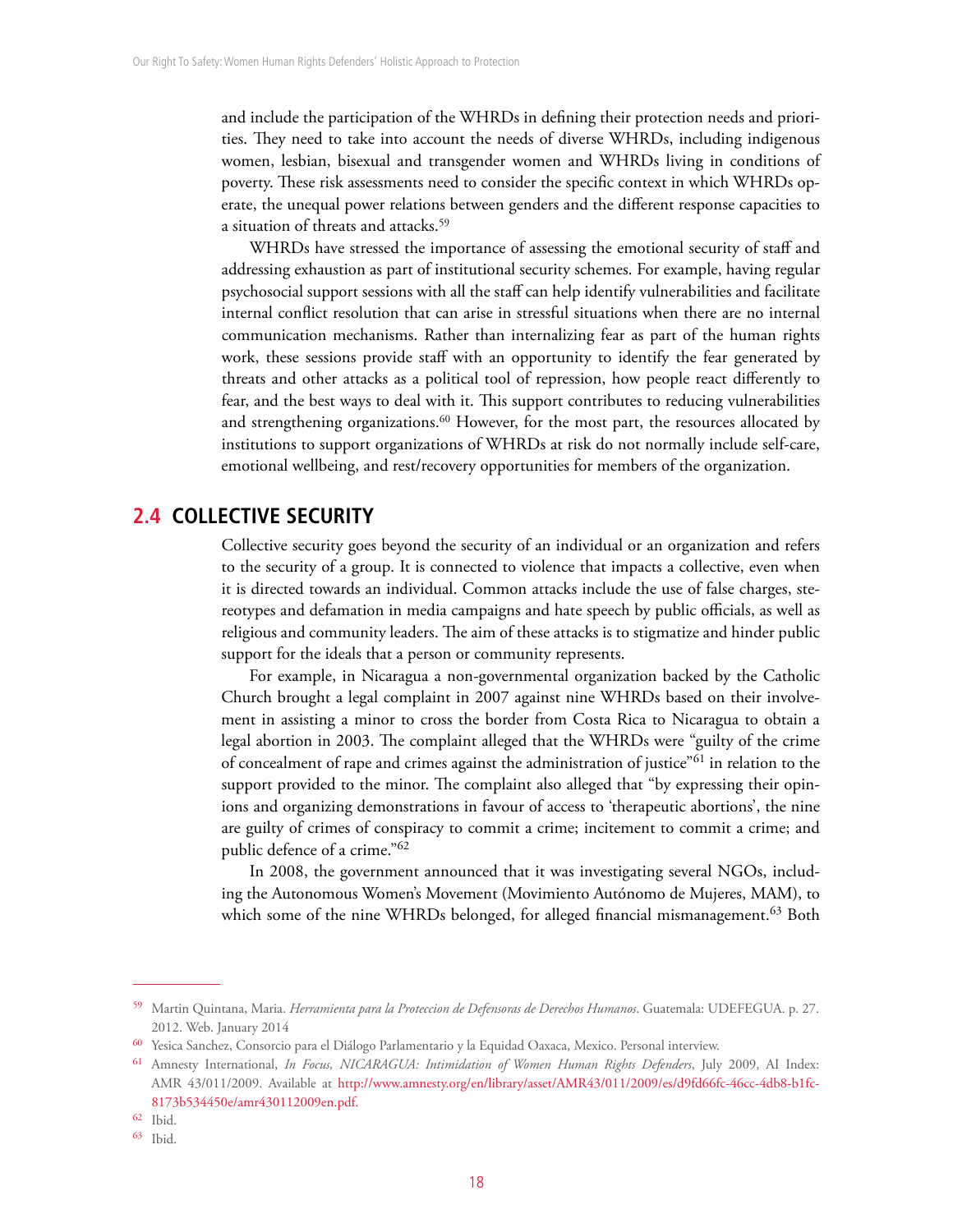legal proceedings in this case were part of an escalating campaign of harassment and persecution against the feminist movement that opposed the abortion ban that was passed in 2006 in Nicaragua.<sup>64</sup>

These types of attacks can have devastating consequences for WHRDs, resulting not only in lack of support for their causes and movements, but in some cases generating further attacks and violence from different sectors of the community. It also causes fear and has a chilling effect that can dissuade WHRDs from continuing their work. This type of violence is used as an example of what can happen to other WHRDs if they continue with their work. It also has an exhausting effect on WHRDs and their movements, forcing them to divert their attention and resources from their work, and instead spend time defending themselves in the courts or fighting media campaigns.

WHRDs in the consultation highlighted the need to ensure that protection schemes include measures directed at preventing and protecting WHRDs from this type of violence. These measures should also aim at transforming public opinion to support WHRDs and their work. As a first step, States must recognize that belonging to specific groups or movements can make WHRDs particularly vulnerable to certain attacks. For example, Colombia's Constitutional Court has recognized that "displaced women who assume leadership in displaced population organizations, workers organizations, human rights promotion, or social and community leadership become exposed to multiple threats, pressure, and risks made by illegal armed groups that many times lead to their murder."<sup>65</sup> Recognizing the risks of specific groups of women is critical to support the development of collective protection measures.

Other types of measures could include public recognition of the legitimate work carried out by WHRDs and also of the movement or groups that these women defenders represent. Protection measures should also aim to prevent public officials, and non-state actors from making statements that attack, stigmatize, or incite violence against WHRDs or their movements. Measures should ensure that States investigate and punish those responsible even when the statements are made by non-state actors, such as religious and community leaders, representatives of the private sector and the media.

### **2.5 Digital security and freedom of expression**

Another key area highlighted by WHRDs in relation to protection needs is digital security. The internet has become an essential tool for WHRDs to disseminate information, advocate, mobilize, organize and advance human rights. There are many examples of how women's rights activists use the internet and information and communication technology (ICT) in their human rights work. "From the Tahrir Bodyguards who use social media to ensure and address the safety of women exercising their right to demonstrate alongside their male counterparts in the streets of Cairo, Egypt to South African Lesbian Gay Bisexual Transgender and Intersex (LGBTI) activists and women human rights defenders who are

<sup>64</sup> Remarks by Juanita Jimenez (Movimiento Autónomo de Mujeres de Nicaragua) during the WHRDs consultation in Mexico.

<sup>65</sup> Constitutional Court of Colombia, Auto 092 of 2008, I.V.B.1.10. Cited in Human Rights Watch, *Rights Out of Reach, Obstacles to Health, Justice, and Protection for Displaced Victims of Gender-Based Violence in Colombia*, November 14, 2012. Web. January 2014. http://www.hrw.org/reports/2012/11/14/rights-out-reach. See also Constitutional Court of Colombia, Order 098 of 2013, pp. 17, 79, and 105. Cited in Human Rights Watch, *The Risk of Returning Home, Violence and threats against Displaced People Reclaiming Land in Colombia*, September 2013.Web. January 2014 http://www.hrw.org/sites/default/files/reports/colombia0913webwcover.pdf.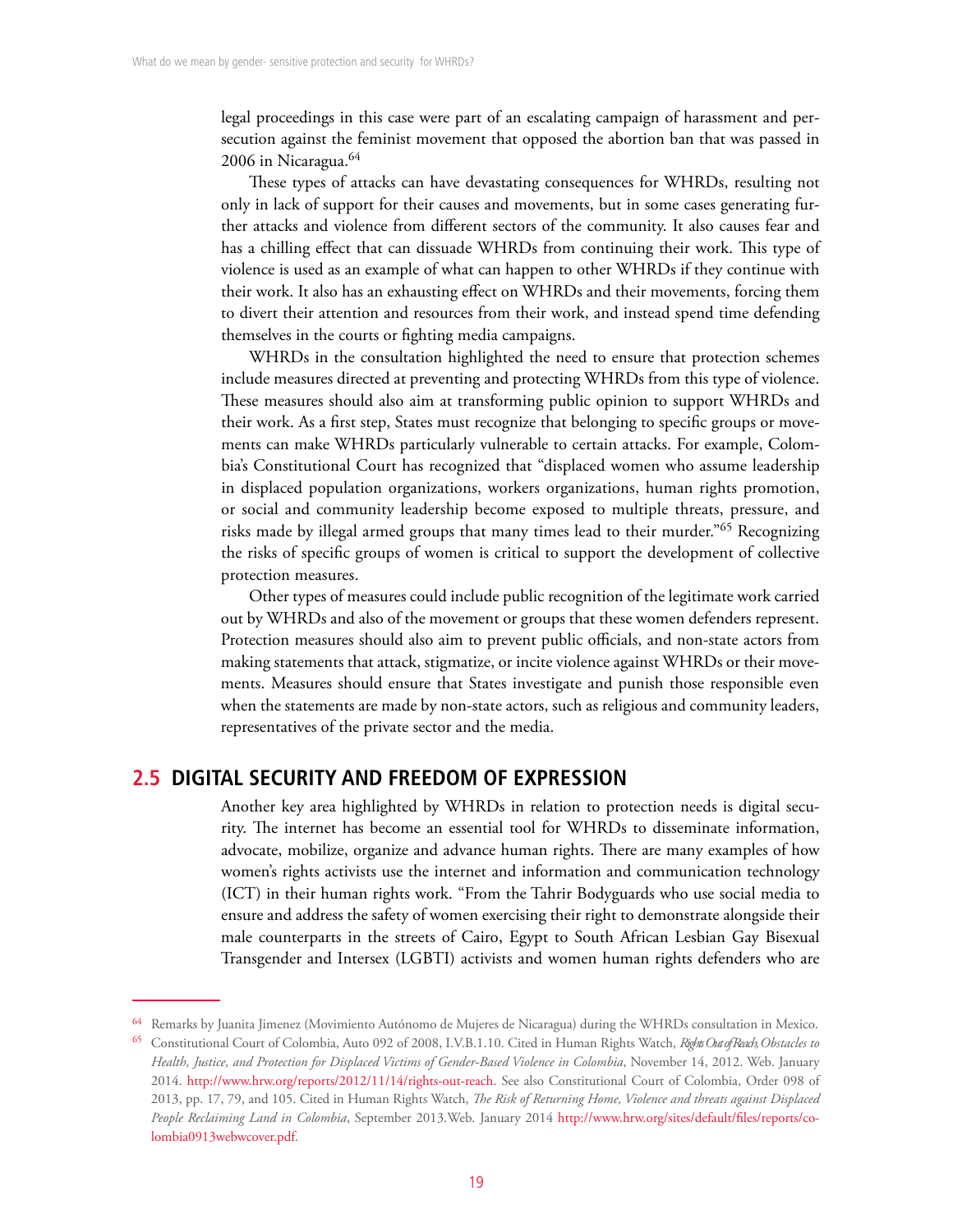organizing online to resist and respond to the high levels of homophobic rape; technologies give us options and tools to construct, deconstruct, re-imagine and reconfigure our identities and the structures within which we live."66

The increased use of the internet and ICTs is helping to raise the visibility of WHRDs. However, increased visibility in the public sphere can also lead to risks, and new technologyrelated forms of violence are also emerging. As a result of their online activities, WHRDs are increasingly confronted with surveillance and censorship. The United Nations Special Rapporteur on the situation of human rights defenders has drawn attention to "cases in which human rights defenders have been charged with defamation and, in some cases, blasphemy because they have published articles, blog entries or tweets or expressed opinions in public."67 For example, blogger Razan Ghazzawi was put on trial in 2012 for using her blog and social media to denounce the crimes committed by the Syrian regime. The trial was an attempt to crack down on free speech.<sup>68</sup> In addition to traditional surveillance, online surveillance has enhanced the power of governments over WHRDs and other activists. According to Reporters Without Borders, "Online surveillance is a growing danger for journalists, bloggers, citizen-journalists and human rights defenders."69 An important issue for WHRDs to take into account is the risk of jeopardizing other people's safety by not securing sensitive information stored on a computer or phone - testimonies of victims of human rights violations, or information related to sexual violence, for example.

Other common violations include the confiscation of computers by authorities, and hacking of email accounts and websites, as well as the use of the internet to harass and threaten WHRDs.<sup>70</sup> The United Nations Special Rapporteur on the situation of human rights defenders has pointed out that threats, including death threats, may be delivered through mobile phones, text messages or emails.<sup>71</sup> Cyberstalking, online harassment, image manipulation, and privacy violations are other technology-related forms of violence.

In September 2013, the website of the Latin America and Caribbean Women's Health Network (LACWHN) was hacked and disabled. The attack took place immediately after the launch of several campaign activities supporting access to safe and legal abortion in the region. According to the Women Human Rights Defenders International Coalition, this attack "is a deliberate attempt to silence legitimate feminist voices, suppress dissent and stifle women's political participation in the public sphere on these issues by stigmatization and sabotage."<sup>72</sup> The aim of this type of violence is "the same as violence offline - to keep women

<sup>66</sup> Association for Progressive Communications (APC), *Statement to the 57th Session of the CSW Violence against women and information and communications technology*, March 2013.

<sup>67</sup> Sekaggya, Margaret. *Report of the Special Rapporteur on the situation of human rights defenders*, General Assembly, (A/67/292), 10 August 2012, para 56.

<sup>68</sup> Front Line Defenders. *Dublin: Front Line Defenders Award 2012 Goes To Razan Ghazzawi, Syria.*2012. Web. January 2014. http://www.frontlinedefenders.org/node/18601.

<sup>69</sup> Reporters Without Borders. *The Enemies of Internet, Special Edition : Surveillance* 2013. Web. January 2014. http://surveillance. rsf.org/en/

<sup>70</sup> Commissioned by the Association for Progressive Communications (APC). *What are the Digital Security Concerns and threats Facing Women Human Rights Defenders?* October 2012. Web. January 2014. http://www.apc.org/en/system/files/analysis%20 english.pdf

<sup>71</sup> Sekaggya, Margaret. *Report of the Special Rapporteur on the situation of human rights defenders* (A/HRC/16/44). 20 December 2010, para. 56.

<sup>72</sup> Defending Women Defending Rights. *The Women Human Rights Defenders International Coalition (WHRD IC) Condemns the Aggressive and Systematic Digital Harassment of the Latin America and Caribbean Women's Health Network (LACWHN).* N.D. Web. January 2014. http://www.defendingwomen-defendingrights.org/statement\_whrdic\_LACWHN.php.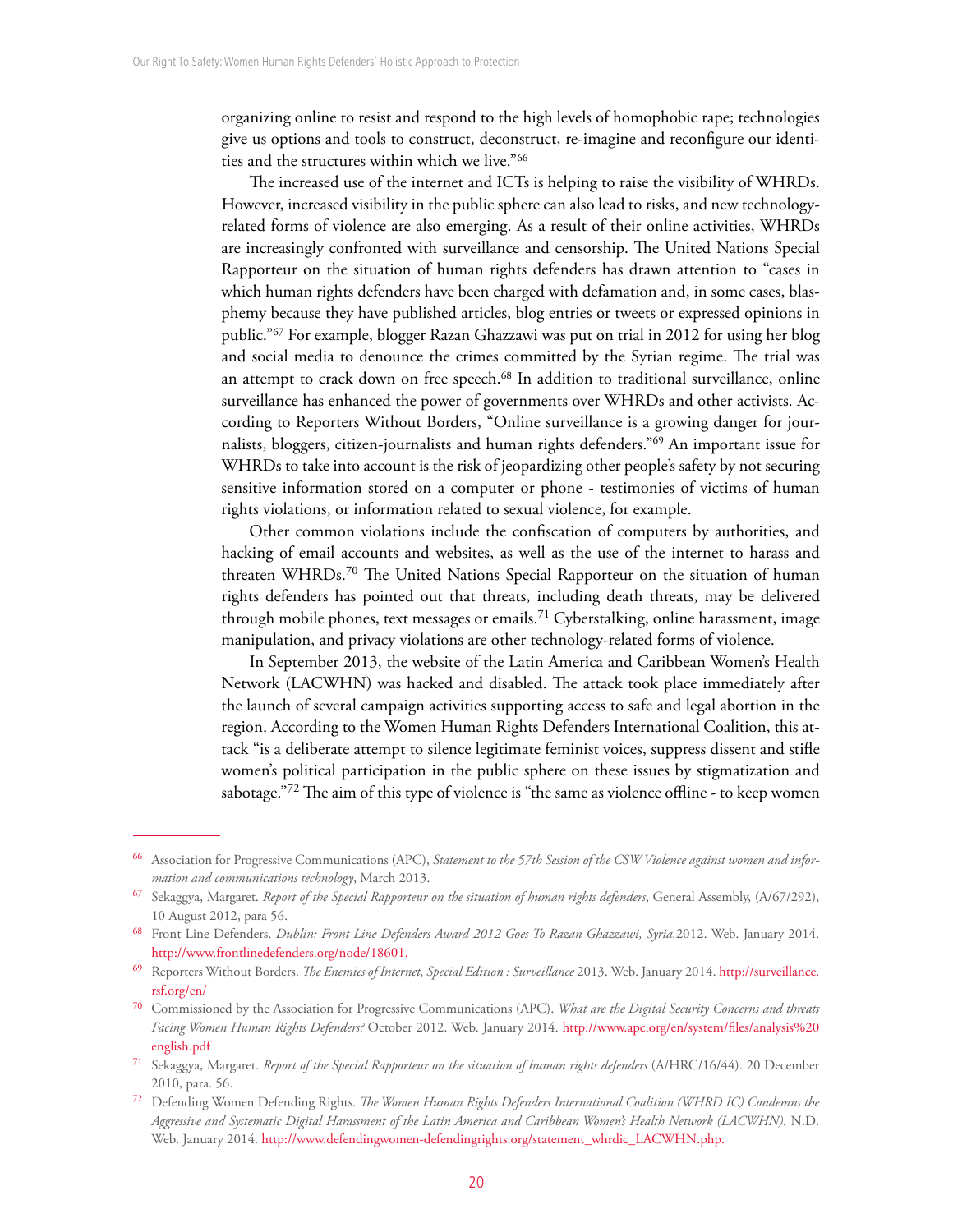out of spaces that men feel belong to them, to silence women's voices and to stop women's participation in an increasingly important sphere."<sup>73</sup>

According to a 2013 global survey conducted by the Association for Progressive Communications concerning risks facing WHRDs working on sexual rights, including reproductive health and rights, LGBT rights, access to safe abortion, sexual violence and rape, and sex education:

**About half (51%) of the sexual rights activists, advocates, scholars, and policymakers who filled the survey had at some point received violent messages, threats or [offensive] comments while working online. About one third of the sample mentioned intimidation (34%); blocking and filtering (33%); or censorship (29%).**

Extract from Survey on sexual activism, morality, and the internet. Available at: http://www.genderit.org/articles/surveysexual-activism-morality-and-internet

> Despite increases in technology-related violations, prevention and protection strategies lag behind, often do not address these types of violence, or are not known to WHRDs. There is also a lack of awareness of how much private and sensitive information human rights defenders give out using the internet, including social networking sites in particular. Protection and security for WHRDs in this area would mean "being able to use and interact in online spaces without fear of surveillance, data retention, threats, intimidation or violence."74 WHRDs have also pointed out that to ensure protection, national legal frameworks regulating the use of ITCs must conform to international standards and online violations against WHRDs must be promptly investigated. WHRDs should also have access to information and training in this area.

### **2.6 Measures addressing structural violence—ending impunity, accessing justice systemsand raisingawareness about WHRDs' work**

The United Nations Committee on the Elimination of Discrimination against Women (CEDAW) has recommended that State parties to the Convention: "Establish and/or strengthen effective national machinery, institutions and procedures, at a high level of Government, and with adequate resources, commitment and authority to: (a) Advise on the impact on women of all government policies; (b) Monitor the situation of women comprehensively; (c) Help formulate new policies and effectively carry out strategies and measures to eliminate discrimination." **General Recommendation No. 6 (seventh session, 1988)**

<sup>73</sup> Association for Progressive Communications (APC). *Statement to the 57th Session of the CSW Violence against women and information and communications technology*, March 2013.

<sup>74</sup> Ibid.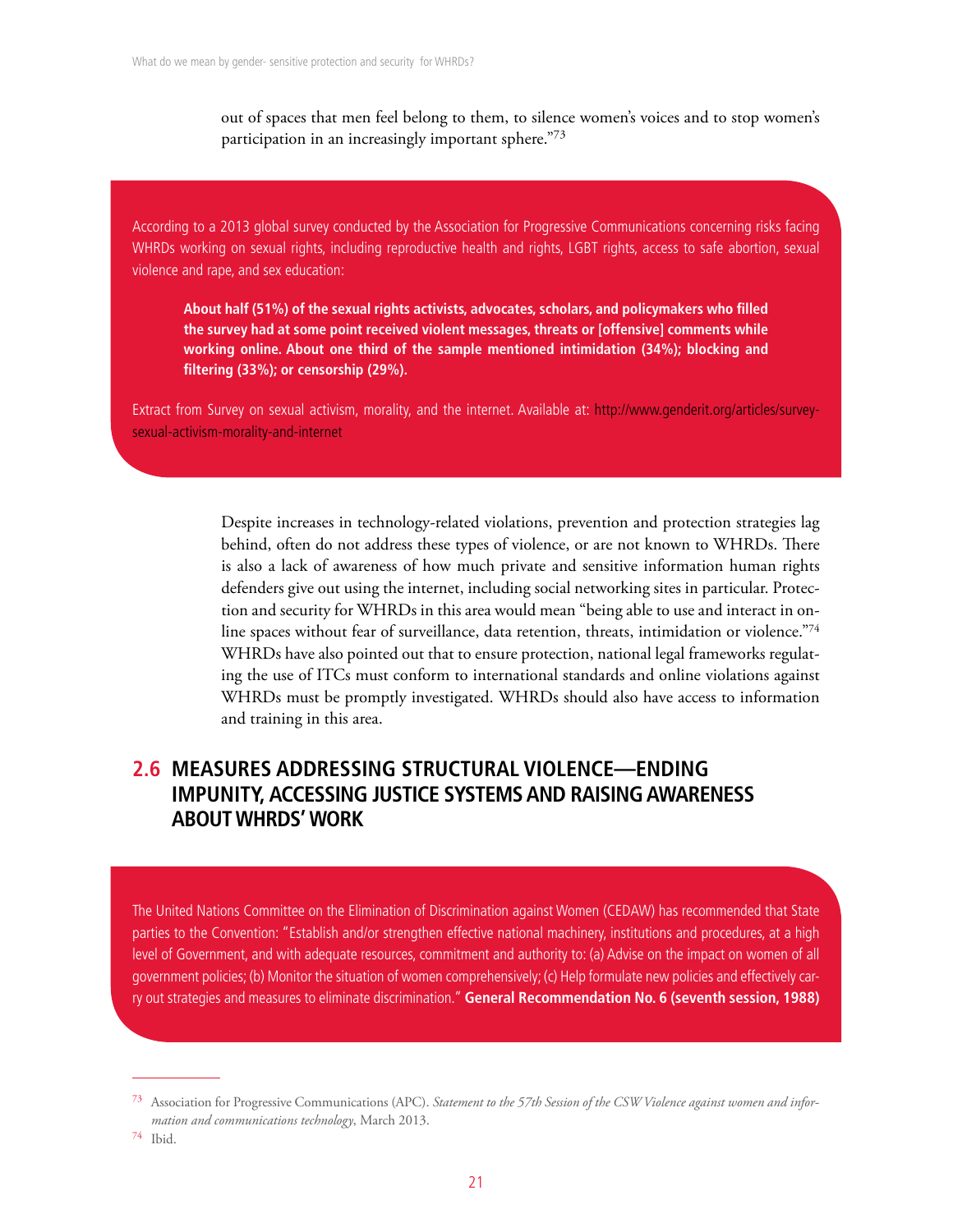#### **2.6.1 Ending impunity and accessing justice systems**

In addition to providing protection to WHRDs and their organizations, an integrated approach to security should also address structural violence against WHRDs and its root causes. Accordingly, protection programs should include measures directed to end impunity and eliminate barriers to access justice, as well as measures directed to develop a supportive environment for WHRDs to do their work.

WHRDs have underscored the need to follow up on complaints and carry out timely investigations of violations committed against them as an essential element for their protection and security. Both the United Nations Special Rapporteur on the situation of human rights defenders and the Inter-American Commission on Human Rights have also highlighted how the most effective way of protecting defenders is by ensuring timely and effective investigations of violations and the prosecution of those responsible.75

Impunity increases WHRDs' risk because it creates a culture of tolerance. It "feeds into the vicious cycle of vulnerability, exclusion, inequality, discrimination and poverty that in turn make other human rights violations more likely."76 Conducting investigations of specific violations and sentencing both the perpetrators as well as the intellectual authors of the crime not only brings justice to individual WHRDs, but also sends a strong message that violations are not tolerated. This helps to create a context where the rights of WHRDs are respected and they can carry out their work.<sup>77</sup>

Although impunity affects violations against all defenders, in the case of WHRDs, it is exacerbated by many other factors, including the historical discrimination against women and their exclusion from accessing justice systems, as well as the prevailing sexism and misogyny present in many justice systems. For instance, WHRDs are often confronted with the prejudices of the various authorities tasked with processing complaints. In many cases, the officials in charge are not aware of the risks and specific challenges confronted by WHRDs and they can be hostile and insensitive towards them.<sup>78</sup>

WHRDs have also highlighted that in some cases, when they present a complaint, authorities do not believe them or take them seriously. A WHRD interviewed for this initiative explained that authorities often do not believe that WHRDs are being threatened and think that they just want to get attention.<sup>79</sup> In other instances, WHRDs denouncing a violation may be treated as suspects instead of victims. This is particularly relevant in relation to cases of sexual violence. For example, in some of these cases, the first reaction of the judicial agents is to think that the WHRD denouncing the attack is lying and that she consented to the

<sup>75</sup> Sekaggya, Margaret. *Report of the Special Rapporteur on the situation of human rights defenders* (A/HRC/16/44). 20 December 2010, para 109; and Inter-American Commission on Human Rights, Second Report on the Situation of Human Rights Defenders in the Americas, (OEA/Ser.L/V/II.124) Doc. 5 rev.1.7 March 2006, para 233.

<sup>76</sup> Amnesty International, *Transforming Pain into Hope, Human Rights Defenders in the Americas*, AMR 01/006/2012, December 2012, page 48.

<sup>77</sup> Ibid.

<sup>78</sup> Martin Quintana, Maria. *Herramienta para la Proteccion de Defensoras de Derechos Humanos*. Guatemala: UDEFEGUA. p. 68. 2012. Web. January 2014. http://protectionline.org/es/2012/11/09/guatemala-informe-de-udefegua-herramientas-parala-proteccion-de-defensoras-de-derechos-humanos-udefegua/; and *Reflections on the Situation of Women Human Rights Defenders in Colombia*, document jointly prepared in 2011 by human rights and women's groups that participate in the platform on human rights and peace (Techo Commun, 2011) (unpublished).

<sup>79</sup> Valentina Rosendo Cantú and Centro de Tlachinollan, Mexico; and Gladys Lanza, Movimiento de Mujeres por la Paz "Visitación Padilla", Honduras. Personal interview.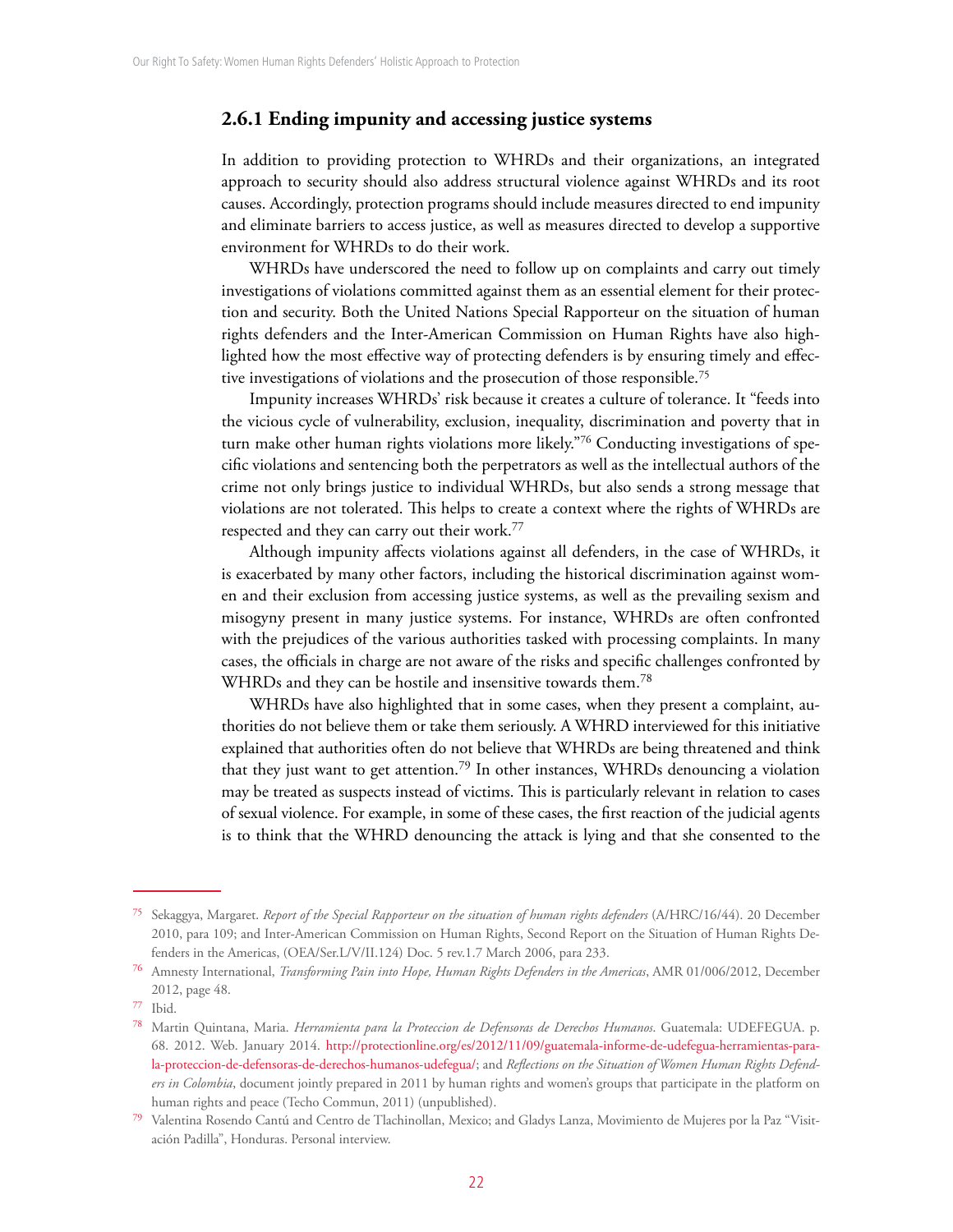sexual act. In other cases, the threats of sexual violence may be considered part of a domestic problem.<sup>80</sup> This response on the part of officials not only helps perpetuate violence against WHRDs, but also contributes to the re-victimization of WHRDs who try to obtain justice.<sup>81</sup>

An additional hindrance to accessing justice is mistrust in its administration. For example, a WHRD explained how corruption in the judiciary and police forces prevents women from accessing the judicial system in her country. Only those with the political power to pressure or the economic resources to bribe authorities are able to move their cases forward and see justice served. Because women are often economically disadvantaged, the possibility for them to bring perpetrators to justice is very limited.<sup>82</sup> Other obstacles to access to justice include the lack of interpreters or bilingual officials to work with indigenous WHRDs as well as obstacles related to the lack of resources to travel to and from their communities.<sup>83</sup>

A final failing of investigations is that they do not take into account the context in which violations take place and how this context exacerbates WHRDs' risks. The context is critical because it "enables the experience of WHRDs to be understood as more than individual occurrences, but rather as part of a systemic and structural oppression of WHRDs because of their gender and/or the work that they do on gender-related issues."84 To ensure effective investigations, officials from the judicial system also need to receive adequate training to understand the specific needs of WHRDs and the barriers that they face in accessing the justice system.

In 2012, the Supreme Court of Justice in Colombia declared that cases of killings of human rights defenders should be considered crimes against humanity because there is a systematic persecution with a clear and well established criminal purpose. In these cases, torture, disappearances and killings are directed against a group of people for claiming and defending human rights. This is an important step in the fight against impunity because categorizing these violations as crimes against humanity ensures that they do not exceed the statute of limitations. This categorization also allows the International Criminal Court to investigate these crimes.

#### **2.6.2 Raising awareness about WHRDs' work**

The lack of recognition of the work of WHRDs continues to pose a major challenge in providing protection. In many cases, women activists "may not identify as WHRDs because they are not familiar with human rights language or do not feel comfortable using

<sup>80</sup> *Reflections on the Situation of Women Human Rights Defenders in Colombia*, document jointly prepared in 2011 by human rights and women's groups that participate in the platform on human rights and peace (Techo Commun, 2011) (unpublished); and Martin Quintana, Maria. *Herramienta para la Proteccion de Defensoras de Derechos Humanos*. Guatemala: UDEFEGUA. p. 68. 2012. Web. January 2014. http://protectionline.org/es/2012/11/09/guatemala-informe-de-udefegua-herramientas-parala-proteccion-de-defensoras-de-derechos-humanos-udefegua/.

<sup>81</sup> Martin Quintana, Maria. *Herramienta para la Proteccion de Defensoras de Derechos Humanos*. Guatemala: UDEFEGUA, p. 69. 2012. Web. January 2014. http://protectionline.org/es/2012/11/09/guatemala-informe-de-udefegua-herramientas-parala-proteccion-de-defensoras-de-derechos-humanos-udefegua/.

<sup>82</sup> Lara Aharonian, Women's Resource Center, Armenia. Personal interview.

<sup>83</sup> Martin Quintana, Maria. *Herramienta para la Proteccion de Defensoras de Derechos Humanos*. Guatemala: UDEFEGUA, p. 68. 2012. Web. January 2014. http://protectionline.org/es/2012/11/09/guatemala-informe-de-udefegua-herramientas-parala-proteccion-de-defensoras-de-derechos-humanos-udefegua/.

<sup>84</sup> Women Human Rights Defenders International Coalition. *Global Report on the Situation of Women Human Rights Defenders*. 2012. Web. January 2014. http://www.defendingwomen-defendingrights.org/pdf/WHRD\_IC\_Global%20Report\_2012.pdf.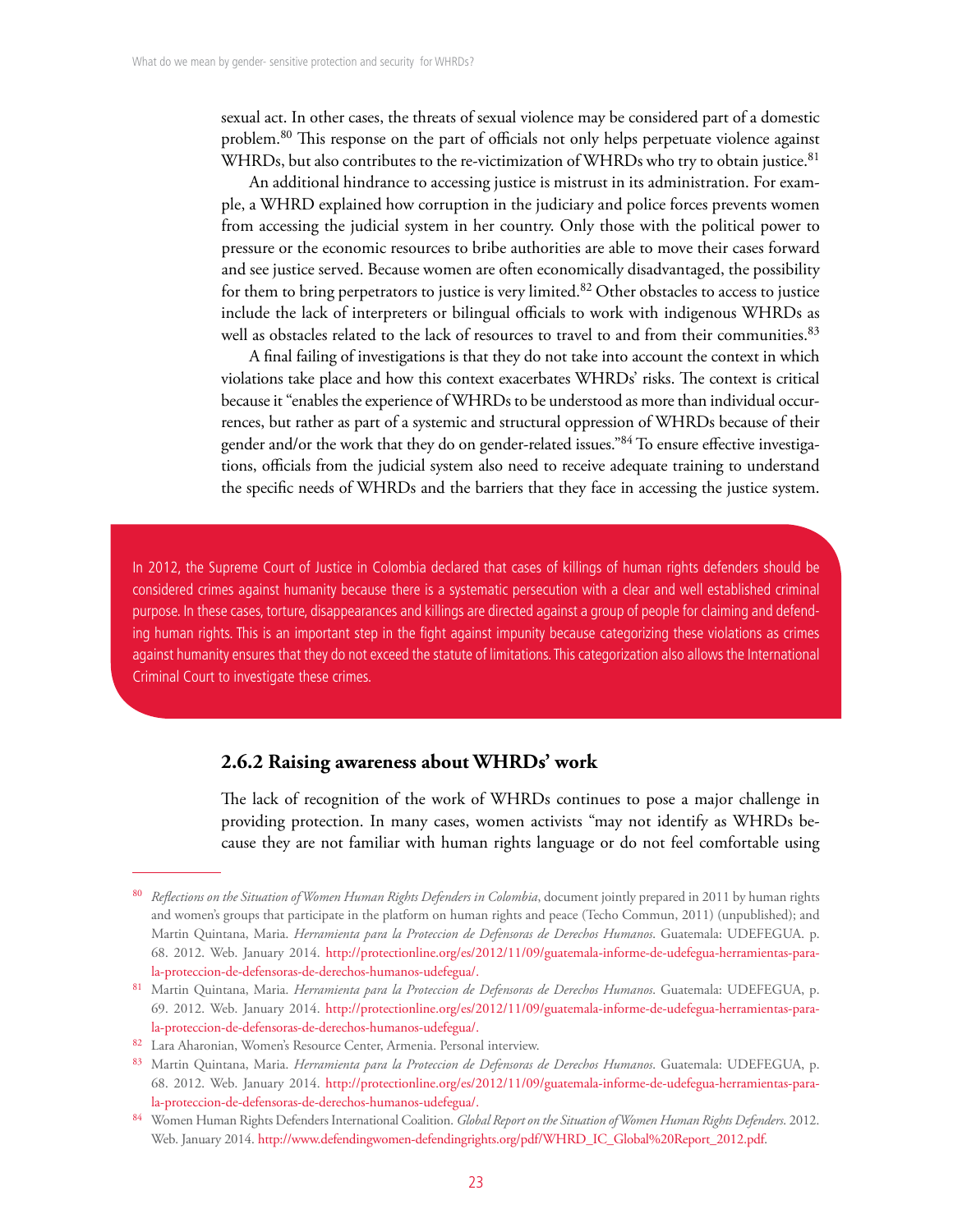it. WHRDs may not use the term to describe themselves out of a sense of humility or respect for the women-at-risk they are seeking to defend, who may be more marginalized than themselves. As a result, WHRDs rarely access the protection measures that exist for HRDs."<sup>85</sup>

WHRDs have underscored the importance of carrying out public campaigns recognizing their work as an important public policy measure to address structural violence. Recognizing WHRDs as legitimate actors is a first step that authorities can take to make clear that attacks will not be tolerated.<sup>86</sup> Public campaigns should aim to eliminate myths and prejudices about WHRDs and their work. Actions legitimizing the work of WHRDs may include public statements by authorities as well as community and other influential leaders. These actions may also include setting up special state-sponsored awards recognizing WHRDs in their communities or countries. These public demonstrations of support can generate recognition from local authorities and society in general, as well as build support for WHRDs in their communities and families.

<sup>85</sup> Barcia Inmaculada and Penchaszadeh Analía, *Ten Insights To Strengthen Responses For Women Human Rights Defenders At Risk.* Toronto: AWID and the Women Human Rights Defenders International Coalition. p.3. 2012. Web. January 2014. http:// www.awid.org/Library/Ten-Insights-to-Strengthen-Responses-for-Women-Human-Rights-Defenders-at-Risk

<sup>86</sup> Amnesty International, Transforming Pain into Hope, Human Rights Defenders in the Americas, AMR 01/006/2012, December 2012, page 14.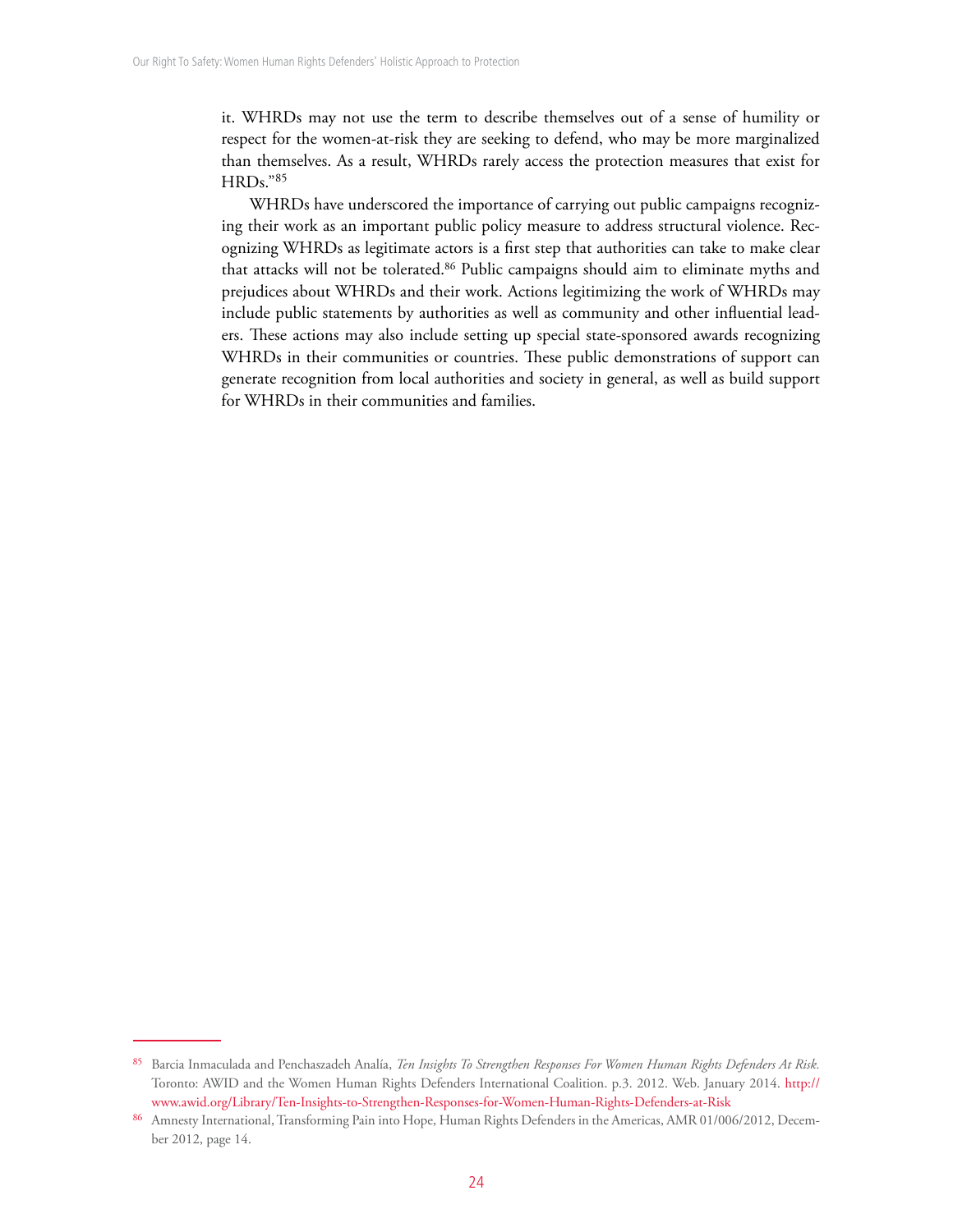

# State obligations to protect WHRDs

"Of course by virtue of our gender, we become easy targets not only for state security forces but other patriarchal institutions that benefit from those forms of attacks against WHRDs."87

> States have an obligation to prevent human rights violations and to take action when there are violations against the physical and psychological integrity of WHRDs. The United Nations Declaration on human rights defenders establishes that States "shall take all necessary measures to ensure the protection by the competent authorities of everyone, individually and in association with others, against any violence, threats, retaliation, de facto or de jure adverse discrimination, pressure or any other arbitrary action as a consequence of his or her legitimate exercise of the rights referred to in the present Declaration."<sup>88</sup> State obligations to protect defenders also derives from States' primary responsibility and duty to protect all human rights, as it is established in numerous legally binding treaties, including the Convention on the Elimination of All Forms of Discrimination against Women and the International Covenant on Civil and Political Rights.<sup>89</sup>

Article 3 of the Convention on the Elimination of All Forms of Discrimination against Women establishes guarantees of basic human rights and fundamental freedoms for women: "States Parties shall take in all fields, in particular in the political, social, economic and cultural fields, all appropriate measures, including legislation, to ensure the full development and advancement of women, for the purpose of guaranteeing them the exercise and enjoyment of human rights and fundamental freedoms on a basis of equality with men."

> The duty to protect WHRDs includes negative and positive obligations. Thus, States "should prevent violations of the rights of defenders under their jurisdiction by taking legal, judicial, administrative and all other measures to ensure the full enjoyment by defenders of their rights; investigating alleged violations; prosecuting alleged perpetrators; and providing

<sup>87</sup> Cristina Palabay, Karapatan, Philippines. Personal interview.

<sup>88</sup> UN General Assembly. *United Nations Declaration on the Right and Responsibility of Individuals, Groups and Organs of Society to Promote and Protect Universally Recognized Human Rights and Fundamental Freedoms.* (A/RES/53/144) 1999. Article 12. Web. January 2014. http://www.unhchr.ch/huridocda/huridoca.nsf/(Symbol)/A.RES.53.144.En.

<sup>&</sup>lt;sup>89</sup> UN Special Rapporteur on the situation of human rights defenders. *Commentary to the Declaration on the Right and Responsibility of Individuals, Groups and Organs of Society to Promote and Protect Universally Recognized Human Rights and Fundamental Freedom.* p. 9. July 2011. Web. January 2014.http://www.ohchr.org/Documents/Issues/Defenders/CommentarytoDeclarationondefendersJuly2011.pdf.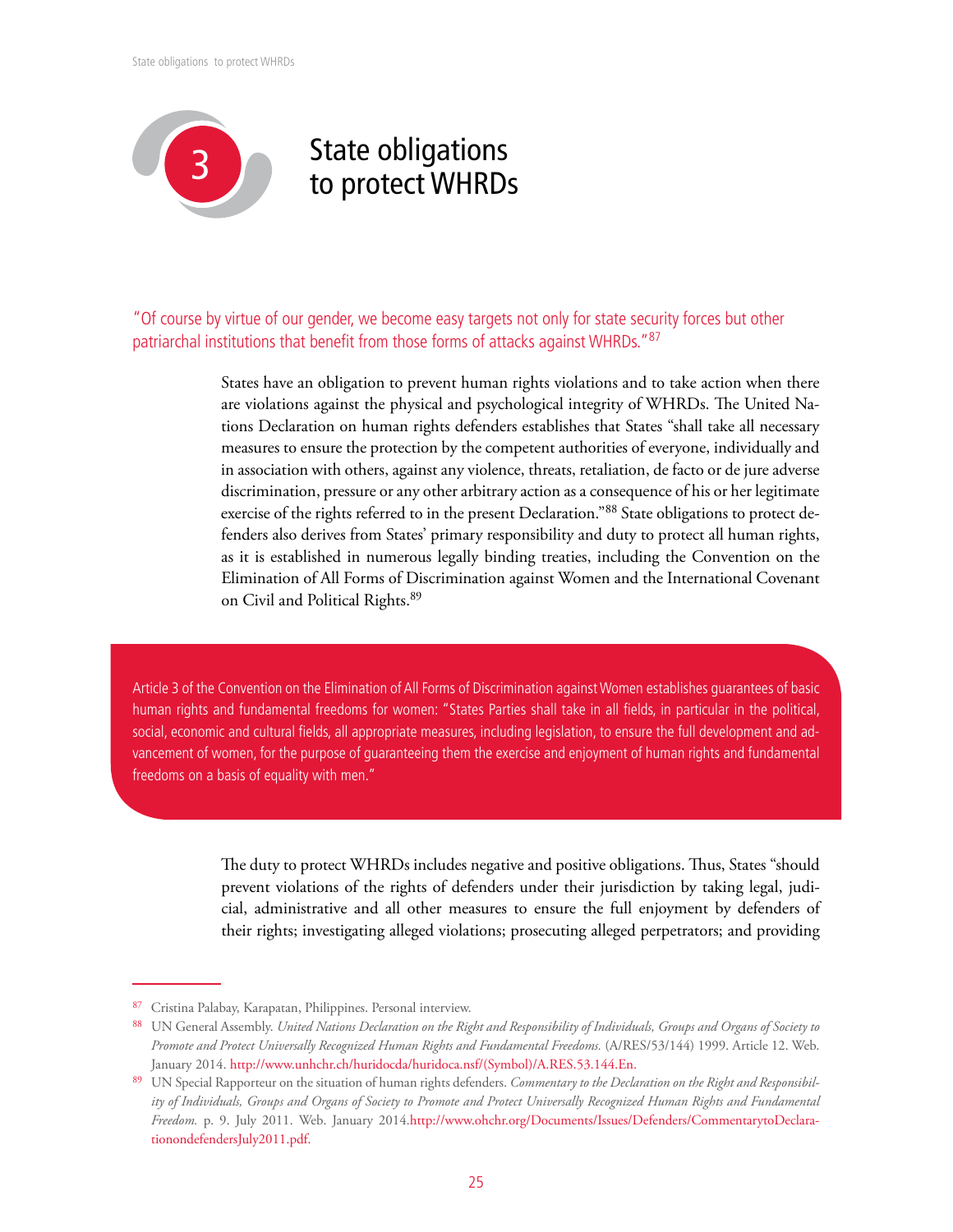defenders with remedies and reparation."90 States should also refrain from violating human rights and using official tools and resources to harass and attack WHRDs. State harassment can include the use of official broadcasts to publicly discredit WHRDs; undue organizational audits; baseless criminal charges; office break-ins and confiscation of equipment. In other words, States must provide an enabling environment for WHRDs to do their job.

Additionally, States' obligation to protect includes protection from both State and nonstate actors.<sup>91</sup> This is particularly important in the case of WHRDs because they are often subjected to violations committed by non-State actors such as "fundamentalist groups, criminal enterprises, paramilitaries, as well as community and family members."92 In many cases in which families and communities are involved in violations against WHRDs, abuses are considered to be part of the private or domestic sphere and are given less priority by judicial systems. In other cases, State authorities act in collusion with non-State actors. This makes it more difficult for WHRDs to access protection measures.<sup>93</sup>

"More WHRDs are being targeted and attacked by the community. Usually the violence is committed by family members when they're at home. WHRDs who are speaking against it are considered to be trying to break societal norms."94

> The United Nations Special Rapporteur on the situation of human rights defenders has said that "States bear the primary responsibility for protecting individuals, including defenders, under their jurisdiction, regardless of the status of the alleged perpetrators. In cases involving non-State actors — including private companies and illegal armed groups — it is paramount that prompt and full investigations be conducted and perpetrators brought to justice. Failure by States to prosecute and punish such perpetrators is a clear violation of article 12 of the Declaration on Human Rights Defenders."95

# **UN adopts landmark resolution on Protecting Women Human Rights Defenders**

In November 2013, The United Nations General Assembly adopted a resolution on the protection of WHRDs. The resolution recognizes the specific violations faced by WHRDs and urges States to develop gender-specific laws and policies to ensure their protection. However, many aspects of the resolution were highly debated. For example, "important references in the

<sup>90</sup> UN Special Rapporteur on the situation of human rights defenders. *Commentary to the Declaration on the Right and Responsibility of Individuals, Groups and Organs of Society to Promote and Protect Universally Recognized Human Rights and Fundamental Freedoms.* p. 10. July 2011. Web. January 2014 http://www.ohchr.org/Documents/Issues/Defenders/CommentarytoDeclarationondefendersJuly2011.pdf.

<sup>91</sup> Ibid and Inter-American Commission on Human Rights, *Report on the Situation of Human Rights Defenders in the Americas*. Para 127. March 2006. Web. January 2014 http://www.cidh.org/countryrep/Defenders/defenderstoc.htm.

<sup>92</sup> Barcia Inmaculada and Penchaszadeh Analía, *Ten Insights To Strengthen Responses For Women Human Rights Defenders At Risk.* Toronto: AWID and the Women Human Rights Defenders International Coalition. p. 4. 2012. Web. January 2014. http:// www.awid.org/Library/Ten-Insights-to-Strengthen-Responses-for-Women-Human-Rights-Defenders-at-Risk.

<sup>93</sup> Ibid.

<sup>94</sup> Renu adhikari, WOREC, Nepal. Personal interview.

<sup>95</sup> Sekaggya, Margaret. *Report of the Special Rapporteur on the situation of human rights defenders* (A/HRC/13/22). 30 December 2009, para 42.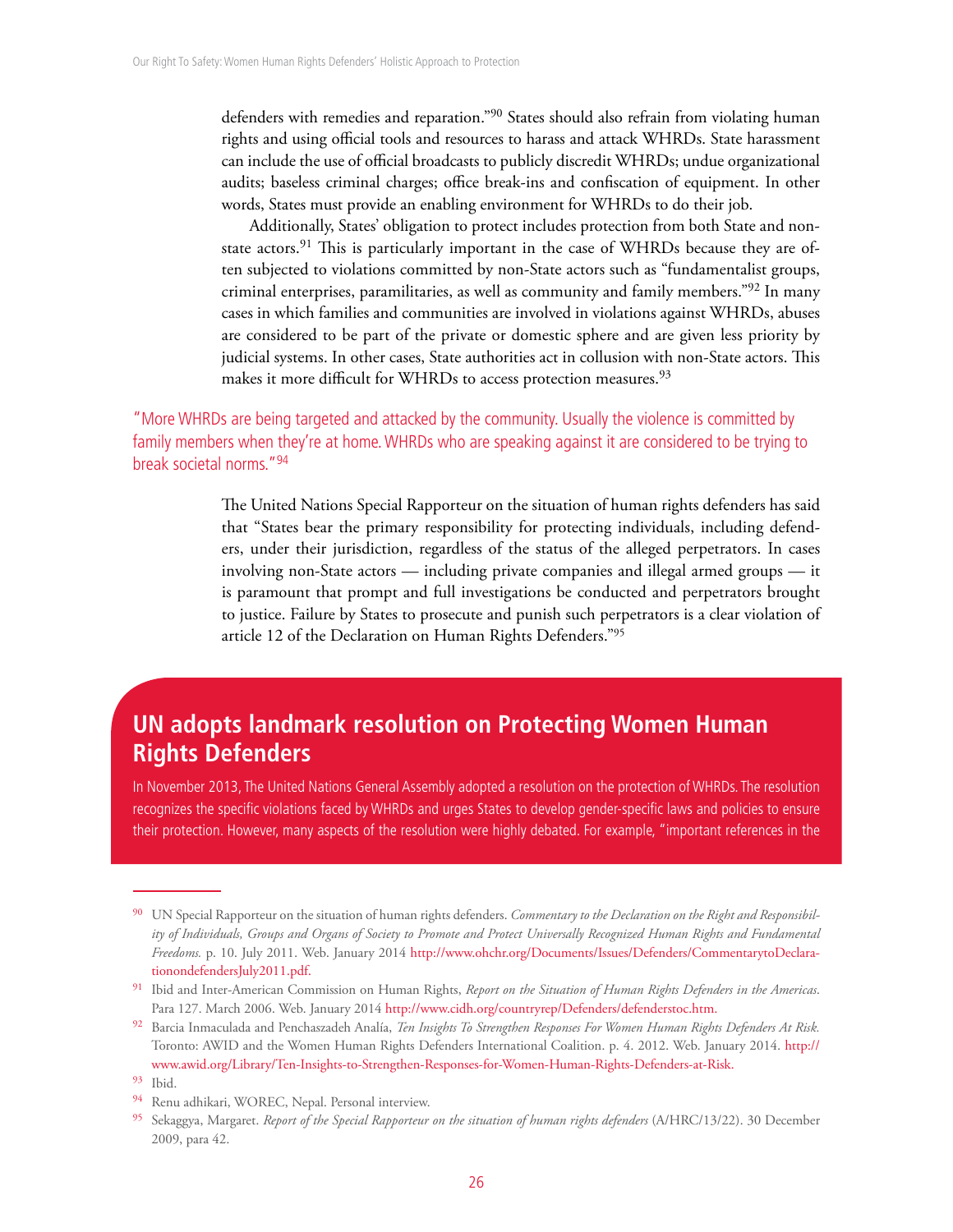initial draft acknowledging the risks faced by those working on issues of sexual and reproductive health, reproductive rights and matters related to sexuality"<sup>96</sup> were excluded in the final draft because of the opposition expressed by States from Africa, Asia and the Holy See. According to civil society organizations working on the resolution, although it "does not comprehensively address all risks and protection needs of women human rights defenders, it remains an important and historic resolution. States have committed themselves to taking concrete steps to protecting women human rights defenders."<sup>97</sup>

> Most countries in the world do not provide protection measures to guarantee the personal security of WHRDs. However, some countries, especially in Latin America, have developed or are in the process of developing protection programs and measures intended to guarantee the security of defenders at risk. Most protection schemes provide a set of common measures that do not integrate a gender perspective. Examples of country-specific protection programs are provided below.

> The case of **Colombia** highlights strengths and potential pitfalls of State efforts. The Colombian government has created a National Protection Unit within the Ministry of Interior and restructured the existing defenders' protection program through the enactment of various decrees in 2011 and 2012. The protection program is meant to serve a wide range of people, including indigenous leaders, trade unionists, social and community groups, journalists, victims' organizations and organizations representing different ethnic groups, as well as elected officials.<sup>98</sup> Protection measures include temporary relocation, the provision of mobile phones to allow defenders to communicate directly with authorities, providing defenders with safe transportation, bullet proof vests and the deployment of bodyguards.

> In the new protection scheme, the National Protection Unit is in charge of carrying out risk assessments, previously carried out by the National Police, and assumes the protection responsibilities previously under the jurisdiction of the now dismantled civilian intelligence service (Departamento Administrativo de Seguridad, DAS).<sup>99</sup>

> According to defenders, one of the flaws of the protection program that has been raised by defenders is the use of former intelligence personnel in the implementation of protection measures. Although the DAS has been dismantled, many of its former staff members have been transferred to the National Protection Unit.<sup>100</sup> In the past, the United Nations Special Rapporteur on the situation of human rights defenders has expressed concerns that "bodyguards assigned by DAS for the protection of defenders have reportedly spied on

<sup>96</sup> Amnesty International (AI), the Association for Women's Rights in Development (AWID), the International Service for Human Rights (ISHR), and JASS (Just Associates), *UN adopts landmark resolution on Protecting Women Human Rights Defenders*. Available at http://www.defendingwomen-defendingrights.org/un\_landmark\_resolution\_WHRD.php.

<sup>97</sup> Ibid.

<sup>98</sup> Non-governmental program for the Protection of Human Rights defenders – We are Defenders, *El Efecto Placebo*, *Informe Annual 2012, Sistema de Informacion sobre Agresiones contra Defensoras y Defensores de Derechos Humanos en Colombia-SIADDHH*  p. 9, 10. 2012. Web. January 2014. http://www.somosdefensores.org/attachments/article/412/informe%20somos%20defensores%20español%20FINAL%202012.pdf.

<sup>99</sup> Non-governmental program for the Protection of Human Rights defenders.*We are Defenders, Annual Report 2011*. p. 10-13. 2012. Web. January 2014. http://www.somosdefensores.org/attachments/article/306/REVISTA%20SOMOS%20INGLES.pdf.

<sup>100</sup> Amnesty International, Transforming Pain into Hope, Human Rights Defenders in the Americas, AMR 01/006/2012, December 2012, page 56.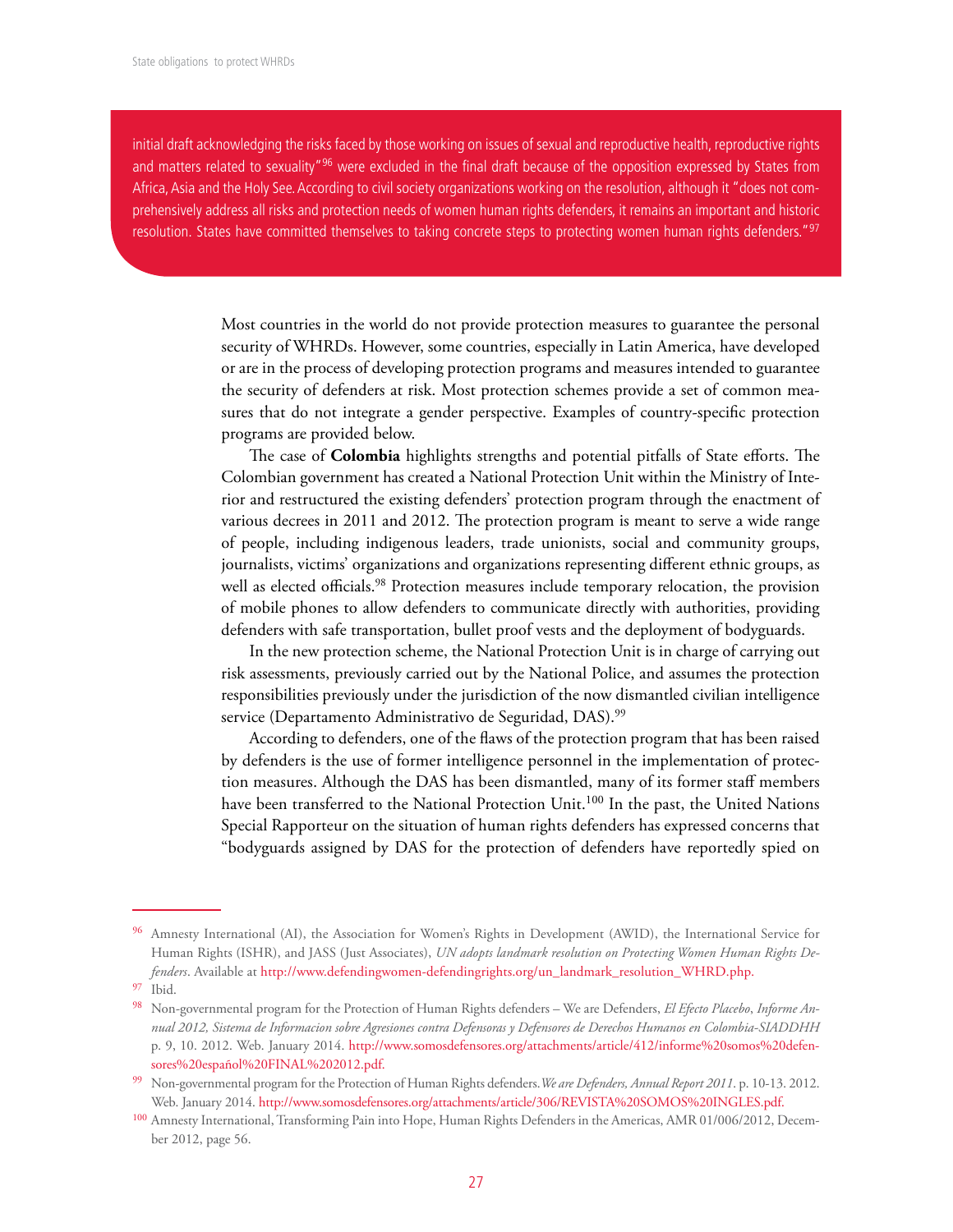them and transmitted information to the intelligence agency."<sup>101</sup> In the current protection scheme defenders can propose the persons to be employed as their bodyguards. However, some defenders have complained that their proposed candidates have been rejected for seemingly arbitrary reasons.

Defenders have also expressed concerns about an increasing shift of responsibility for protecting defenders from the State to private security companies. A key worry is that "former paramilitaries could be employed, and could similarly spy on them and transmit information to intelligence services, in pursuit of economic benefits."102 Under these circumstances, some defenders are reluctant to accept (or have rejected) State-sponsored protection measures because they consider them ineffective and in some cases, these measures can place them at greater risk.<sup>103</sup>

Defenders criticize that the protection program has not been able to stop violations against WHRDs and threats and attacks continue to happen. A key concern in this regard is the lack of coordination between the protection program and the different agencies in charge of investigating violations against WHRDs. Defenders stress that the State has focused on the adoption of material protection measures that don't go beyond the physical protection of individuals, and has not adopted a comprehensive protection policy that focuses on the investigation of criminal cases to prevent attacks against WHRDs from happening again.<sup>104</sup>

Another key issue of concern is the insufficient attention given to psychological and sexual violence. Although psychological violence plays a key role "in the persecution of women defenders and social leaders, the psychological dimension of security is still missing in Colombia's government-run political protection program. By focusing exclusively on the protection of individuals the program does not adequately address the protection needs of collective organizational processes."<sup>105</sup> Lastly, defenders have also voiced concerns about "the excessive delay between a request for protection being made and the defender at risk receiving an effective response from the authorities, and implementation of protective measures if they are approved."<sup>106</sup>

On the positive side, recent reforms of the State-sponsored program recognize the need for differential protection for WHRDs. An important step in this direction was the adoption of resolution 0805 by the Ministry of Interior in May 2012, which recognizes WHRDs' specific prevention and protection needs and establishes a gender protocol for their protection. The successful adoption of this resolution was the result of a long advocacy process involving many women's groups in Colombia. Some of its key aspects include: the extension of the Statesponsored protection measures to WHRDs' children and other family members and the inclusion of principles that prioritize consultation with WHRDs. The resolution also foresees the gender sensitization and training of officials involved in WHRDs protection cases.<sup>107</sup>

<sup>101</sup> Sekaggya, Margaret. *Report submitted by the UN Special Rapporteur on the situation of human rights defenders* (A/HRC/13/22/ Add.3), 13<sup>th</sup> session of the Human Rights Council, 4 March 2010, para. 112.

<sup>102</sup> Sekaggya, Margaret. *Report submitted by the UN Special Rapporteur on the situation of human rights defenders* (A/HRC/13/22/ Add.3), 13<sup>th</sup> session of the Human Rights Council, 4 March 2010, para. 113.

<sup>103</sup> Amnesty International, Transforming Pain into Hope, Human Rights Defenders in the Americas, AMR 01/006/2012, December 2012, page 56; andCorporación Sisma Mujer,Colombia: Human Rights Defenders underThreat, September 2011, pages 24 and 25.

<sup>104</sup> Non-governmental program for the Protection of Human Rights defenders – We are Defenders, *El Efecto Placebo, Informe Annual 2012, Sistema de Informacion sobre Agresiones contra Defensoras y Defensores de Derechos Humanos en Colombia-SIADDHH.*  p. 15 and 34. 2012. Web. January 2014. http://www.somosdefensores.org/attachments/article/412/informe%20somos%20 defensores%20español%20FINAL%202012.pdf. Also Jomary Ortegón, Colectivo de Abogados Jose Alvear Restrepo and Claudia Mejia, Corporación Sisma Mujer, Colombia. Personal interviews.

<sup>105</sup> Corporación Sisma Mujer, *Colombia: Human Rights Defenders under Threat,* September 2011. p. 25.

<sup>106</sup> Corporación Sisma Mujer, *Colombia: Human Rights Defenders under Threat*, September 2011. p. 24.

<sup>107</sup> Observaciones a la Resolución 0805 de 2012 por parte de las Organizaciones de Mujeres (unpublished).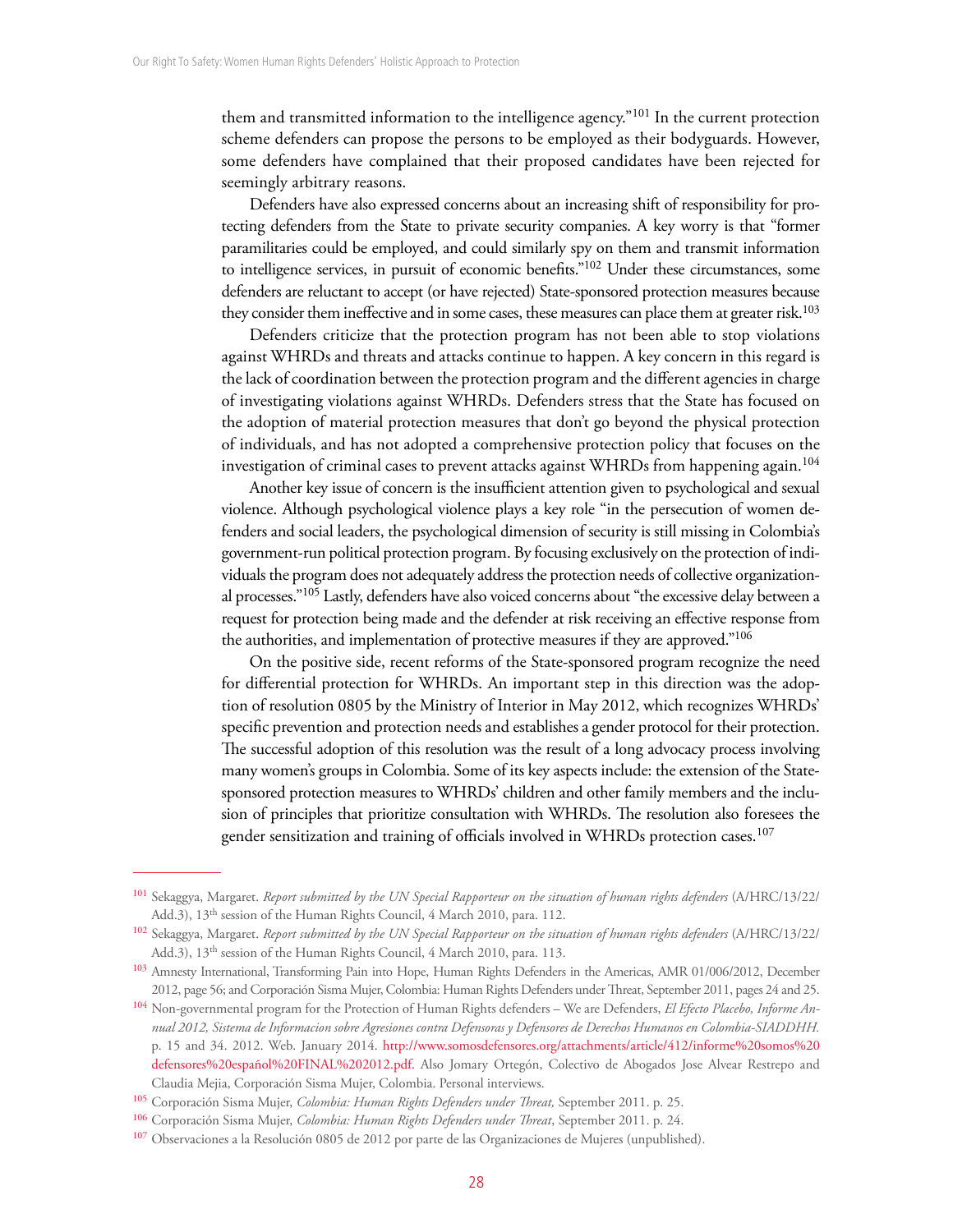WHRDs, however, have highlighted a number of problems with this protocol. A key concern is that close family members are often not covered by protection measures. Although theoretically the new protocol extends protection measures to family members, in practice this does not seem to be the case. "If a woman is assigned a bodyguard detail, for example, her children are only protected by the detail if they are with her. These leaders often travel extensively for their work. When they leave their homes, their families are often left exposed. This leaves many leaders feeling vulnerable, because in some cases, their children have been threatened or attacked."<sup>108</sup>

Another key concern is that the resolution does not specify a procedure for implementing its proposed gender differential measures. WHRDs can participate in the committees conducting the risk assessments, but cannot vote and decide on the protection measures to be assigned. Additionally, the protocol does not include time limits to adjudicate protection measures or a procedure to notify the victims. Finally, the protocol does not clarify how coordination among the different federal and state institutions tasked with the implementation of protection measures will take place.<sup>109</sup>

**Guatemala** has not set up a protection program per se, but it has developed several initiatives aimed at providing protection for defenders. In 2004, the president created the Coordinating Unit for the Protection of Human Rights Advocates, Justice System Administrators and Operators, Journalists and Social Communicators. The Unit was established to coordinate with other State institutions on the implementation of protection measures adopted by the Inter-American System or the United Nations.<sup>110</sup>

In 2008, Guatemala set up the Unit for the Analysis of Attacks against Human Rights Defenders to analyze and identify patterns of attacks against defenders. This Unit is also tasked with developing recommendations for prosecutors and other officials involved in the criminal investigations of attacks against human rights defenders; recommending criteria to conduct risk assessments; and compiling information about compliance with protection measures and their effectiveness. Representatives of national and international human rights organizations can participate in the work of this Unit together with institutions working on criminal investigations, including the Prosecutor's Office, and the National Civil Police.<sup>111</sup>

A key concern about how this Unit functions is its lack of independence from the Ministry of Interior, which has at times suspended its activities for several months without any apparent justification.<sup>112</sup> Human rights and women's groups as well as international organizations have stopped engaging in the work of the Unit because of its serious operational deficiencies. This includes the Unit's handling of information, which can invite threats instead of protecting defenders.<sup>113</sup>

Since 2008, there have been several attempts to create a protection program that would consolidate existing protection initiatives. However, a cabinet-level decision creating a

<sup>108</sup> Human Rights Watch. *Rights Out of Reach, Obstacles to Health, Justice, and Protection for Displaced Victims of Gender-Based Violence in Colombia*, November 14, 2012. Web. January 2012. http://www.hrw.org/reports/2012/11/14/rights-out-reach.

<sup>109</sup> *Observaciones a la Resolución 0805 de 2012 por parte de las Organizaciones de Mujeres* (unpublished).

<sup>110</sup> Protection International. *Focus 2013 – Public Policies for the Protection of HRDs: The State of the Art*, 2012. p. 8. 2013. Web. January 2014. http://protectionline.org/files/2013/02/Focus-2013\_ENG\_web.pdf.

<sup>111</sup> Protection International. *Focus 2013 – Public Policies for the Protection of HRDs: The State of the Art, 2012*p. 9. 2012. Web. January 2014. http://protectionline.org/files/2013/02/Focus-2013\_ENG\_web.pdf.

<sup>112</sup> Amnesty International, Transforming Pain into Hope, Human Rights Defenders in the Americas, AMR 01/006/2012, December 2012, page 56.

<sup>113</sup> Claudia Samayoa, UDEFEGUA, Guatemala.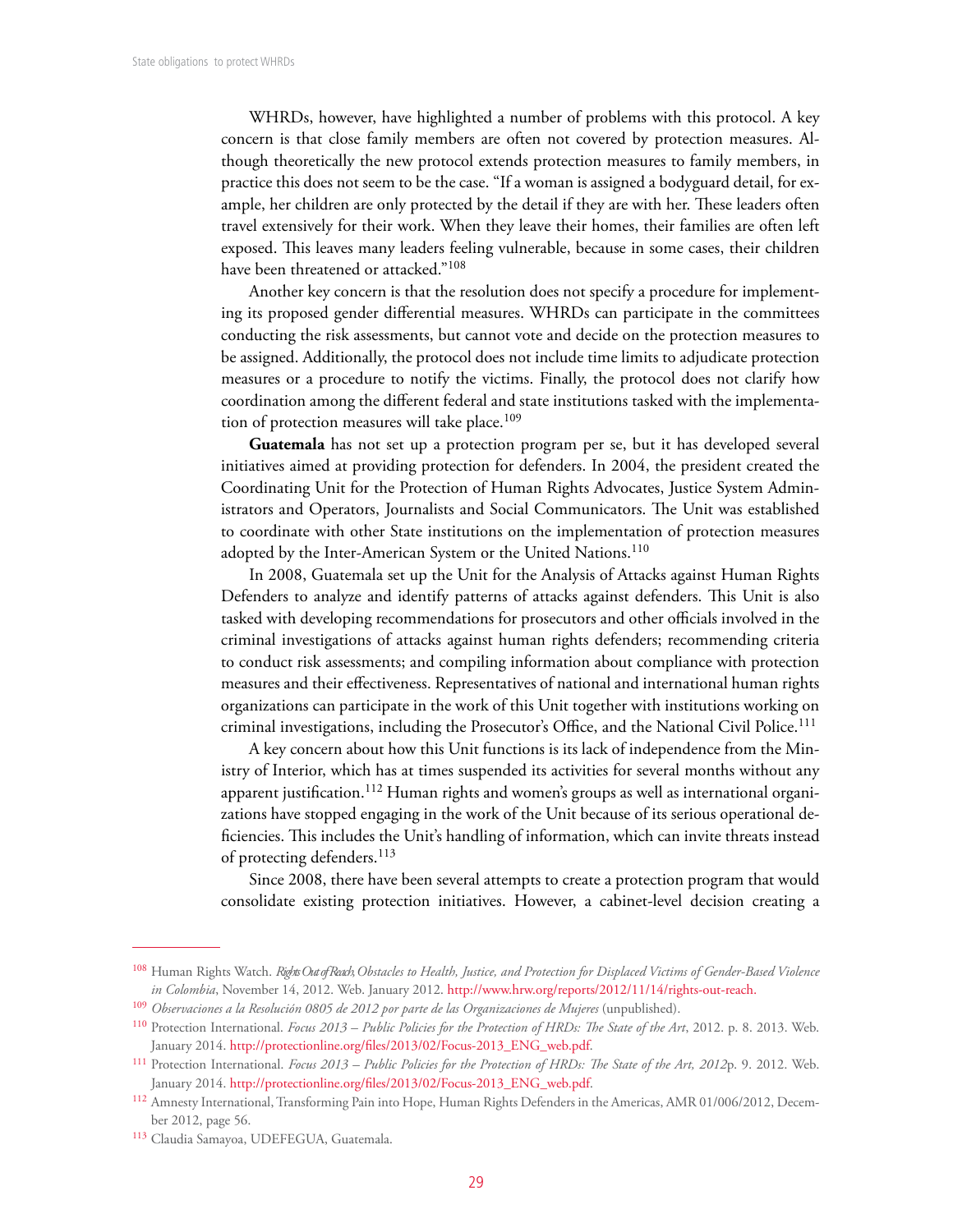national protection program for defenders and developed in consultation with civil society groups is still awaiting the president's signature to enter into force.<sup>114</sup>

**Brazil**established the National Human Rights Defenders Protection Program in 2004. The program is hosted by "the Special Secretariat for Human Rights (SEDH) of the Presidency of the Republic. Furthermore, it articulates the action of different ministries, the justice system, land ownership bodies and police and investigative authorities, among others."115 In 2007, Brazil also approved the National Policy on the Protection of Human Rights Defenders (Decree No. 6.044), which provides principles and directives to protect and assist individual defenders, organizations and social movements. This decree was later complemented with the adoption of Bill 4575/2009, which "sets out the mechanisms of the different institutional roles and establishes the conditions for entering under the program's protection."<sup>116</sup> The protection program started with three pilot projects in the states of Pernambuco, Pará and Espírito Santo and was later extended to the states of Bahia, Ceará, Minas Gerias, Rio de Janeiro, and Rio Grande del Sur.117

The program is coordinated through state offices and a national coordinating office in Brasilia. The office in Brasilia, along with other relevant federal institutions, is tasked with following up on the implementation of protection measures adopted by international human rights mechanisms, investigating threats and complaints, and responding to cases from states (provinces) that have not established their own program yet. The state offices are responsible for the implementation of concrete protection measures to respond to cases within their jurisdiction. State coordinating offices bring together "the Legislative, Executive and Judicial Branches, the State Prosecutor and representatives of civil society. It offers trainings in security and self-protection for Human Rights Advocates ... In some state programs, specialized NGOs can give support and legal counsel to human rights advocates."<sup>118</sup>

Weaknesses of the program include "irregular funding and a lack of genuine commitment to provide meaningful protection in some cases. The lack of resources, infrastructure and co-ordination between state and federal authorities are major problems that impede the program from fully achieving its objective of protecting human rights defenders."119

**Mexico** adopted the Law for the Protection of Human Rights Defenders and Journalists in 2012. Later that year, the government established a Government Board and a Consultative Council for the protection mechanism.<sup>120</sup> The Government Board, formally created in November 2012, is the decision making body of the protection mechanism and is made up

<sup>&</sup>lt;sup>114</sup> Amnesty International, Transforming Pain into Hope, Human Rights Defenders in the Americas, AMR 01/006/2012, December 2012, page 56.

<sup>115</sup> Protection International. *Focus 2013 – Public Policies for the Protection of HRDs: The State of the Art, 2012*, p. 8. 2012. Web. January 2014. http://protectionline.org/files/2013/02/Focus-2013\_ENG\_web.pdf.

<sup>116</sup> Franciscans International. *Universal Periodic Review (UPR) of Brazil Stakeholder Submission*, *Franciscans International (FI), 13th Session of the Working Group on the UPR Human Rights Council, Geneva*. Para 6. November 2011. Web. 4 February 2014. http://www.franciscansinternational.org/fileadmin/docs/UPR\_Reports\_2011/Brazil\_UPR\_2012.pdf. See also Protection International. *Focus 2013 – Public Policies for the Protection of HRDs: The State of the Art, 2012*, p. 8. 2012. Web. January 2014. http://protectionline.org/files/2013/02/Focus-2013\_ENG\_web.pdf.

<sup>117</sup> Amnesty International, Transforming Pain into Hope, Human Rights Defenders in the Americas, AMR 01/006/2012, December 2012, page 56; and Protection International. *Focus 2013 – Public Policies for the Protection of HRDs: The State of the Art, 2012*, p. 8. 2012. Web. January 2014. http://protectionline.org/files/2013/02/Focus-2013\_ENG\_web.pdf.

<sup>118</sup> Protection International. *Focus 2013 – Public Policies for the Protection of HRDs: The State of the Art, 2012*, p. 8. 2012. Web. January 2014. http://protectionline.org/files/2013/02/Focus-2013\_ENG\_web.pdf.

<sup>119</sup> Amnesty International,Transforming Pain into Hope, Human Rights Defenders in the Americas, AMR 01/006/2012, December 2012, page 56.

<sup>120</sup> Protection International. *Focus 2013 – Public Policies for the Protection of HRDs: The State of the Art, 2012*, p. 7. 2012. Web. January 2014. http://protectionline.org/files/2013/02/Focus-2013\_ENG\_web.pdf.; and Amnesty International, Transforming Pain into Hope, Human Rights Defenders in the Americas, AMR 01/006/2012, December 2012, pages 56 and 57.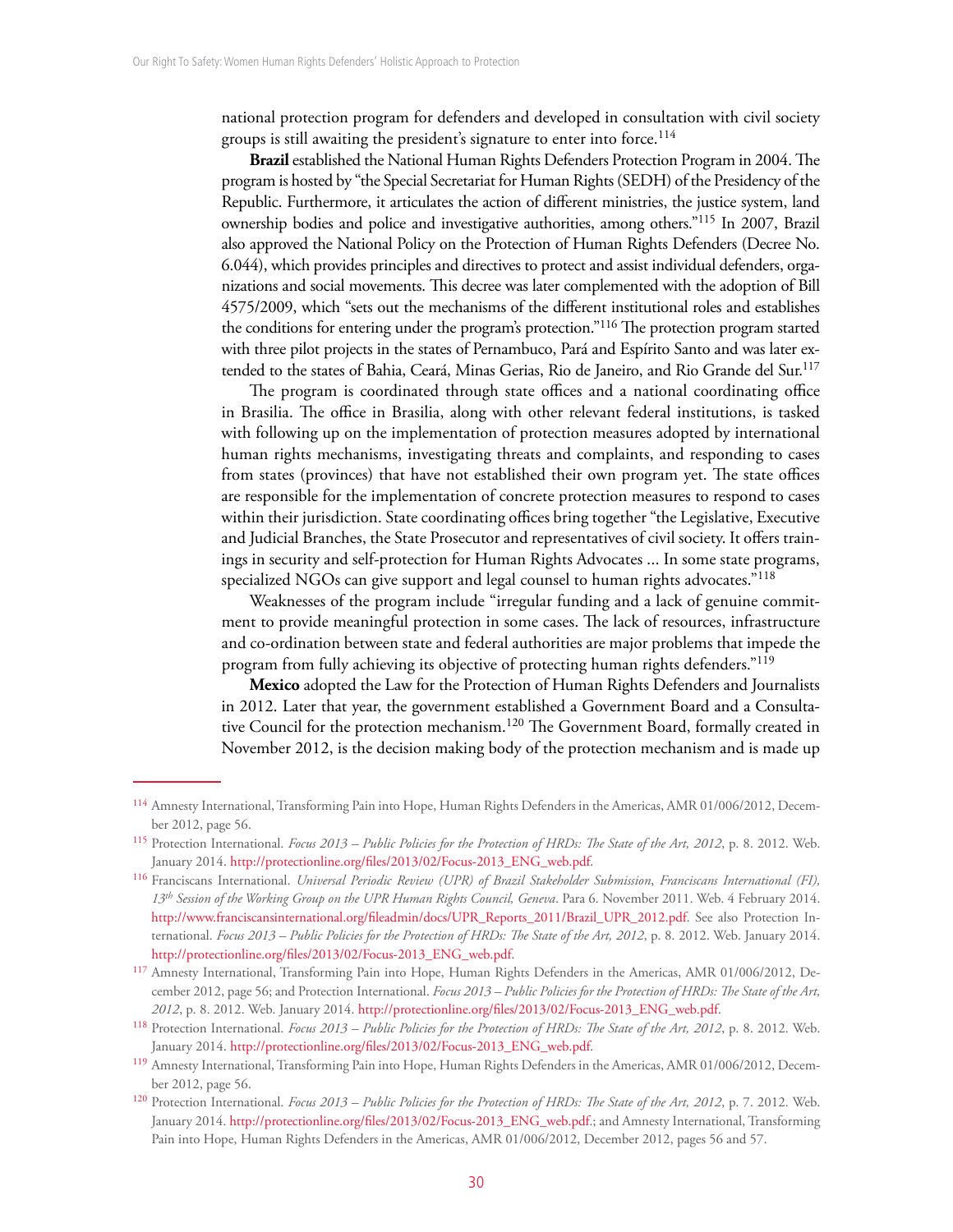of representatives from the Ministry of Interior, the State Attorney Office, the Ministry of Foreign Affairs, the National Human Rights Commission, Public Security and other State institutions. The Board also includes representatives of the Consultative Council, which is made up of human rights defenders and journalists.<sup>121</sup>

The law foresees establishing protection measures for both individuals and collectives at risk. Measures include a wide variety of services such as temporary relocation, provision of bodyguards, radio and phone equipments and armored cars.<sup>122</sup>

Despite the adoption of the law, WHRDs have raised concerns about the adequate implementation of the measures granted so far and the insufficient focus on prevention. For example, the law does not include a specific mechanism to guarantee adequate investigations and prosecution of perpetrators, which is the best way to prevent violations and protect defenders.<sup>123</sup>

The United Nations Committee on the Elimination of Discrimination against Women (CEDAW) has expressed concerns about the risks faced by WHRDs in Mexico and "about information alleging that most of the cases involving violence against women human rights defenders and journalists have been committed by state agents, and that there have been no efforts to prevent, investigate, prosecute and punish perpetrators."<sup>124</sup> Civil society organizations have stressed that it is important for the authorities not to "assume that their responsibilities are restricted to establishing a protection mechanism. Impunity for threats, fabricated criminal charges, attacks and killings of human rights defenders and journalists remain the greatest obstacle to improving the safety of these vital social actors."125

WHRDs have also expressed concerns about the lack of a gender perspective in the mechanism to look at the specific problems faced by WHRDs. They have underscored that a key problem is that the information collected is not disaggregated by sex or gender. The mechanism does not incorporate a system that identifies the different threats as well as the measures implemented to protect WHRDs. To ensure its effective implementation, WHRDs have pointed out the need to develop gender indicators to grant protection measures and adequately train staff and officials tasked with carrying out the program to ensure that they understand the specific characteristics of WHRDs.<sup>126</sup>

<sup>121</sup> Casa de los Derechos de Periodistas, Boletin de Prensa, Se instala el Consejo Consultivo del Mecanismo para la Protección de Personas Defensoras de Derechos Humanos y Periodistas, 30 October 2012. Available at: http://periodistas.org.mx/se-instalael-consejo-consultivo-del-mecanismo-para-la-proteccion-de-personas-defensoras-de-derechos.

<sup>122</sup> Ley para la Proteccion de Personas Defensoras de Derechos Humanos y Periodistas, Capítulo VII Medidas Preventivas, Medidas de Protección y Medidas Urgentes de Protección Artículo 29 al 34. http://www.derechoshumanos.gob.mx/work/models/ Derechos\_Humanos/Resource/182/1/images/ley.pdf. See also Anayeli García Martínez, Cimacnoticias, Triplican presupuesto a Mecanismo de Protección, México, DF, 23 de enero de 2013. Available at: http://www.cimacnoticias.com.mx/node/62433.

<sup>&</sup>lt;sup>123</sup> 147th IAHRC Period of Sessions. Situación General de Derechos Humanos en México. Marzo 2013. Report elaborated by: Asociadas por lo Justo, JASS; Centro Mexicano de Derecho Ambiental; Centro por la Justicia y el Derecho Internacional; Centro de Derechos Humanos Miguel Agustín Pro Juárez; Centro de Derechos Humanos de la Montaña Tlachinollan; Centro de Derechos Humanos Fray Bartolomé de Las Casas); Ciudadanos en Apoyo a los Derechos Humanos; Comisión Mexicana de Defensa y Promoción de los Derechos Humanos, Fundar, Centro de Investigación y Análisis; y Red Nacional de Organismos Civiles de Derechos Humanos "Todos los Derechos para Todas y Todos."

<sup>&</sup>lt;sup>124</sup> Committee on the Elimination of Discrimination against Women, (CEDAW/C/MEX/CO/7-8), 7 August 2012, para. 24.

<sup>125</sup> Amnesty International, Transforming Pain into Hope, Human Rights Defenders in the Americas, AMR 01/006/2012, December 2012, page 57.

<sup>126</sup> Information provided by Jass Associates. See also the report presented by Jass Associates, *Consorcio para el Diálogo Parlamentario y la Equidad Oaxaca* and *Red Nacional de Defensoras de Derechos Humanos en Mexico for the Universal Periodic Review Second Cycle*. Web. 4 February 2014. http://www.ohchr.org/EN/HRBodies/UPR/Pages/UPRMXStakeholdersInfoS17.aspx, (JS10 - Joint Submission 10). See also Summary prepared by the Office of the High Commissioner for Human Rights in accordance with paragraph 15 (b) of the annex to Human Rights Council resolution 5/1 and paragraph 5 of the annex to Council resolution 16/21, A/HRC/WG.6/17/MEX/3, 31 July 2013, paras 67 to 69. This report includes many concerns expressed by Jass Associates, Consorcio para el Diálogo Parlamentario y la Equidad Oaxaca and Red Nacional de Defensoras de Derechos Humanos en Mexico.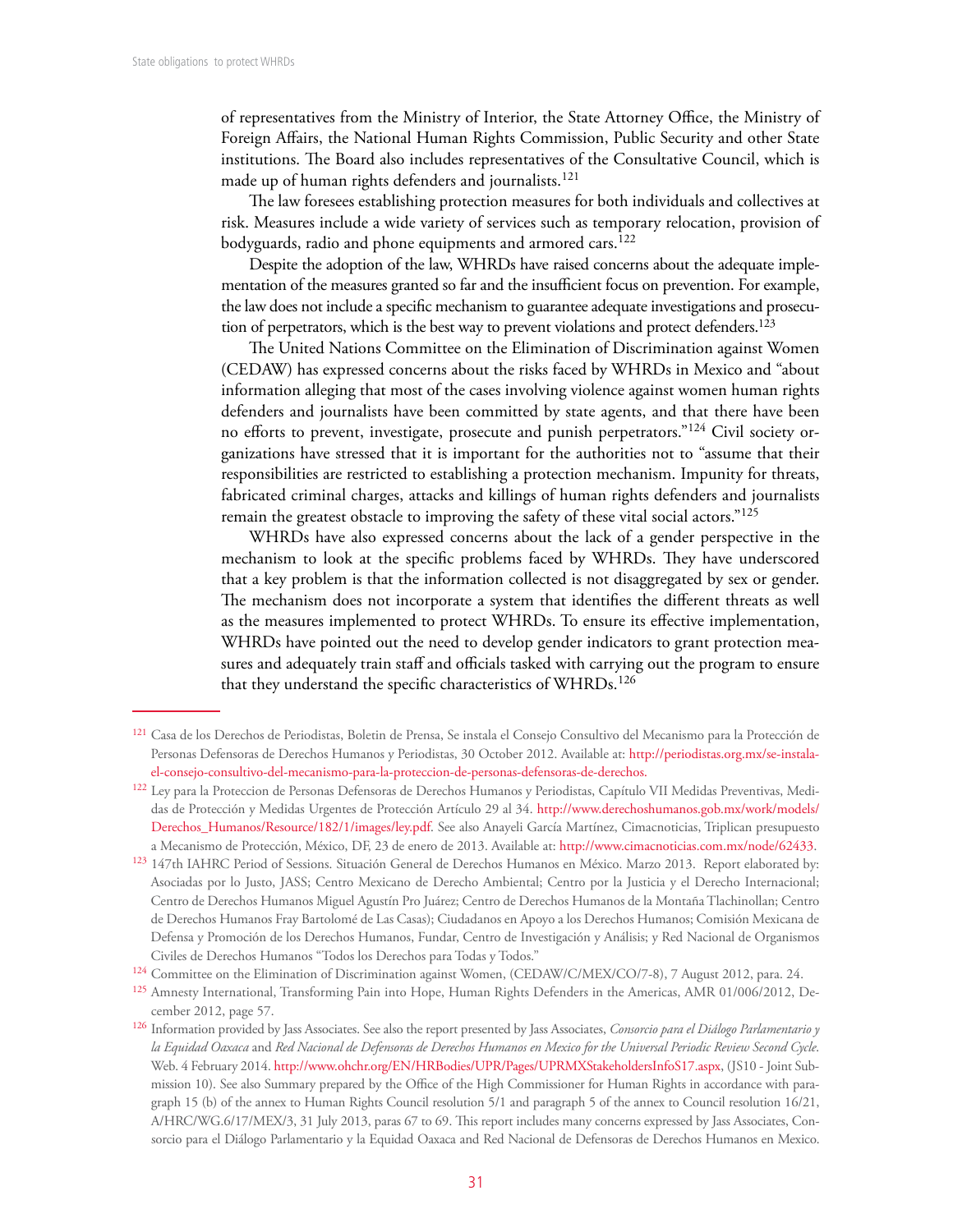The CEDAW Committee has urged the Mexican State to ensure that the protection mechanism for human rights defenders includes a gender approach.<sup>127</sup> More specifically, during the Universal Periodic Review, Mexico received a recommendation to develop "an investigation protocol with gender and ethnicity perspectives that can be used by the offices of Attorneys General of States in all cases where women human rights defenders report threats or attacks."128

Other obstacles to the effective implementation of the program include: the inadequate provision of human and technical resources; the lack of involvement of beneficiaries in the design of protection measures;<sup>129</sup> the delayed response from the competent authorities; the insufficient coordination between federal and state authorities; the lack of collaboration with local authorities to implement protective measures; and inadequate methodology to conduct risk analysis, which is not in line with international practices. Finally, WHRDs have underscored the importance of disseminating information about the protection mechanism to ensure that defenders at risk know about its existence.<sup>130</sup>

**Honduras** has designated the Human Rights Unit of the Ministry of Security as the body tasked with implementing and following up on the protection measures issued by the Inter-American Human Rights System. Civil society organizations, however, have raised concerns about the small number of people who will be able to participate in the program. They have also pointed to many other gaps, for example, "it is not clear what series of protection measures will be available, nor what monitoring or risk assessment systems will be put in place. Furthermore, at least part of the cost of bodyguards will be charged to the beneficiary."<sup>131</sup> Additionally, the staff assigned to this Unit do not have the necessary training to address the risks faced by human rights defenders and women human rights defenders. In some cases, they have also threatened the beneficiaries of these protection measures and their families for not accepting protection measures imposed on them.<sup>132</sup>

The Honduran government has also finalized the drafting of the Law for the Protection of Human Rights Defenders, Journalists, Social Communicators and Justice Officials. Honduras announced before the United Nations Human Rights Council in March 2013 that it would send the bill to Congress for its approval.<sup>133</sup> However, the draft bill does not enjoy strong support among civil society groups. The distrust of human rights defenders in the government's initiative "has increased along with a growing number of violent incidents and

<sup>&</sup>lt;sup>127</sup> Committee on the Elimination of Discrimination against Women, (CEDAW/C/MEX/CO/7-8), 7 August 2012, para. 25.b.

<sup>128</sup> Embassy of Ireland. *UPR 17 - Mexico Statement by Ireland* 23 October 2013. Web. 4 February 2014. http://www.embassyofireland.ru/uploads/documents/Political%20Division/Human%20Rights/131023%20upr%2017%20mexico%20-%20irl.pdf.

<sup>129</sup> Peace Brigades International. *Mexico Project, A Panorama of the Defense of Human Rights in Mexico: Initiatives and Risks of Mexican Civil Society*, April 2013, Page 11.

<sup>&</sup>lt;sup>130</sup> 147th IAHRC Period of Sessions. Situación General de Derechos Humanos en México. Marzo 2013. Report elaborated by: Asociadas por lo Justo, JASS; Centro Mexicano de Derecho Ambiental; Centro por la Justicia y el Derecho Internacional; Centro de Derechos Humanos Miguel Agustín Pro Juárez; Centro de Derechos Humanos de la MontañaTlachinollan; Centro de Derechos Humanos Fray Bartolomé de Las Casas); Ciudadanos en Apoyo a los Derechos Humanos; Comisión Mexicana de Defensa y Promoción de los Derechos Humanos, Fundar, Centro de Investigación y Análisis; y Red Nacional de Organismos Civiles de Derechos Humanos "Todos los Derechos para Todas y Todos."

<sup>131</sup> Protection International. *Focus 2013 – Public Policies for the Protection of HRDs: The State of the Art, 2012*, p. 9. 2012. Web. January 2014. http://protectionline.org/files/2013/02/Focus-2013\_ENG\_web.pdf.

<sup>&</sup>lt;sup>132</sup> Gladys Lanza, Movimiento de Mujeres por la Paz "Visitación Padilla", Honduras.

<sup>&</sup>lt;sup>133</sup> Permanent Mission of Honduras before the United Nations and other International Bodies in Geneva, Statement under Item 3: Interactive Dialogue with the Special Rapporteur on the situation of human rights defenders, 22nd Regular Session of the Human Rights Council, 4 March, 2013.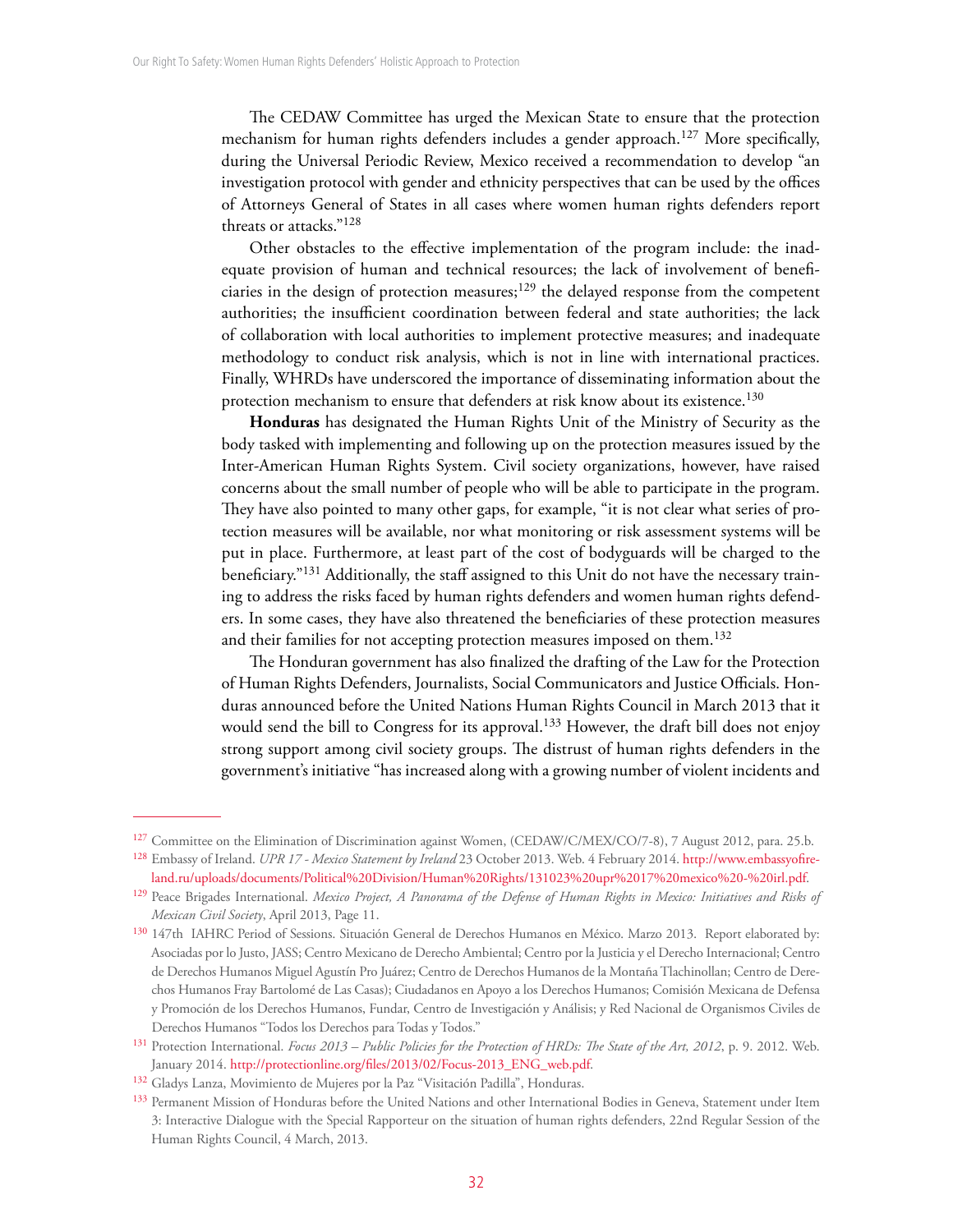murders of trade union leaders, rural dwellers, young and female HRDs, as well as increased criminalization of social protest."134 Despite the creation of a Ministry of Justice and Human Rights following the coup d'état, violations aginst defenders have not decreased. On the contrary, the government has created two types of police that have been used to monitor and search defenders' houses and have manufactured false crimes to prosecute defenders.135

**Additional countries:** A limited number of countries in other regions are also in the process of developing some initiatives towards the protection of human rights defenders. For example, in the Philippines, a draft bill developed by civil society organizations to guarantee the rights of human rights defenders is being debated in Congress. Similarly, in the Democratic Republic of the Congo, a group of NGOs is lobbying the Senate to pass a draft bill on protection of human rights defenders. In Indonesia, a coalition of NGOs negotiated with the National Commission on Human Rights (Komnas HAM) to incorporate the protection of human rights defenders in the new Commissions' law of 2012. The law provides for the Commission to play an active role in the protection of defenders.<sup>136</sup>

To conclude, very few countries have developed mechanisms to protect WHRDs, and even in those countries with protection schemes in place, WHRDs continue to be the target of attacks. As the Special Rapporteur on the situation of human rights defenders has noted, "In the vast majority of cases there are no specific mechanisms in place to protect women defenders and those working on women's rights or gender issues or, where they do exist, they are often hampered by a lack of implementation, political will or gender-sensitivity.<sup>"137</sup> Most existing protection mechanisms do not recognize the differential protection needs of WHRDs.

WHRDs often raise concerns about a lack of political commitment to implement protection measures. As the Special Rapporteur has highlighted: "Government or police officials may themselves share the prevailing conservative and patriarchal views of the community in general towards women defenders and those working on women's rights or gender issues, and thus may have little or no enthusiasm to intervene effectively for their protection in spite of their obligation to do so."138

Additionally, most of the protection programs and mechanisms have proven inefficient because they tend to focus on providing measures to protect the physical integrity of WHRDs. According to the Inter-American Commission, "A comprehensive and efficient system to protect the work undertaken by human rights defenders must go beyond the mere operation of a protection program against acts of violence—although such protection is necessary and a priority."<sup>139</sup> Accordingly, States should endeavour to provide an enabling environment to ensure that WHRDs are "able to continue to engage in the defense and promotion of human rights." $140$ 

<sup>134</sup> Protection International. *Focus 2013 – Public Policies for the Protection of HRDs: The State of the Art, 2012*, p. 9. 2012. Web. January 2014. http://protectionline.org/files/2013/02/Focus-2013\_ENG\_web.pdf.

<sup>135</sup> Gladys Lanza, Movimiento de Mujeres por la Paz "Visitación Padilla", Honduras.

<sup>136</sup> Protection International. *Focus 2013 – Public Policies for the Protection of HRDs: The State of the Art, 2012*, p. 10-11. 2012. Web. January 2014. http://protectionline.org/files/2013/02/Focus-2013\_ENG\_web.pdf.

<sup>&</sup>lt;sup>137</sup> Sekaggya, Margaret. *Report of the Special Rapporteur on the situation of human rights defenders* (A/HRC/16/44). 20 December 2010, para. 90.

<sup>&</sup>lt;sup>138</sup> Sekaggya, Margaret. *Report of the Special Rapporteur on the situation of human rights defenders* (A/HRC/16/44). 20 December 2010, para. 96.

<sup>139</sup> Inter-American Commission on Human Rights, Report on the Situation of Human Rights Defenders in the Americas, (OEA/ Ser.L/V/II.124) Doc. 5 rev.1. 7 March 2006, para. 131.

<sup>140</sup> Inter-American Commission on Human Rights, Report on the Situation of Human Rights Defenders in the Americas, (OEA/ Ser.L/V/II.) Doc. 66. 31 December 2011, para 522.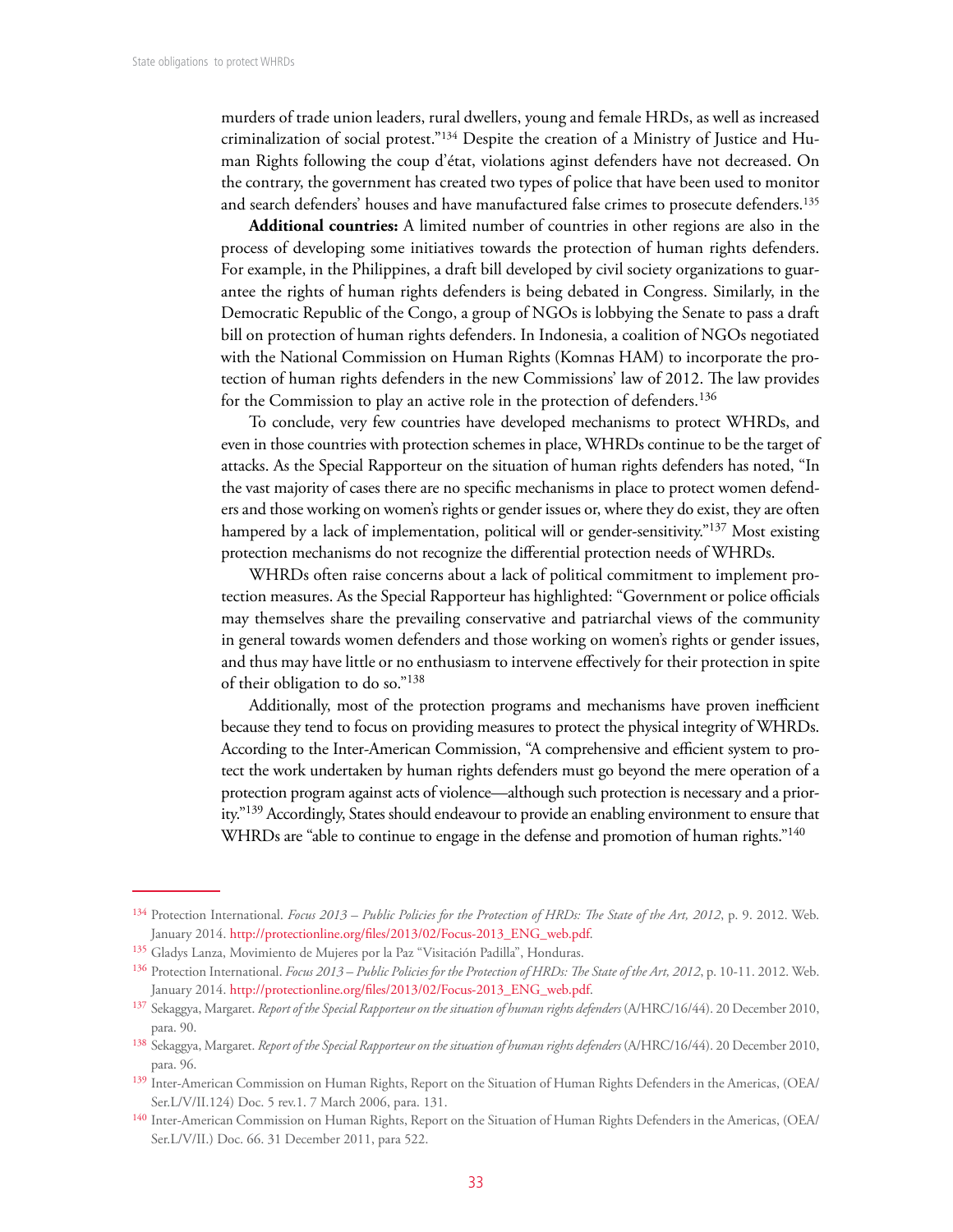

# Regional and international **Participal Section 2018** Regional and internation<br>protection mechanisms

This section provides examples of how WHRDs have used regional and international human rights mechanisms. While there are many manuals and books on human rights mechanisms, WHRDs interviewed in the course of this initiative often pointed out that defenders working at the local and national level tend to have little access to such publications and very limited information about human rights mechanisms. This section does not aim to provide a thorough account of all the existing mechanisms and how they work, but to draw on WHRDs' experiences to give a brief overview of the benefits and limitations of using various mechanisms.

### **4.1 United Nations Committee on the Elimination of Discrimination against Women (CEDAW)**

The CEDAW Committee is an expert body composed of 23 experts on women's rights from around the world. It was established in 1982 to monitor States' compliance with their international obligations under the 1979 Convention on the Elimination of All Forms of Discrimination against Women. The countries that have ratified the Convention are required to present an initial report within one year of ratification and subsequent periodic reports every four years on the progress made to achieve equality for women in the country.<sup>141</sup>

The Committee examines national reports and holds dialogues with State parties to exchange views and gather information on the measures taken to advance the situation of women in the country. At the end of each session, the Committee adopts Concluding Observations highlighting progress achieved, as well as areas of concern and recommendations for improving the situation of women's rights in the country. Civil society organizations play a crucial role in this process by submitting independent or shadow reports and oral presentations to bring women's concerns to the attention of the Committee.<sup>142</sup>

Although not an urgent protection mechanism, working with the CEDAW Committee can contribute to the development of an enabling environment for WHRDs and provide legitimacy to their work. For example, in a report examining Mexico, the Committee urged the government "to take concrete, adequate and effective measures to prevent, investigate, prosecute and punish attacks and other forms of abuse perpetrated against women human rights defenders and journalists as well as take effective measures to combat impunity."143

<sup>141</sup> For more information on the Committee on the Elimination of Discrimination against Women see http://www.un.org/womenwatch/daw/cedaw/committee.htm.

<sup>142</sup> For more information see International Women's Rights Action Watch (IWRAW). *Producing Shadow Reports to the CEDAW Committee: A Procedural Guide*, January 2009. Web. 4 February 2014. http://www1.umn.edu/humanrts/iwraw/proceduralguide-08.html

<sup>&</sup>lt;sup>143</sup> Committee on the Elimination of Discrimination against Women, (CEDAW/C/MEX/CO/7-8), 7 August 2012, para. 25.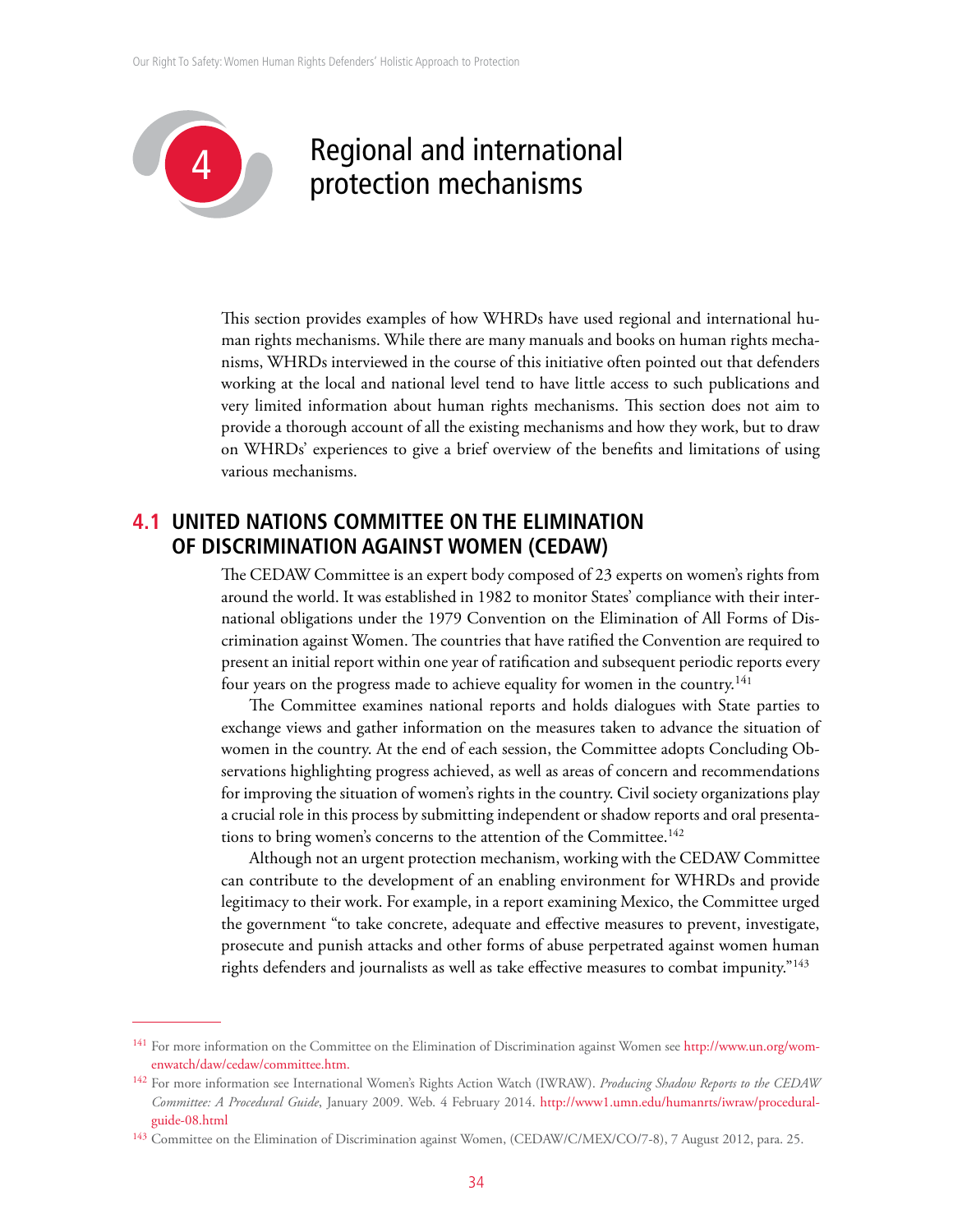Similarly, in another report examining Belarus, the Committee expressed concerns "about the lack of an enabling environment for the establishment and operation of women's nongovernmental organizations and for encouraging the more active involvement of civil society in promoting gender equality."<sup>144</sup> The Committee recommended Belarus to "enable the establishment and operation of women's non-governmental organizations, and encourage and facilitate the active participation of civil society in the full implementation of the Convention and the promotion of women's human rights."<sup>145</sup> These recommendations can be useful tools for civil society organizations to put pressure on the State to fulfill its responsibility to protect WHRDs and raise awareness about the situation of WHRDs in specific countries.

In addition to the examination of the States' reports, the CEDAW Committee has other mechanisms that can contribute to the protection of WHRDs. The Committee can also receive complaints (communication procedure) in relation to States that have become a party to the Optional Protocol to CEDAW.146 By ratifying the Optional Protocol, States enable the Committee "to function like a Human Rights Court in regards to the effective implementation of the provisions contained in the CEDAW Convention."147

The communication procedure provides an opportunity to individual women or groups of women to seek redress for specific violations that result from actions or omissions by the State. It "offers the individual an opportunity to access and claim rights guaranteed at the international level, which have not been implemented or are not enforceable domestically."148 This mechanism offers survivors and victims the opportunity to obtain redress. Additionally, the cases decided under this procedure can influence the development of national law. However, "its recommendations are non-binding and enforcement depends upon the good faith of the State Party and pressure by civil society, the Committee and the broader international community."<sup>149</sup>

The CEDAW Committee can also initiate an inquiry procedure in countries that are party to the Optional Protocol and recognize the competence of the Committee. The inquiry procedure allows the Committee to initiate investigations when it "receives reliable information indicating grave or systematic violations by a State Party of rights set forth in the Convention."150 This procedure is confidential and must be carried out in cooperation with the relevant State. It may include a visit to the country.<sup>151</sup>

<sup>&</sup>lt;sup>144</sup> Report of the Committee on the Elimination of Discrimination against Women, Thirtieth session (12-30 January 2004) and Thirty-first session (6-23 July 2004), General Assembly, Official Records Fifty-ninth Session, Supplement No. 38 (A/59/38), para. 343.

<sup>145</sup> Report of the Committee on the Elimination of Discrimination against Women, Thirtieth session (12-30 January 2004) and Thirty-first session (6-23 July 2004), General Assembly, Official Records Fifty-ninth Session, Supplement No. 38 (A/59/38), para. 344.

<sup>&</sup>lt;sup>146</sup> The Optional Protocol is also a human rights treaty that complements the Convention. When a State ratifies or accede the Optional Protocol, it recognizes the Committee's competence to review complaints concerning alleged violations of rights established in the Convention. See Information note on the submission of individual complaints under the CEDAW Optional Protocol, Office of the United Nations High Commissioner for Human Rights. Available at http://www2.ohchr.org/english/ bodies/cedaw/comments.htm.

<sup>147</sup> International Women's Rights Action Watch (IWRAW), CEDAW Knowledge Resource. n.d. Web. 4 February 2014. http:// www.iwraw-ap.org/protocol/communications.htm.

<sup>148</sup> Ibid.

<sup>149</sup> Sullivan, Donna. "The Optional Protocol to CEDAW and Its Applicability "On the Ground"" *AWID* 12 February 2008. Web. 13 December 2013.

<sup>150</sup> Article 8, Optional Protocol to the Convention on the Elimination of All Forms of Discrimination against Women.

<sup>151</sup> For more information see: http://www.ohchr.org/EN/HRBodies/CEDAW/Pages/InquiryProcedure.aspx.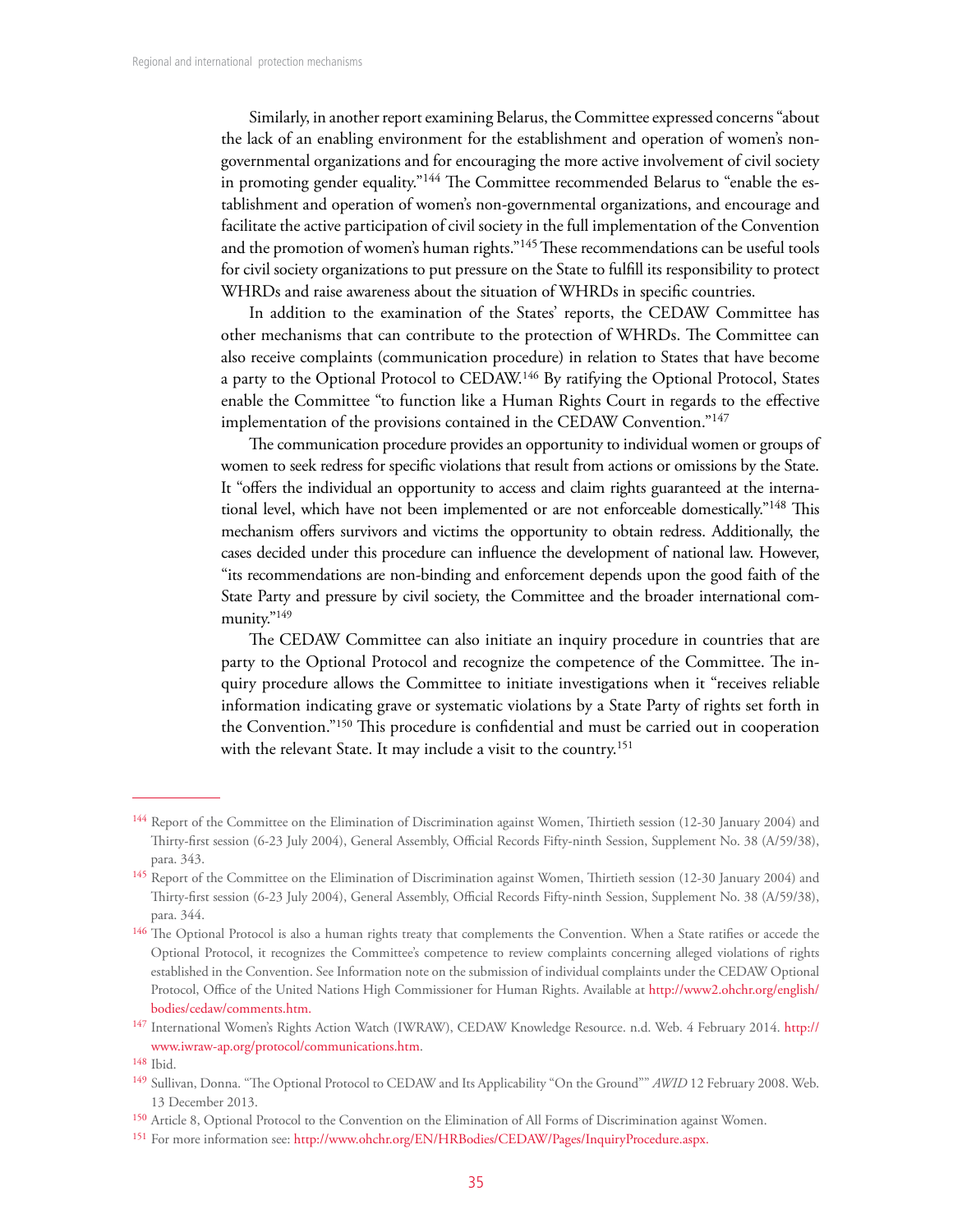For example, in 2003 the CEDAW Committee carried out an inquiry concerning the murder and disappearance of hundreds of women in Ciudad Juárez, Mexico, between 1993 and 2003, and the failure of the Mexican Government to carry out adequate investigations. The Committee examined the information received by the government as well as civil society organizations and conducted a visit to the country. At the end of the investigation, it issued a report with specific recommendations concerning the investigation of the murders and the punishment of the perpetrators. The report brought international attention to these human rights violations taking place at the national level and put pressure on the Mexican government to take action.152

# **What does the CEDAW Committee do?**

- Examines national reports and adopts Concluding Observations highlighting progress achieved, as well as areas of concern and recommendations for improving the situation of women's rights in the country;
- Receives complaints in relation to specific violations that result from actions or omissions by States that have become a party to the Optional Protocol to CEDAW;
- Initiates inquiry procedures to investigate grave or systematic violations in countries that are party to the Optional Protocol and recognize the competence of the Committee.

In addition to the CEDAW Committee, many other United Nations treaty bodies can contribute to the protection of WHRDs. For example, human rights and women's organizations worked with the Human Rights Committee<sup>153</sup> and the Committee Against Torture during the review of the situation of human rights in Nicaragua. They brought to the attention of these Committees "how the ban on therapeutic abortion in Nicaragua constitutes a serious violation of women's rights and described the escalating campaign of harassment and persecution against groups who oppose the abortion ban."<sup>154</sup> Both Committees, when examining the report from the State recommended Nicaragua to review its legislation concerning abortion and "avoid penalizing medical professionals in the conduct of their professional duties."155

<sup>152</sup> CEDAW. *Report on Mexico produced by the Committee on the Elimination of Discrimination against Women under article 8 of the Optional Protocol to the Convention, and reply from the Government of Mexico*. January 2005. Web. 4 February 2014 http:// www2.ohchr.org/english/bodies/cedaw/inquiry\_procedure.htm.

<sup>&</sup>lt;sup>153</sup> The Human Rights Committee monitors the implementation of the International Covenant on Civil and Political Rights and its optional protocols.

<sup>154</sup> Barcia, Inmaculada. *Urgent Responses for WHRDs at Risk: Mapping and Preliminary Assessment*.Toronto: AWID and the Women Human Rights Defenders International Coalition. 2011. p. 4. Web. January 2014. http://awid.org/Library/Urgent-Responsesfor-Women-Human-Rights-Defenders-at-Risk-Mapping-and-Preliminary-Assessment

<sup>155</sup> Human Rights Committee, (CCPR/C/NIC/CO/3), 12 December 2008, para. 13; and Committee Against Torture, (CAT/C/ NIC/CO/1), 10 June 2009, para. 16.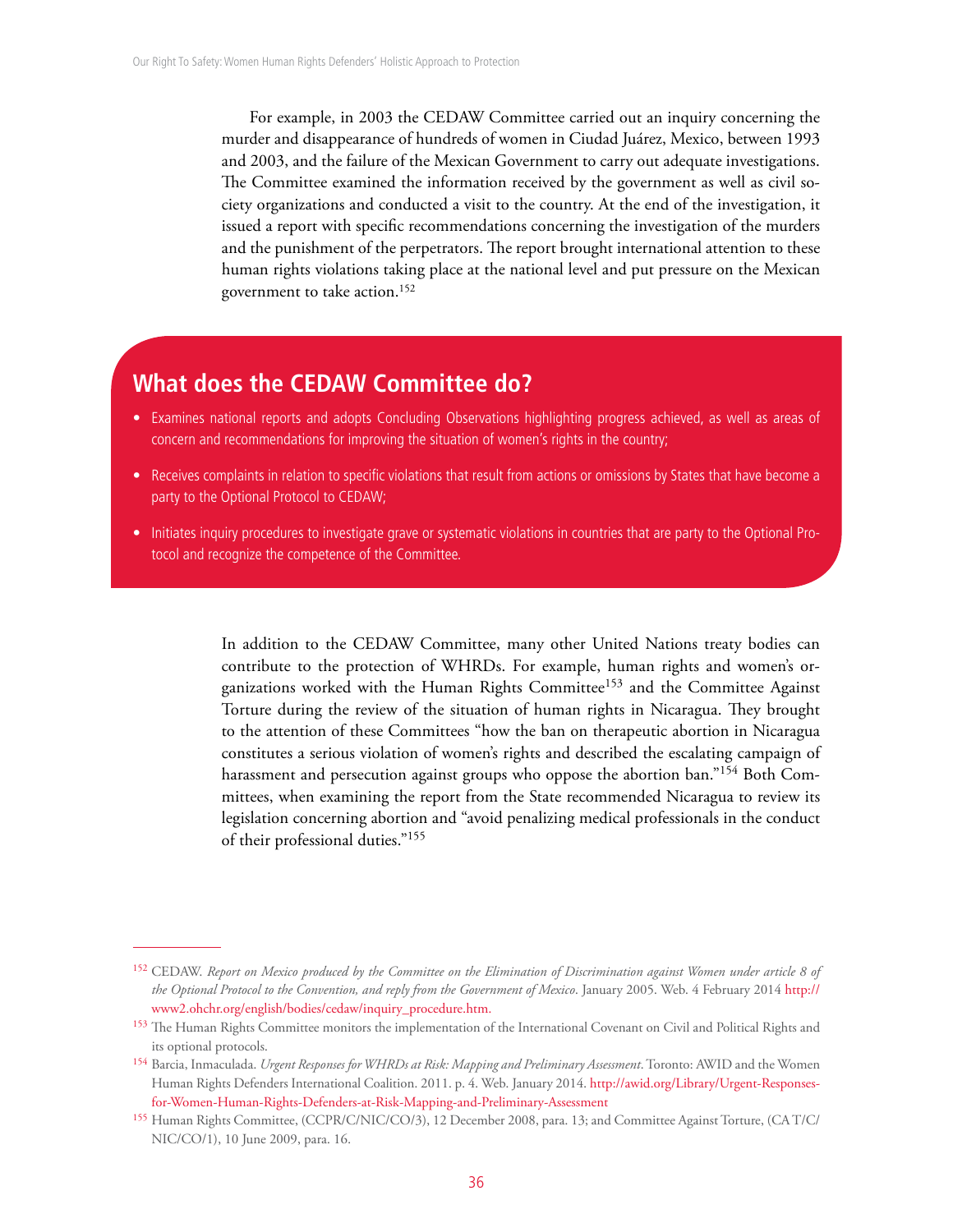# **Other treaty monitoring bodies include:**

- Committee on Economic, Social and Cultural Rights (CESCR) monitors implementation of the International Covenant on Economic, Social and Cultural Rights (1966);
- Committee on the Elimination of Racial Discrimination (CERD) monitors implementation of the International Convention on the Elimination of All Forms of Racial Discrimination (1965);
- Committee on the Rights of the Child (CRC) monitors implementation of the Convention on the Rights of the Child (1989) and its optional protocols (2000);
- Committee on Migrant Workers (CMW) monitors implementation of the International Convention on the Protection of the Rights of All Migrant Workers and Members of Their Families (1990);
- Committee on the Rights of Persons with Disabilities (CRPD) monitors implementation of the International Convention on the Rights of Persons with Disabilities (2006);
- Committee on Enforced Disappearances (CED) monitors implementation of the International Convention for the Protection of All Persons from Enforced Disappearance (2006); and
- The Subcommittee on Prevention of Torture and other Cruel, Inhuman or Degrading Treatment or Punishment (SPT) established pursuant to the Optional Protocol of the Convention against Torture (OPCAT) (2002) visits places of detention in order to prevent torture and other cruel, inhuman or degrading treatment or punishment.

Source: Extracted from http://www.ohchr.org/EN/HRBodies/Pages/TreatyBodies.aspx

### **4.2 The Special Rapporteurs on the situation of human rights defenders**

In 2000, the United Nations Commission on Human Rights (replaced by the Human Rights Council in 2006) established the mandate of the Special Representative, now Special Rapporteur on the situation of human rights defenders to support the implementation of the Declaration on human rights defenders.<sup>156</sup> The Declaration was adopted in 1998 by consensus by all member states of the General Assembly. Many civil society organizations were involved in the elaboration of the Declaration, to ensure that it included strong protections for defenders. The Declaration "does not create new rights but instead articulates existing rights in a way that makes it easier to apply them to the practical role and situation of human rights defenders."<sup>157</sup>

<sup>156</sup> The Declaration's full name is "Declaration on the Right and Responsibility of Individuals, Groups and Organs of Society to Promote and Protect Universally Recognized Human Rights and Fundamental Freedoms."

<sup>&</sup>lt;sup>157</sup> OHCHR. Fact Sheet 29 - Human Rights Defenders: Protecting the Right to Defend Human Rights, p. 19. n.d. Web. 4 February 2014. http://www.ohchr.org/Documents/Publications/FactSheet29en.pdf.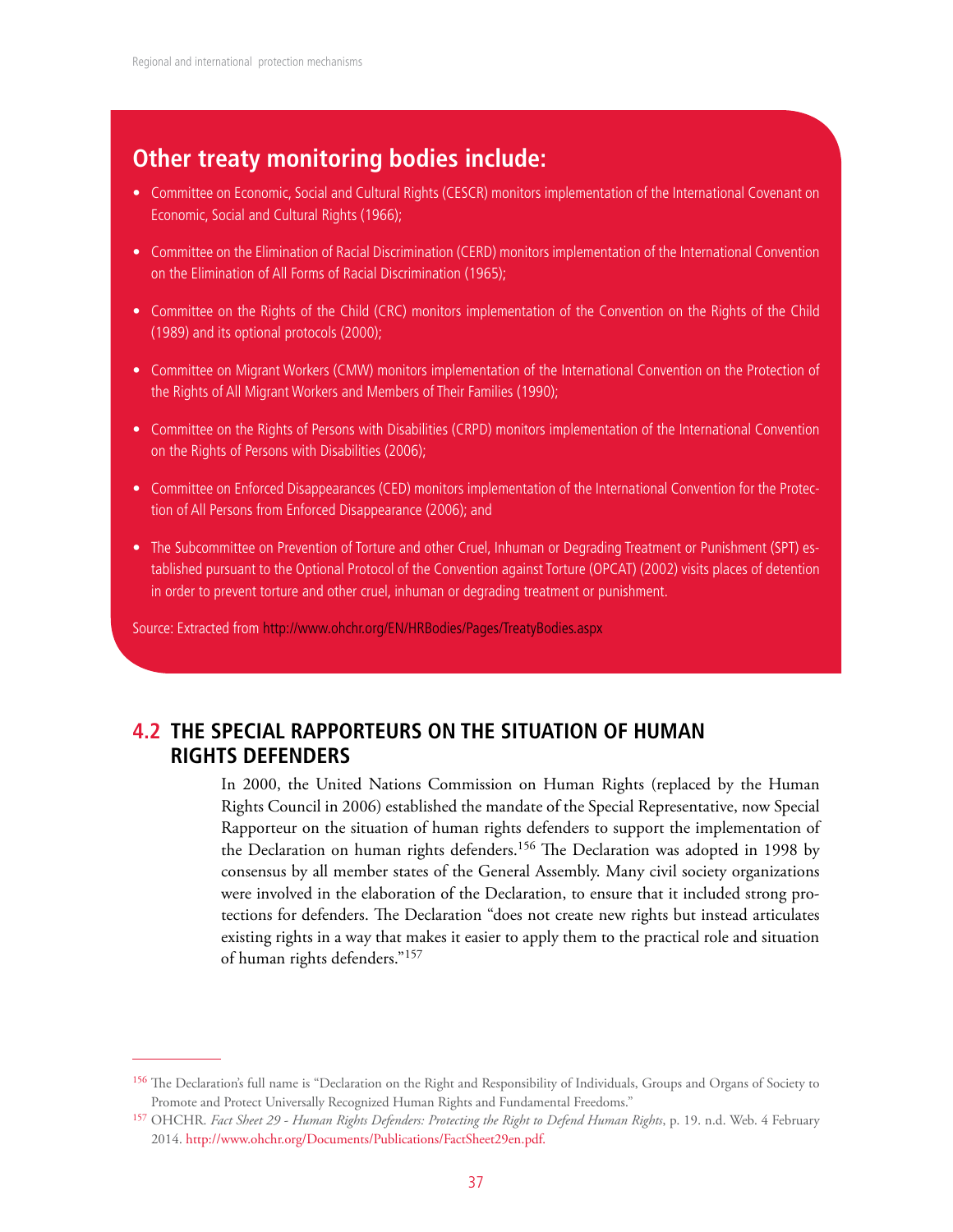# **The Declaration on human rights defenders recognizes the following rights:**

- To seek the protection and realization of human rights at the national and international levels;
- To conduct human rights work individually and in association with others;
- To form associations and non-governmental organizations;
- To meet or assemble peacefully;
- To seek, obtain, receive and hold information relating to human rights;
- To develop and discuss new human rights ideas and principles and to advocate their acceptance;
- To submit to governmental bodies and agencies and organizations concerned with public affairs criticism and proposals for improving their functioning and to draw attention to any aspect of their work that may impede the realization of human rights;
- To make complaints about official policies and acts relating to human rights and to have such complaints reviewed;
- To offer and provide professionally qualified legal assistance or other advice and assistance in defence of human rights;
- To attend public hearings, proceedings and trials in order to assess their compliance with national law and international human rights obligations;
- To unhindered access to and communication with non-governmental and intergovernmental organizations;
- To benefit from an effective remedy;
- To the lawful exercise of the occupation or profession of human rights defender;
- To effective protection under national law in reacting against or opposing, through peaceful means, acts or omissions attributable to the State that result in violations of human rights;
- To solicit, receive and utilize resources for the purpose of protecting human rights (including the receipt of funds from abroad).

Source: Fact Sheet 29 - Human Rights Defenders: Protecting the Right to Defend Human Rights, pages 20 and 21. Available at: http://www.ohchr.org/Documents/Publications/FactSheet29en.pdf.

> The Special Rapporteur carries out different activities to support the implementation of the Declaration. Forexample, it can take up *individual cases*. The Special Rapporteur can receive information concerning violations against WHRDs and can contact the State where the alleged violation(s) have occurred. The Rapporteur can request states to take appropriate action to address the alleged violations. For example, in January 2012, the Special Rapporteur on the situation of human rights defenders, together with several other Special Rapporteurs,<sup>158</sup> sent a communication to the government of Egypt concerning allegations of violence by the military against women human rights defenders that took part in protests in November and December

<sup>&</sup>lt;sup>158</sup> The Special Rapporteur on the promotion and protection of the right to freedom of opinion and expression; the Special Rapporteur on the rights to freedom of peaceful assembly and of association; the Special Rapporteur on violence against women, its causes and consequences; and the Chair-Rapporteur of the Working Group on the issue of discrimination against women in law and in practice.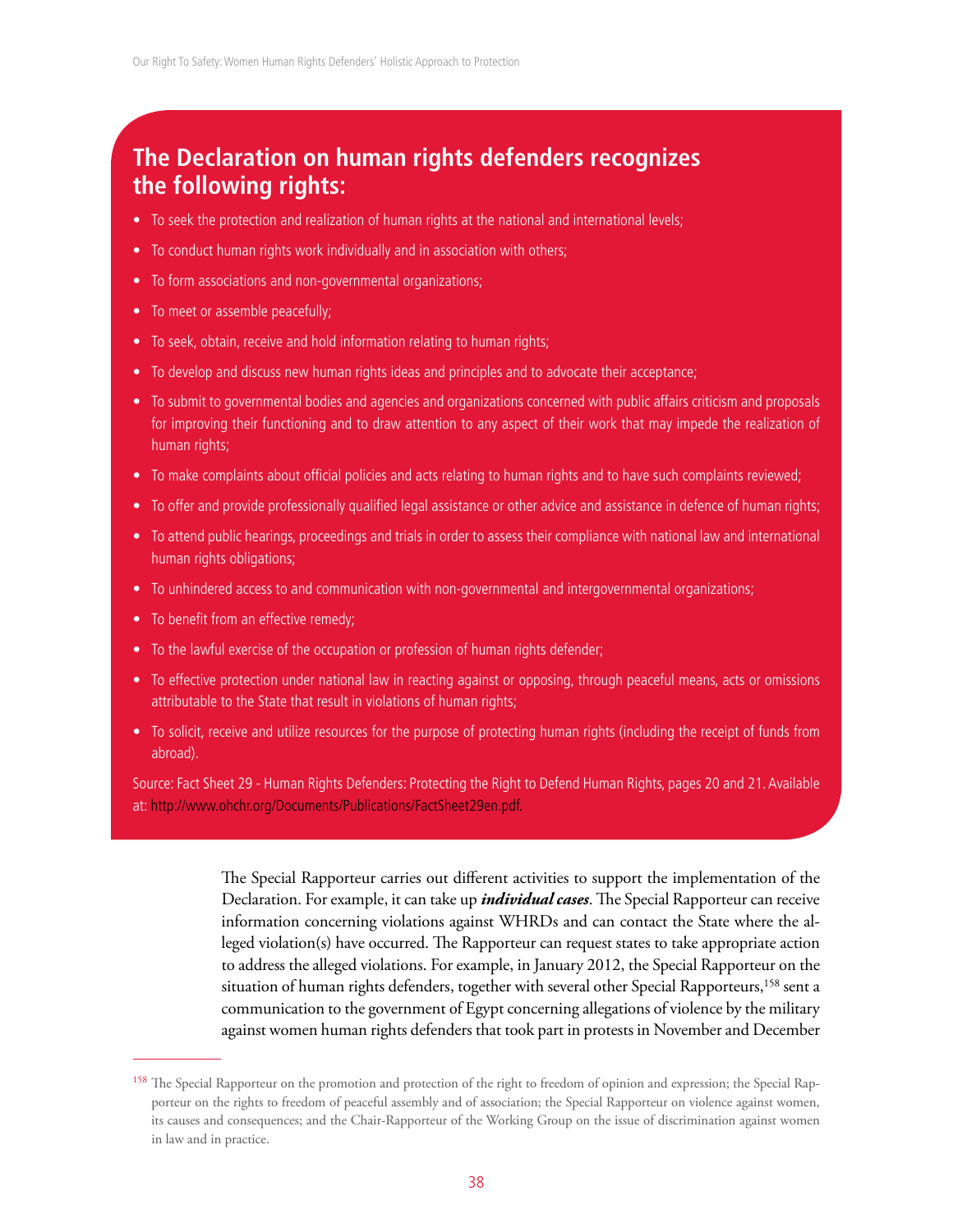2011 in Cairo. In the communication, the Rapporteurs express concerns "that these cases do not constitute isolated events, but represent an ongoing pattern of violence against women peacefully taking part in protests by Egyptian security forces. According to information received, women human rights defenders who participate in demonstrations are increasingly targeted by security forces to prevent them from participating in the public sphere through the use of physical harm, intentional humiliation, and sexual assault accompanied by social stigma against such 'deviant behavior'."159 The Rapporteurs asked the Egyptian government to provide information about any investigations and prosecutions in relation to the allegations as well as in relation to any measures put in place to guarantee the safety of the women bringing the cases of sexual violence by the military to the national courts.<sup>160</sup>

The mandate of the Special Rapporteur is easily accessible. It is not a legal mechanism and the person sending the communication to the Special Rapporteur doesn't need to be a lawyer or to exhaust any domestic remedies at the local or national level. The Special Rapporteur can bring international attention to violations against WHRDs and put pressure on national governments to act. However, its effectiveness is limited for several reasons: many WHRDs are not aware of this mechanism and how to use it; States often fail to respond to the Special Rapporteur's requests to individual communications; and the Rapporteur's capacity for follow-up is very limited.

The Special Raporteur can also undertake *official country visits* to gather information about the situation of defenders, identify specific concerns and make recommendations to different State institutions on how to address those concerns. States have to consent to these visits. During these visits the Special Rapporteur meets with a variety of actors, including relevant government representatives, national human rights institutions, UN agencies, civil society organizations, WHRDs and the media.

After the visit, the Rapporteur releases a report with conclusions and recommendations for further action to improve the situation of defenders in the specific country. These reports are formally presented at the Human Rights Council.<sup>161</sup> Many of these reports include a specific chapter analyzing the situation of WHRDs in the specific country. For example, in the report from her mission to Honduras the Special Rapporteur highlights: "During the mission, women's organizations raised concerns that, owing to pervasive gender discrimination, their complaints of violations against their integrity and work were dismissed and that they endured intimidation by the authorities, in particular by members of the police force."<sup>162</sup>

Similarly, in the report from her mission to Togo, the Special Rapporteur highlights that WHRDs face "criticism and ostracism among their own families and communities. They are labelled as, inter alia, "bad mothers" and "family breakers". Relatives of women defenders, such as spouses and children, are also the subjects of mockery. Women defenders further encounter discrimination within the organization or trade union they operate as their male colleagues often treat them with condescendence."<sup>163</sup> The Special Rapporteur recommends

<sup>159</sup> Sekaggya, Margaret. *Report of the Special Rapporteur on the situation of human rights defenders.* Observations on communications transmitted to Governments and replies received (A/HRC/22/47/Add.4). 27 February 2013, para 130.

<sup>160</sup> Ibid.

<sup>161</sup> For more information see: http://www.ohchr.org/EN/Issues/SRHRDefenders/Pages/CountryVisits.aspx

<sup>162</sup> Sekaggya, Margaret. *Report of the Special Rapporteur on the situation of human rights defenders*. Mission to Honduras (A/ HRC/22/47/Add.1). 13 December 2012, para 87.

<sup>163</sup> Sekaggya, Margaret. *Report of the Special Rapporteur on the situation of human rights defenders* Mission to Togo (A/HRC/10/12/ Add.2) 4 March 2009, para 70.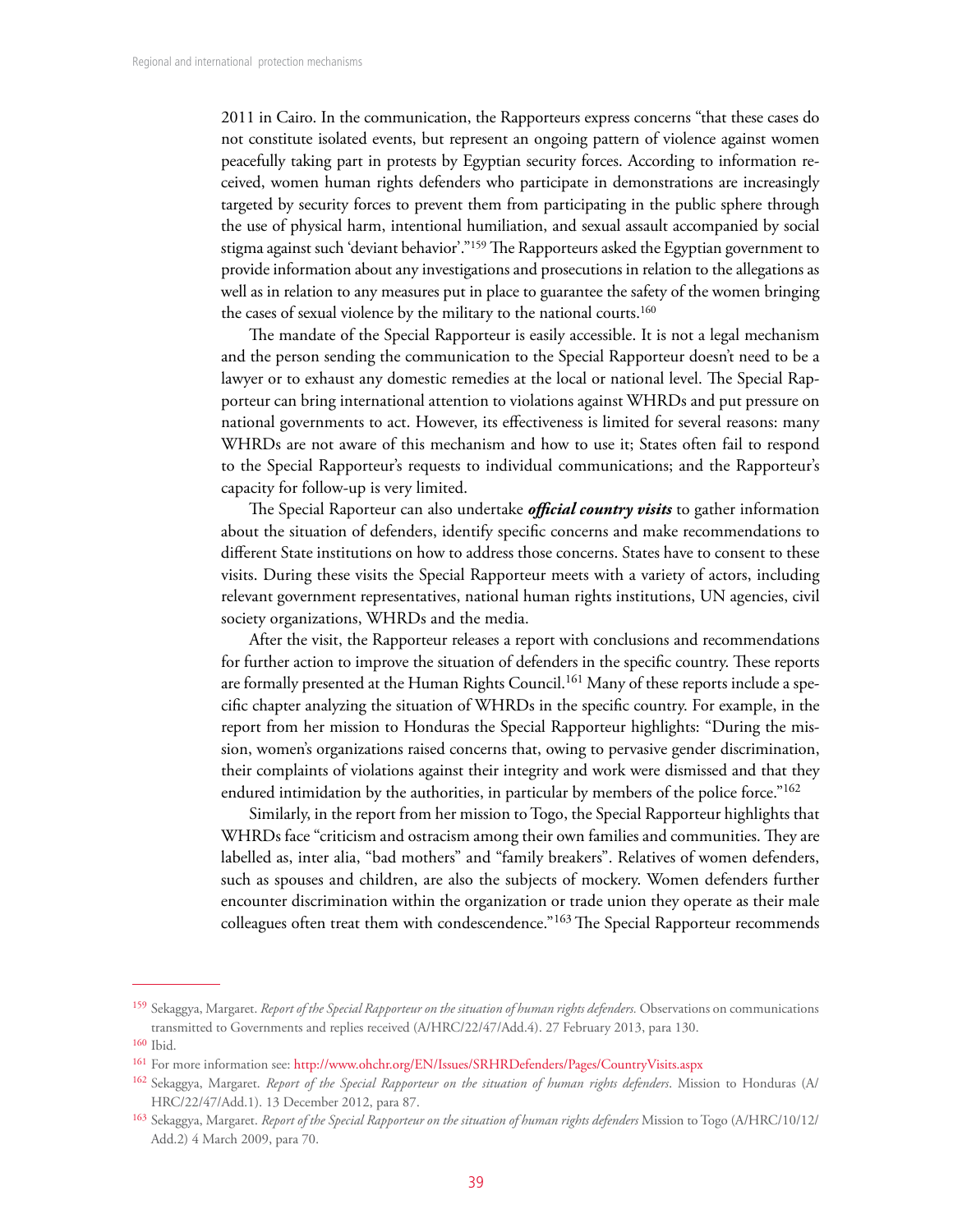the government to "Recognize the legitimate work of women human rights defenders, acknowledge it as human rights work, ensure the removal of all obstacles that impede their work, and take proactive measures to support such work."<sup>164</sup>

While implementation of the recommendations depends on the willingness of the State, the reports are a useful tool for national advocacy.

The Special Rapporteur also has a mandate to issue *annual reports* to the UN Human Rights Council and the UN General Assembly. These reports describe the activities undertaken during the year and analyze trends and concerns. Some reports analyze specific themes related to defenders and the challenges that they face. For example, in 2010, the Special Rapporteur presented a report to the Human Rights Council drawing attention to the risks and challenges faced by WHRDs and providing specific recommendations to enhance their protection.<sup>165</sup>

There are many other rapporteurs with a similar mandate that can be very useful to the work and protection of WHRDs. For example, the Special Rapporteur on violence against women, including its causes and consequences; the Special Rapporteur on the rights of indigenous peoples; the Special Rapporteur on the promotion and protection of the right to freedom of opinion and expression; the Special Rapporteur on the rights to freedom of peaceful assembly and of association; and the Special Rapporteur on extrajudicial, summary or arbitrary executions to name a few.166

> Following the creation of the United Nations Special Rapporteur on the situation of human rights defenders, other regional human rights systems also established similar mandates. In 2004, the *African Commission on Human and Peoples' Rights* adopted a resolution establishing the mandate of the Special Rapporteur on Human Rights Defenders, which has a similar mandate to the United Nations Special Rapporteur.<sup>167</sup>

The Special Rapporteur on Human Rights Defenders in Africa has the mandate to:

1) seek, receive, examine and act upon information on the situation of human rights defenders in Africa; 2) submit reports at every ordinary session of the African Commission; 3) cooperate and engage in dialogue with Member States, National Human Rights Institutions, relevant intergovernmental bodies, international and regional mechanisms of protection of human rights defenders and other stake holders; 4) develop and recommend effective strategies to better protect human rights defenders and follow up on his/her recommendations; and 5) raise awareness and promote the implementation of the UN Declaration on Human Rights Defenders in Africa.168

In 2001, the *Inter-American Commission on Human Rights* established a Unit on Human Rights Defenders to specifically follow the situation of defenders in the region and

<sup>164</sup> Sekaggya, Margaret. *Report of the Special Rapporteur on the situation of human rights defenders* Mission to Togo (A/HRC/10/12/ Add.2) 4 March 2009, para 101.

<sup>165</sup> Sekaggya, Margaret. *Report of the Special Rapporteur on the situation of human rights defenders* (A/HRC/16/44). 20 December 2010.

<sup>166</sup> A full list is avalable at: http://www.ohchr.org/EN/HRBodies/SP/Pages/Themes.aspx.

<sup>167</sup> For more information see: http://www.achpr.org/mechanisms/human-rights-defenders/.

<sup>168</sup> Extracted from the website of the Special Rapporteur: http://www.achpr.org/mechanisms/human-rights-defenders/.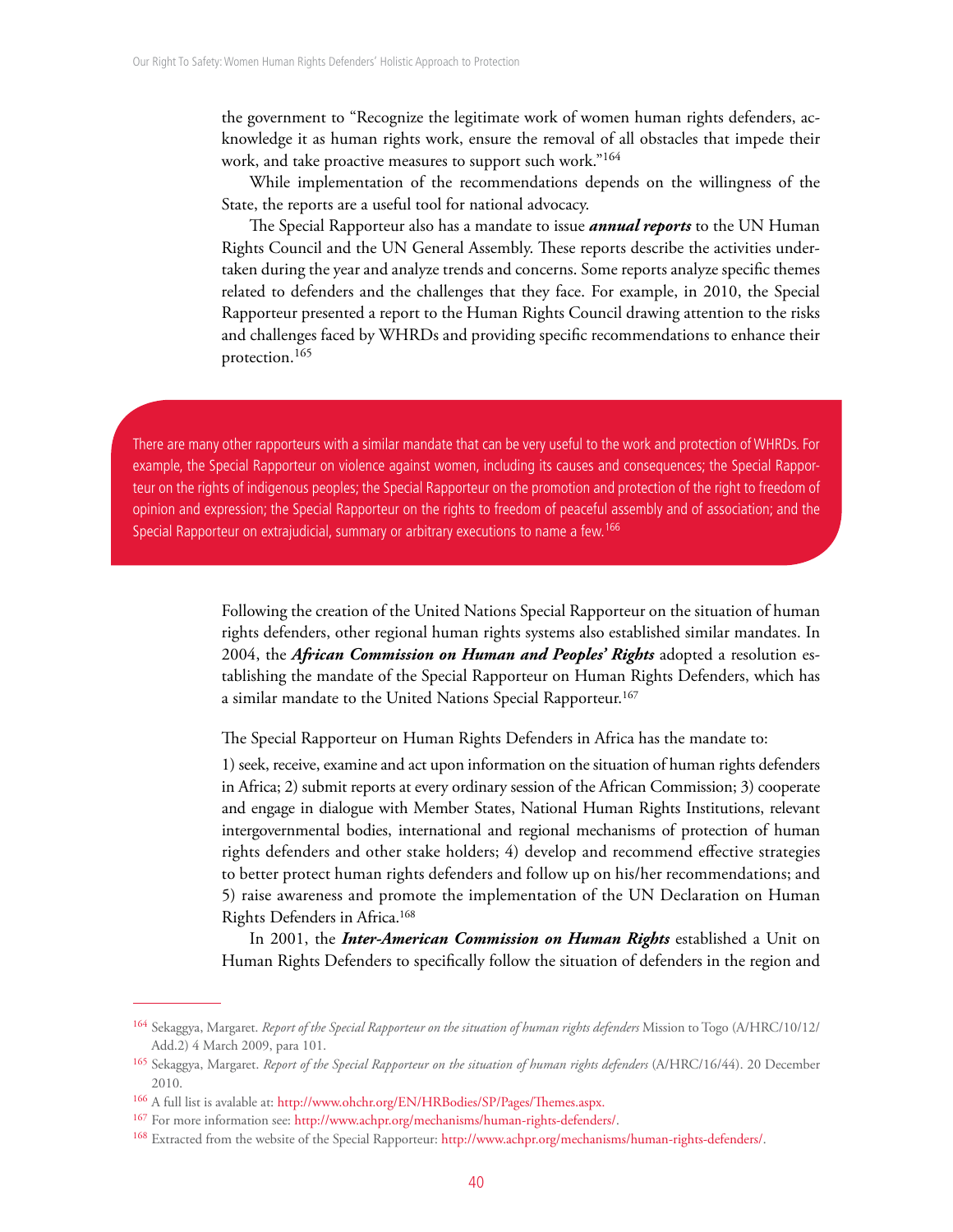coordinate activities in this area. In 2011, the IACHR turned this Unit into the Office of the Rapporteur on the Situation of Human Rights Defenders.<sup>169</sup> The Office of the Rapporteur supports the Commission by 1) analyzing petitions concerning alleged violations of human rights defenders; 2) adopting precautionary measures to prevent irreparable harm. (See the next section for more information regarding precautionary measures); 3) carrying out country visits (with the consent of the State) to better understand the situation of defenders and provide recommendations to States to protect defenders' rights; and 4) developing studies on the situation of human rights defenders and providing guidance to States to comply with their international obligations.170

The *Council of Europe* has also established an independent institution, the Commissioner for Human Rights, to contribute to the protection of human rights defenders. This institution was established in 1997 to promote respect for human rights in the Council of Europe's 47 member States. In 2008, the Commissioner's role was reinforced through a Declaration of the Council of Europe asking the Commissioner to "to strengthen the role and capacity of his Office in order to provide strong and effective protection for human rights defenders."171

### **4.3 The Inter-American Commission on Human Rights: precautionary measures**

The Inter-American Commission on Human Rights (IACHR, or the Commission) is one of the main organs of the Organization of American States tasked with the promotion and protection of human rights in the American hemisphere. The Commission has different means to protect human rights defenders, including: 1) requesting information from States; 2) issuing press releases; 3) holding public hearings; 4) preparing reports on the situation of defenders; and 5) adopting precautionary measures.<sup>172</sup>

In relation to the adoption of precautionary measures, the IACHR's Rules of Procedure establishes that the Commission can request a State to adopt these measures at the request of a party or on its own initiative. Precautionary measures can be granted in "serious and urgent situations presenting a risk of irreparable harm to persons or to the subject matter of a pending petition or case before the bodies of the inter-American system."173 If the request for precautionary measures meets these requirements, the Commission can ask the State to immediately take the necessary protection measures to guarantee the life and physical integrity of the beneficiaries and to arrange those measures with them and their representatives. In cases concerning defenders, the Commission can also ask for measures to ensure that they can continue with their work defending human rights.<sup>174</sup> States have an obligation to

<sup>169</sup> For more information see: http://www.oas.org/en/iachr/defenders/default.asp.

<sup>&</sup>lt;sup>170</sup> Information available at: https://www.oas.org/en/iachr/defenders/mandate/Functions.asp.

<sup>171</sup> Council of Europe. *Declaration of the Committee of Ministers on Council of Europe action to improve the protection of human rights defenders and promote their activities*. para 4. 2008. Web. 4 February 2014 https://wcd.coe.int/ViewDoc. jsp?id=1245887&Site=CM

<sup>172</sup> Inter-American Commission on Human Rights, Second Report on the Situation of Human Rights Defenders in the Americas, (OEA/Ser.L/V/II.) Doc. 66. 31 December 2011, para., para 409.

<sup>173</sup> Inter-American Commission on Human Rights. *Rules of Procedure of the Inter-American Commission on Human Rights*. 2013. Web. 4 February 2014. http://www.oas.org/en/iachr/mandate/Basics/rulesiachr.asp.

<sup>&</sup>lt;sup>174</sup> Inter-American Commission on Human Rights, Second Report on the Situation of Human Rights Defenders in the Americas, (OEA/Ser.L/V/II.) Doc. 66. 31 December 2011, para. 432.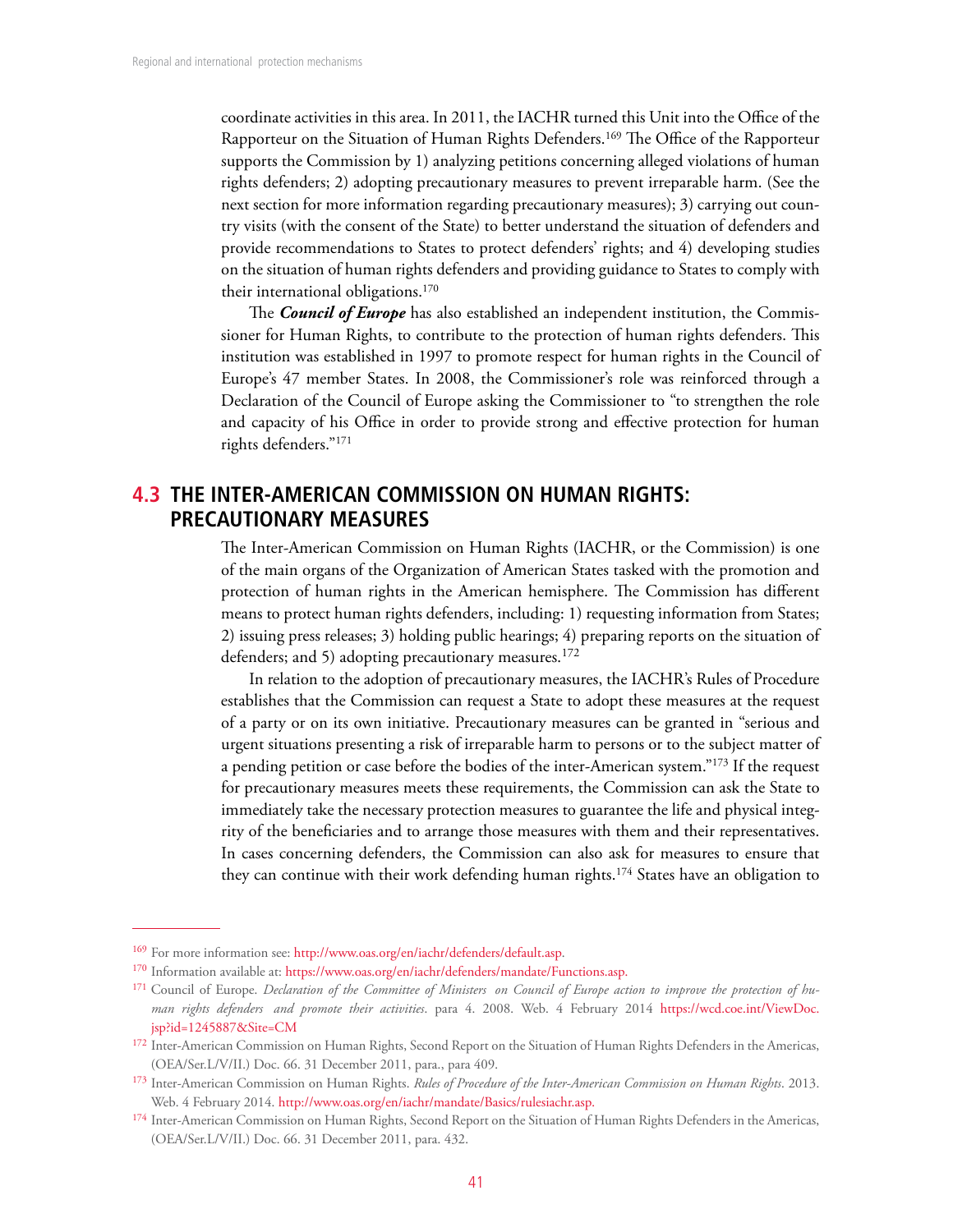comply with the requests for precautionary measures and must plan and implement these measures with the participation of the beneficiaries and their representatives.<sup>175</sup> However, the Commission does not have enforcement mechanisms at its disposal.

"On April 8, 2010, the IACHR granted precautionary measures for Tránsito Jurado, María Eugenia González, her minor children, and the members of the Corporación Sisma Mujer, in Colombia. The request for precautionary measures alleges that Sisma Mujer and two women who participate in a program coordinated by that organization have been subject to threats, harassment, and one act of violence, allegedly as a result of their work defending the rights of women in a situation of displacement. The request indicates that Ms. González began to receive intimidating telephone calls and to be the target of acts of harassment, starting in September 2009; that on December 4, 2009, an unknown individual approached her on the street and told her to leave Cali with her family; and that eight days later, her son, Jonathan Gómez, was murdered. The request adds that Ms. Jurado has also received death threats, and that on January 27, 2010, Sisma Mujer received an e-mail signed by the "Bloque Metropolitano de las Águilas Negras" [Metropolitan Bloc of the Black Eagles], in which the organization was declared a "military target." The request indicates that Sisma Mujer reported the aforementioned acts and met with the competent authorities, but alleges that the necessary protection measures have not been implemented to date. The Inter-American Commission asked the State of Colombia to adopt the necessary measures to guarantee the life and personal integrity of María Eugenia González, her minor children, Tránsito Jurado, and the members of the Corporación Sisma Mujer; to reach agreement with the beneficiaries and their representatives on the measures to be adopted; and to inform the Commission about the steps taken to investigate the facts that led to the adoption of precautionary measures."

Source: Inter-American Commission on Human Rights, PM 99-10 - Tránsito Jurado, María Eugenia González, and Members of the Corporación Sisma Mujer, Colombia. Available at http://www.oas.org/en/iachr/defenders/protection/precautionary.asp

> WHRDs in Latin America have extensive experience working with the Commission to seek protection through the adoption of precautionary measures. The Commission has requested that the State adopt these measures in numerous cases to protect individual WHRDs, their communities and the groups with which they associate. According to the Commission, "human rights defenders account for over one third of the beneficiaries for whom precautionary measures are currently in force in this hemisphere. Of the 207 measures granted in the 2006‐2010 period, 86 were for persons engaged in the defense and promotion of human rights, which is 42% of the beneficiaries of precautionary measures."<sup>176</sup>

> WHRDs have observed that interventions from the Commission can put pressure on States and raise the political cost of not intervening to protect WHRDs. The possibility to go to the Commission gives them some leverage to negotiate protection measures at the national level. Also, because the Commission establishes the need to negotiate these measures with beneficiaries, WHRDs can play a more active role in their design. Precautionary measures have saved many lives and have contributed to the protection of defenders in the region.

> However, WHRDs have also raised numerous concerns in relation to the effective implementation of precautionary measures. For example, they have pointed to cases in which

<sup>&</sup>lt;sup>175</sup> Inter-American Commission on Human Rights, Second Report on the Situation of Human Rights Defenders in the Americas, (OEA/Ser.L/V/II.) Doc. 66. 31 December 2011, para. 439.

<sup>176</sup> Inter-American Commission on Human Rights, Second Report on the Situation of Human Rights Defenders in the Americas, (OEA/Ser.L/V/II.) Doc. 66. 31 December 2011, para. 434.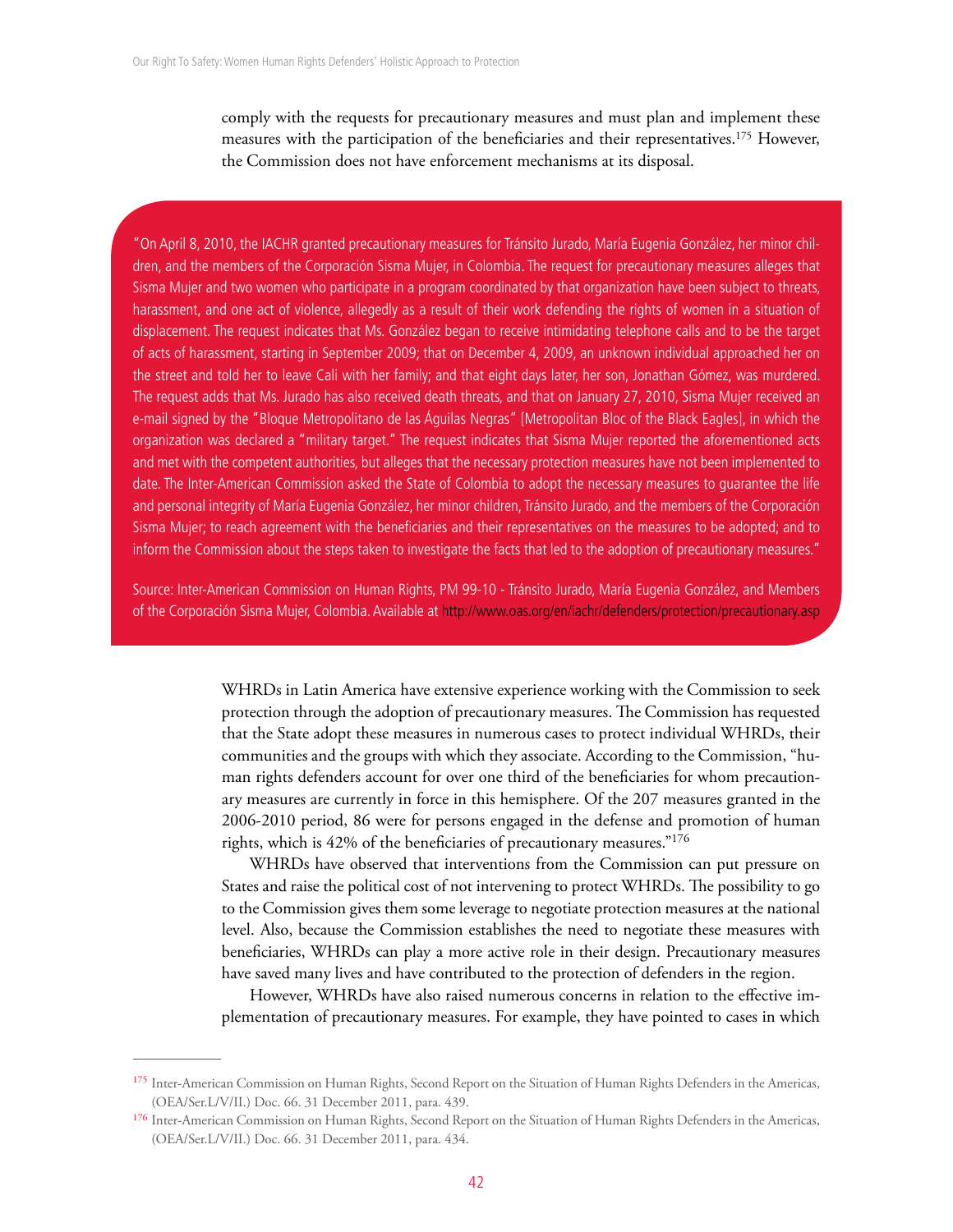beneficiaries have been killed despite the fact that precautionary measures had been granted, which reveals serious shortcomings in their implementation.<sup>177</sup> Other concerns include the delayed response from competent authorities (for instance, measures that are meant to be urgent at times take several months to be put in place). WHRDs have also highlighted the attempts on the part of authorities to minimize the risks that they face and to refuse to recognize the gravity of their situation. This is aggravated by the discrimination that many WHRDs face when denouncing violations against them.

All these concerns point to the need to ensure that precautionary measures integrate a gender perspective and guarantee that WHRDs take part in the design of protection measures, including participating in decisions about when and for how long these measures are implemented.

#### **4.4 European Union (EU): Guidelines on Human Rights Defenders**

In 2004, the EU adopted the Guidelines on Human Rights Defenders (revised in 2008) to provide support to defenders and their work. The Guidelines spell out different ways in which embassies of EU Member States and EU Delegations in third countries – collectively known as 'EU Missions' - can contribute to defenders' protection.

For example, on 27 June 2012, the EU Missions, together with other international organizations, sent representatives to the Appeal Court in Phnom Penh, Cambodia, to observe the trial of thirteen WHRDs who were imprisoned for their role in organizing a protest against forced eviction in their community.178 The women were land and housing rights activists who had been protesting the forced evictions of the Boeung Kak Lake community in Phnom Penh, Cambodia. They were arrested during a peaceful protest in May 2012 and 48 hours after their arrests, they were subjected to a mass trial that reportedly failed to respect their rights to a fair trial. According to observers, "the women's lawyers' request for time to prepare the case, examine the case file, speak with their clients, and call witnesses were all denied."179

Several international human rights defenders organizations that supported the WHRDs sent a letter to the EU Delegation to Cambodia requesting the presence of observers to the appeal trial. The letter stressed: "strong international pressure and interest in the case will improve the women's chance of receiving a fair trial."<sup>180</sup> On 27 June 2012, the Court suspended the remaining prison term of all thirteen women human rights defenders and ordered their release.

This case illustrates how international pressure can provide protection to defenders subjected to judicial harassment and persecution. The presence of external observers in trials is a form of protection because it can contribute to better respect for human rights standards. It also sends the message "to judges and prosecutors that there is international scrutiny of a

<sup>177</sup> Comite de America Latina para la Defensa de los Derechos de las Mujeres, El Sitema Interamericano de proteccion de los Derechso Humanos en contextos democraticos: Avances y desafios para su fortalecimiento desde una perspectiva feminista, October 2012, para. 24.

<sup>178</sup> Front Line Defenders. *Cambodia-Update: Thirteen Boeung Kak Lake women human rights defenders received suspended sentence by the Appeal Court*. 29 June, 2012. Web. 4 February 2014. http://www.frontlinedefenders.org/node/18800.

<sup>179</sup> **Witness.** *22 Governments Asked to Observe Trial of Human Rights Defenders in Cambodia* June 2012. Web. 4 Februrary 2014. http://www.witness.org/content/request-observers-be-sent-appeal-trial-boeung-kak-lake-human-rights-defenders.

<sup>180</sup> Request for observers to be sent to the appeal trial of the Boeung Kak Lake human rights defenders. Available at: http://www. witness.org/content/request-observers-be-sent-appeal-trial-boeung-kak-lake-human-rights-defenders.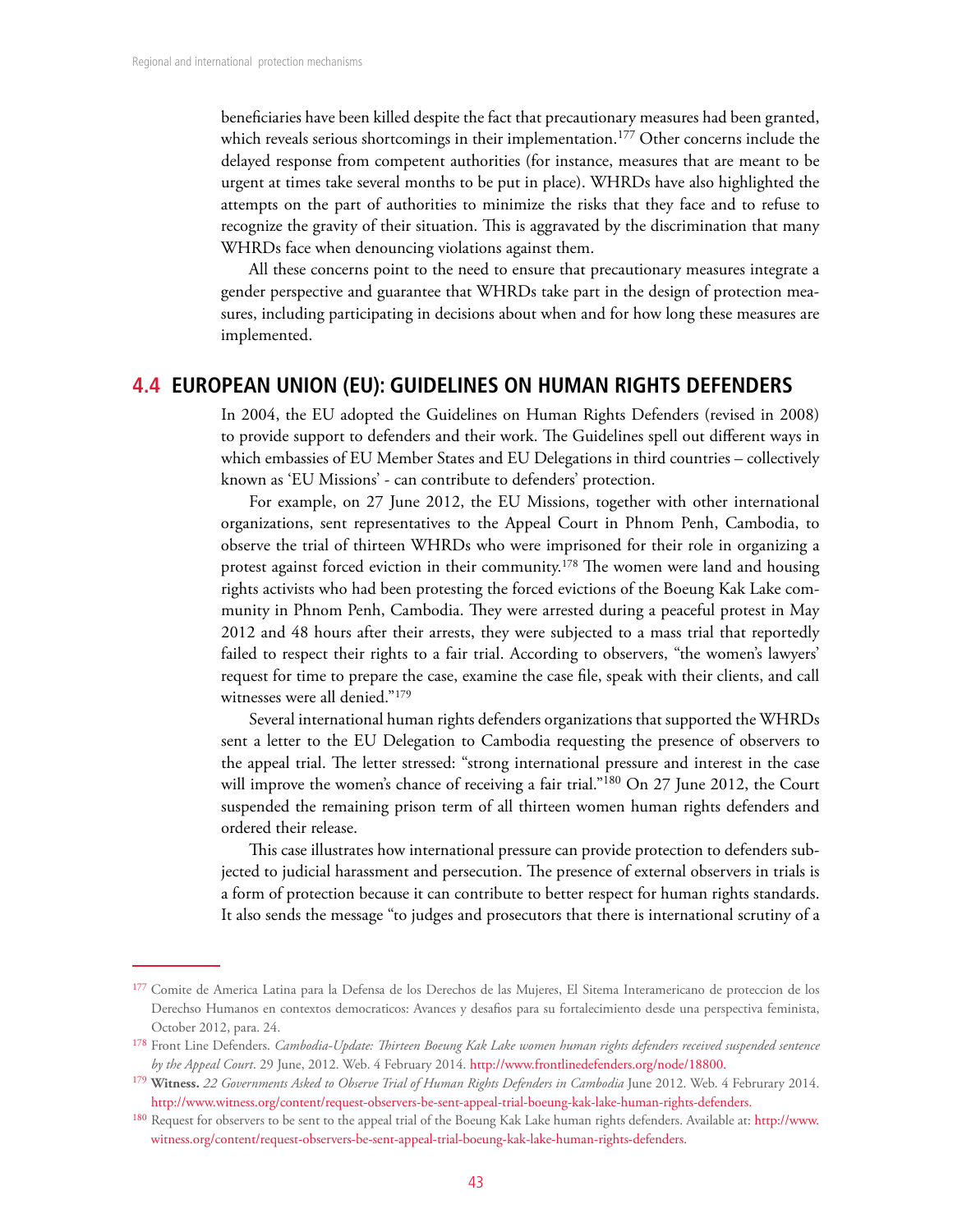case. Also, in countries where judges and lawyers do not feel well protected, it provides them with a potential layer of protection."<sup>181</sup>

In addition to trial observation, the EU Guidelines identify other practical ways in which EU countries can provide practical support to women human rights defenders. For example, the EU Missions can make public statements to condemn threats and attacks against WHRDs. These statements can help mobilize public support and contribute to the protection of WHRDs in some contexts by putting pressure on local and national authorities to intervene in some cases and carry out investigations. The EU Missions are also supposed to maintain contacts with WHRDs, including receiving them in their missions and visiting their areas of work. They can also provide visible recognition, for instance, through publicity, visits or invitations for such purposes as presenting prizes WHRDs have obtained. In other instances a discrete approach may be more effective. The EU Guidelines also include the possibility to use "quiet diplomacy" to raise specific cases of WHRDs at immediate or serious risk with local authorities.<sup>182</sup>

## **What are other practical ways in which EU Missions can support WHRDs?**

- "preparing local strategies for the implementation of [the EU] guidelines, with particular attention to women human rights defenders...;
- supporting human rights defenders, as well as NGOs that promote and protect human rights defenders' activities, through such activities as capacity building and public awareness campaigns, and facilitating cooperation between NGOs, human rights defenders and national human rights institutions;
- encouraging and supporting the establishment, and work, of national bodies for the promotion and protection of human rights, established in accordance with the Paris Principles, including, National Human Rights Institutions, Ombudsman's Offices and Human Rights Commissions.
- assisting in the establishment of networks of human rights defenders at international level, including by facilitating meetings of human rights defenders both within and outside the EU;
- seeking to ensure that human rights defenders in third countries can access resources, including financial resources, from abroad and that they can be informed of the availability of those resources and of the means of requesting them;
- ensuring that human rights education programs promote, inter alia, the UN Declaration on Human Rights Defenders;
- providing measures for swift assistance and protection to human rights defenders in danger in third countries, such as, where appropriate, issuing emergency visas and facilitating temporary shelter in the EU Member States."

Source: "Ensuring protection – European Union Guidelines on Human Rights Defenders," paras. 11 and 14. Available at: http://www.consilium.europa.eu/uedocs/cmsUpload/16332-re01.en08.pdf.

<sup>181</sup> Barcia, Inmaculada. *Urgent Responses for WHRDs at Risk: Mapping and Preliminary Assessment*.Toronto: AWID and the Women Human Rights Defenders International Coalition. p. 7. 2011. Web. January 2014. http://awid.org/Library/Urgent-Responsesfor-Women-Human-Rights-Defenders-at-Risk-Mapping-and-Preliminary-Assessment

<sup>182</sup> For more information on how human rights defenders can use the EU Guidelines see Collier, Chris. *The EU: What it can do, Getting to take action*, *Protection Handbook for Human Rights Defenders*. Front Line Defenders, The International Foundation for the Protection of Human Rights Defenders edited by Vincent Forest. September 2013. Web. February 4, 2014 http://www. frontlinedefenders.org/files/Handbook\_for\_Hrds\_EU\_Action.pdf.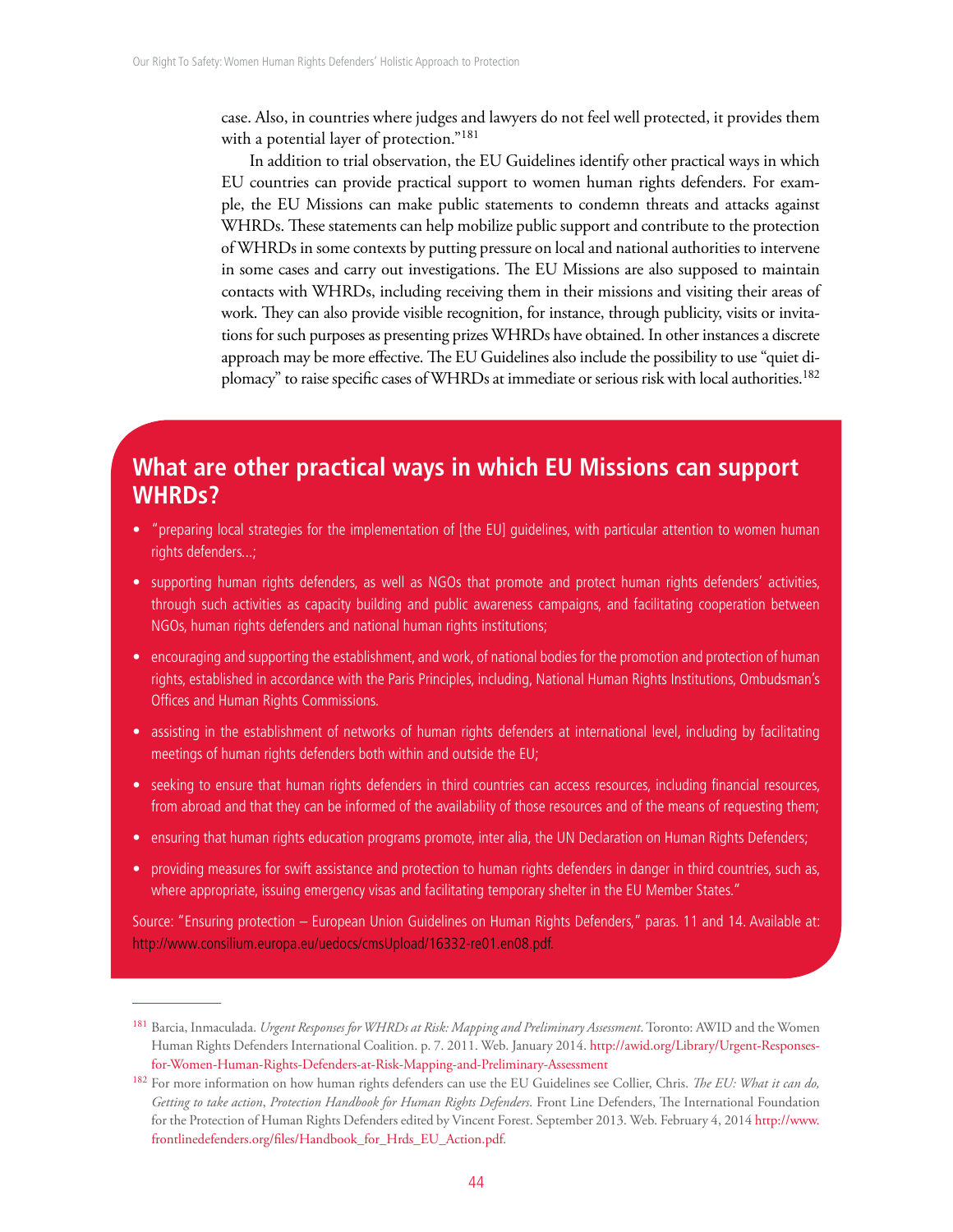As illustrated by the examples above, the Guidelines are an important tool that can contribute to the protection of WHRDs. In fact, the Guidelines expressly state that the EU Missions should pay particular attention to the specific risks faced by women human rights defenders. In some countries, the Guidelines have had a positive impact. The EU Missions have maintained a constructive dialogue with WHRDs, which has contributed to raise their profile and provide a certain degree of protection. However, in many other countries, the Guidelines' implementation and effectiveness have often been hampered by a variety of factors, including the lack of knowledge about the Guidelines by both staff at EU Missions and WHRDs; the lack of political will —WHRDs are not a priority for many embassies, which tend to be more concerned about other areas such as migration or business interests; and the limited capacity of staff at EU Missions to understand WHRDs' needs and realities. Additionally, in some contexts, WHRDs may choose not to seek protection from EU Missions because seeking protection from foreign entities may carry the stigma of supporting a 'western' agenda.

The EU has also adopted Guidelines on violence against women, which specify that "[T]he EU will ensure that it gives appropriate consideration to the synergies between the implementation of these guidelines and other EU guidelines on human rights, in particular those relating to children's rights and human rights defenders."183

<sup>183</sup> European Union. *EU guidelines on violence against women and girls and combating all forms of discrimination against them*, para. 3.2. 2008. Web. February 4, 2014. http://www.consilium.europa.eu/uedocs/cmsUpload/16173cor.en08.pdf.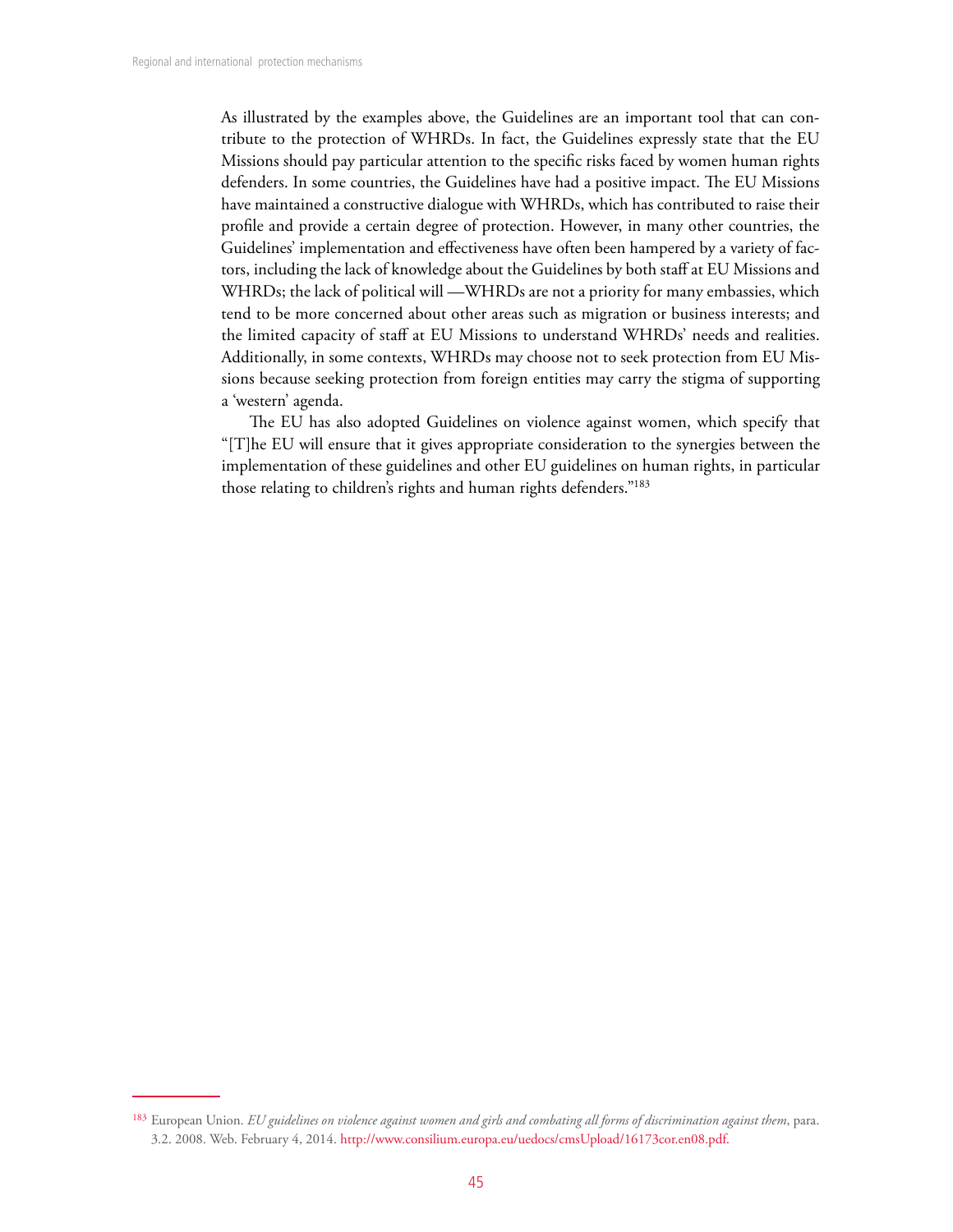

# Recommendations **Formulation** Recommendation

These recommendations are directed at States, regional and international human rights protection mechanisms, international cooperation agencies and donors, and national and transnational corporations. All of these actors have an important role to play in the creation of an enabling environment free from violence where WHRDs can continue their work defending human rights.184

### **RECOMMENDATIONS TO STATES:**

### **Recognition and support for the work of WHRDs**

- **1.** Grant political and legal recognition (in the constitution or common laws) to the diverse and important work carried out by WHRDs to protect the most vulnerable populations, to achieve more equal societies, and to strengthen democracy and the rule of law.
- **2.** Issue specific statements and organize public awareness campaigns that support the legitimacy and importance of WHRDs' work, focusing on eliminating prejudices and recognizing WHRDs' contributions to society and development both at the national and local level.
- **3.** Use a broad definition of "Women Human Rights Defender" that includes not only those working for traditional non-governmental organizations (NGOs), but also WHRDs defending labour rights, land rights, cultural rights, sexual and reproductive rights, as well as collectivities and grassroots organizations.
- **4.** Work to ensure that public officials and other non-state actors (such as the media, religious and community leaders, and private sector representatives) do not make statements that attack, defame, incite violence against or stigmatize WHRDs or their social movements. In cases where such statements are made, guarantee that those responsible are punished accordingly.
- **5.** Enact specific legislation and programs that fight sexism in media campaigns, in particular those affecting WHRDs.
- **6.** Grant legal recognition to the United Nations Declaration on Human Rights Defenders at the national level and recognize the specific risks and vulnerabilities that WHRDs face.
- **7.** Enact laws that support and facilitate human rights work and eliminate compulsory, excessively rigorous requirements for the legal registration of an NGO or for accessing

<sup>&</sup>lt;sup>184</sup> These recommendations were developed in a consultation that was held in Mexico City from 26-27 June with the participation of WHRDs from Africa, Asia, Latin America and the Middle East who defend a range of human rights, including women's human rights.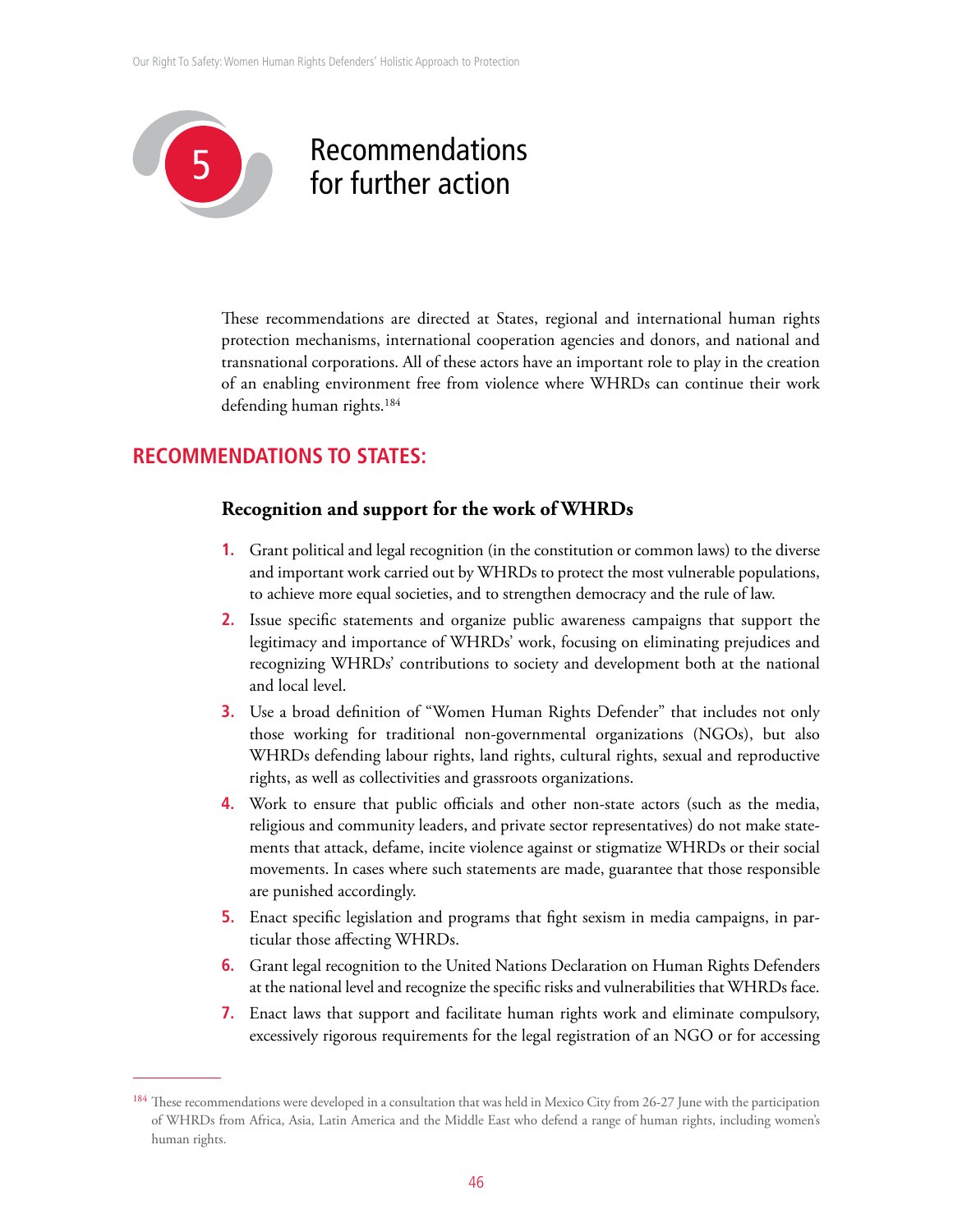international funding. These laws should prohibit the labeling of civil society organizations as 'terrorist' or 'illegal organizations' including any restrictions on this basis in accordance with their right to freedom of expression, association and assembly. Similarly, these laws should incorporate provisions on the right to appeal such characterizations of civil society organizations.

**8.** Guarantee public funding to ensure that WHRDs and their organizations can continue defending women's human rights.

### **Protection Mechanisms and Programs**

- **1.** Formulate protection policies and programs that focus on eliminating the structural causes of violence against WHRDs and advocate for the adoption of specific measures to prevent, investigate and punish those responsible for the abuse and violence perpetrated against them.
- **2.** Ensure that protection measures lead to an enabling environment free of violence in accordance with international human rights standards and that these measures do not impede WHRDs' work so they can continue their activities defending human rights.
- **3.** Recognize and do not hinder protection measures provided by non-governmental organizations that do not involve the use of arms, or state officials or persons hired by the State.
- **4.** Develop or strengthen existing national protection mechanisms and programs for WHRDs at risk by formulating and implementing protection measures with a gendersensitive approach that takes into account the different types of needs and risks faced by women. Such programs should:
	- **a.** Recognize and apply an integrated concept of protection that entails not only physical protection but also measures that support the wellbeing of WHRDs, including psychosocial support, self-care and access to other health services. These measures should take into account the specific needs of WHRDs and be provided by gendersensitive professionals with expert knowledge on the subject matter;
	- **b.** Guarantee that all protection measures are designed and implemented in consultation with beneficiaries and guarantee that these measures are only granted to WHRDs with their consent;
	- **c.** Guarantee the flexibility of protection measures to be adapted to different regional and cultural contexts as well as the particular needs of WHRDs at risk;
	- **d.** Take into account the role that many WHRDs play as the primary or the only family caregiver and extend protection measures, such as psychosocial support and temporary relocation, to their children as well as other persons in their care;
	- **e.** Guarantee that protection measures, such as relocation plans and psychosocial support, take into consideration the specific needs of WHRDs including those based on their ethnicity, race, health, gender identity and sexual orientation;
	- **f.** States that do not provide relocation measures should, at the very least, guarantee the security of WHRDs who decide to relocate to another country with the support of civil society organizations;
	- **g.** Guarantee that risk analysis take into account the specific needs of WHRDs, as well as the particular contexts and patterns of violations against WHRDs. Risk analysis should also consider the specific needs of the diversity of WHRDs, including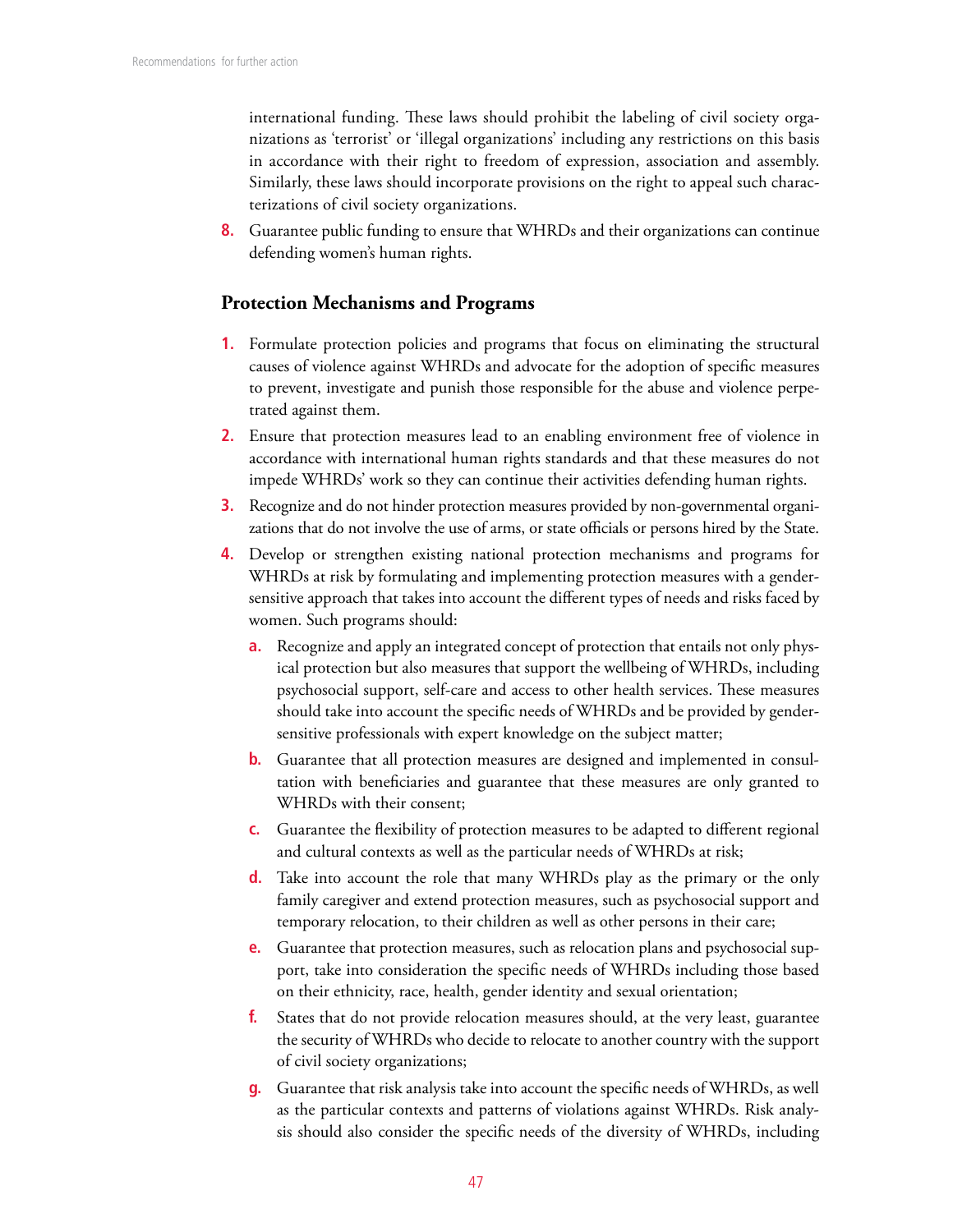indigenous, Afro-descendants, lesbian, bisexual and transgender women and those living under vulnerable conditions such as poverty;

- **h.** Guarantee that risk analysis are conducted by independent experts and include the participation of WHRDs in defining their protection needs and priorities;
- **i.** Improve the availability of resources and opportunities for WHRDs and their organizations to decrease their vulnerability, such as trainings on risk analysis and the formulation of security plans as a prevention strategy;
- **j.** Ensure that municipal and national institutions, as well as the different sectors involved such as justice, health and education sectors, coordinate their efforts when responding to WHRDs at risk. In addition, states should identify which institutions are responsible for implementing each protection measure and establish a clear process for WHRDs to access them;
- **k.** Develop or support alternative protection measures that do not involve the use of weapons (such as armed bodyguards) and recognize existing self-protection mechanisms (for example, indigenous guards or other forms of community protection);
- **l.** Guarantee that budget is allocated to support the development and implementation of protection measures for WHRDs and the work that they do in defence of human rights at the municipal and national level;
- **m.** Guarantee that protection measures take into account the impact of attacks on the wider group of individuals that WHRD may represent or work with, so these measures also work to prevent violence against other WHRDs from the same group, community or those who share similar causes.

#### **Access to Justice and Impunity**

- **1.** Guarantee an independent judicial system that provides redress to WHRDs who face violence and ensure that it is not used to criminalize or impede WHRDs' work. All trials against WHRDs should comply with due process.
- **2.** Strengthen existing judicial systems, or create new institutions when appropriate (for example, fast-track tribunals), to quickly respond to threats and attacks against WHRDs and to accelerate the process for filing claims and investigating.
- **3.** Establish accountability mechanisms to ensure the transparency of legal institutions, including the publication of legal decisions and related legal analysis, which should be accessible to the public.
- **4.** Guarantee the independence of public human rights institutions to ensure they can work independently as well as playing a proactive role in the execution of prevention programs on violence against WHRDs and the protection of the right to defend rights.
- **5.** Guarantee the prompt and impartial investigation of violations committed against WHRDs and the prosecution of those responsible. Investigations should use a women's rights framework and take into account the context in which WHRDs work and the patterns of attacks targeting them.
- **6.** Investigate and carry out analysis of the threats against WHRDs committed via information and communication technologies and prosecute the perpetrators of these crimes.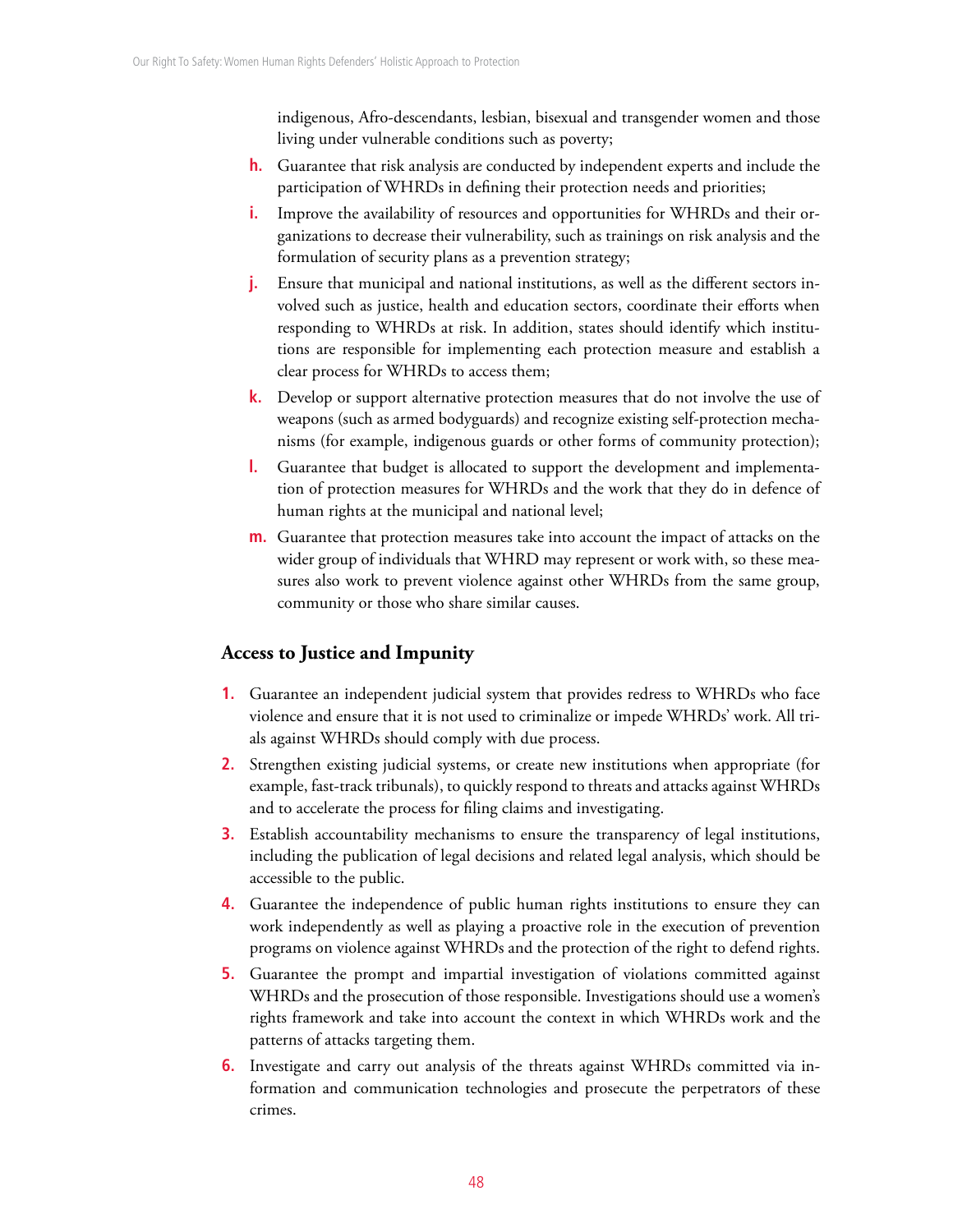### **Training for Public Officials**

- **1.** Ensure that officials from the legal and penal systems, who work on WHRDs cases, receive training that address the risks faced by WHRDs, their specific needs, the contexts in which WHRDs work and the barriers they face in accessing justice.
- **2.** Encourage 'peer-to-peer training' for legal system officials as a strategy for countering impunity and improving gender sensitivity.
- **3.** Develop indicators to measure the impact of these trainings in order to identify how cases of threats and attacks against WHRDs are handled and how the rates of impunity, in those cases, have been affected.
- **4.** Create mechanisms to prevent the political appointments, promotions to public office or advancement of political careers of those officials who instigate attacks against WHRDs.

### **Use of Information and Communication Technologies (ICTs)**

- **1.** Guarantee that legislation and policies that regulate the use of ICTs in each country follow international norms, including the right to access information and to freedom of expression.
- **2.** Guarantee that legal frameworks regulating ICTs prohibits the use of information about WHRDs and their organizations for the purpose of attacks, stigmatization and persecution.
- **3.** Prohibit justifications based on vague national security laws or the defence of community morals to sanction online privacy violations and to silence WHRDs carrying out non-violent activities in defence of human rights.
- **4.** Promote and support protection schemes that include training on the risks, responsibilities, tools and strategies to protect WHRDs and their networks when using ICTs.

### **RECOMMENDATIONS FOR REGIONAL AND INTERNATIONAL HUMAN RIGHTS PROTECTION MECHANISMS:**

- **1.** Collect information and document violations committed against WHRDs and their organizations to generate evidence of the types of attacks against WHRDs and their work.
- **2.** Issue resolutions, decisions or recommendations that clearly recognize the need to guarantee the individual and collective security of WHRDs, establish limits on State authority, and punish public officials who commit such violations.
- **3.** Consider the number of WHRDs covered by state protection measures or programs to represent an indicator of existing violence against WHRDs in a country, rather than using this indicator as an accomplishment of the way a protection scheme is protecting a great number of people. This indicator should affect negatively the assessment of a state's compliance with its international human rights commitments.
- **4.** Call on the country offices and representations of the United Nations High Commissioner for Human Rights, to include monitoring of compliance with the UN Declaration on Human Rights Defenders, especially the elimination of defamation and stigmatization of WHRDs, in their mandate.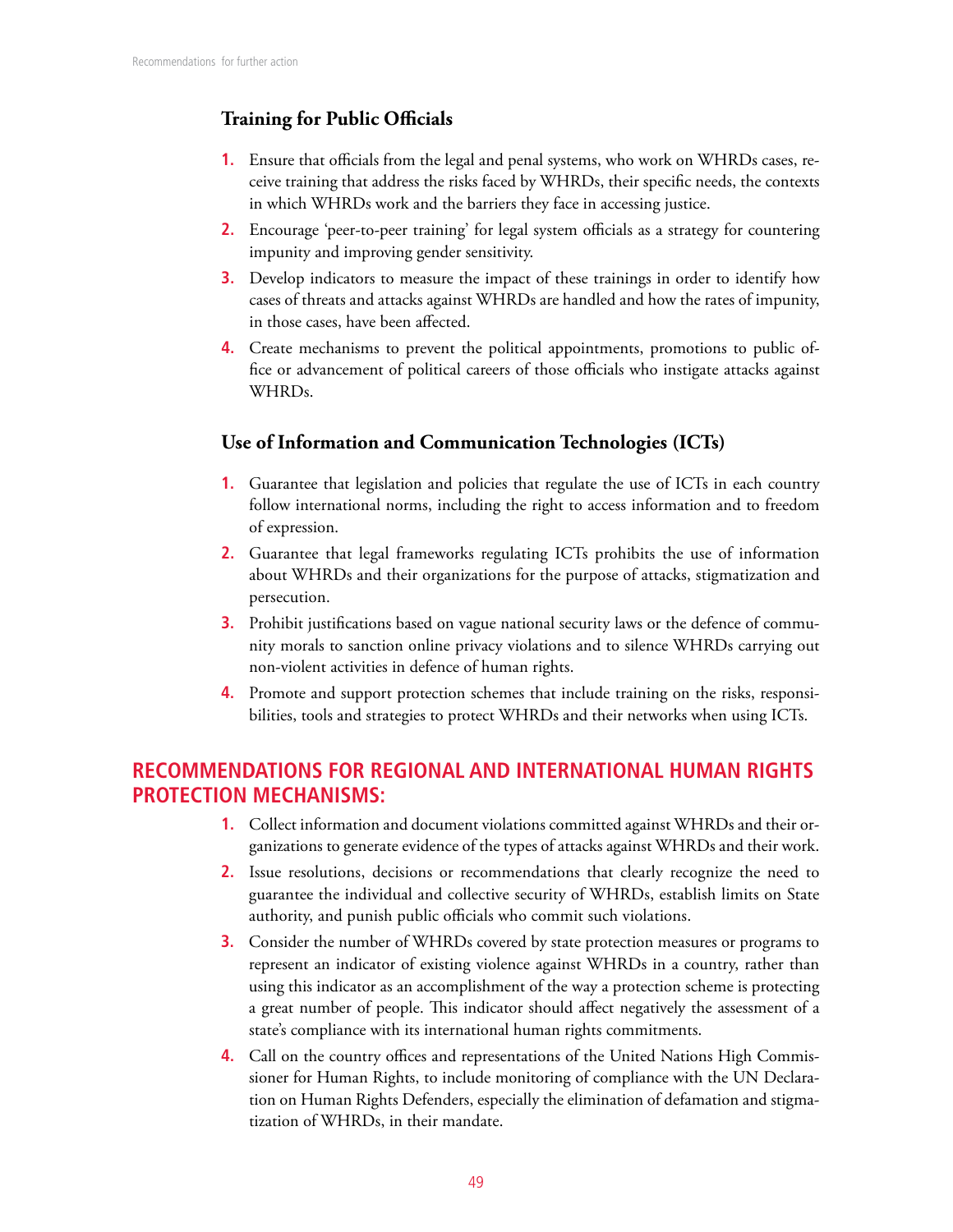**5.** Encourage regional and international institutions, especially those with a field presence, to follow up on decisions and resolutions issued by human rights bodies and mechanisms and to actively respond to civil society petitions. These institutions should ensure the integration of a gender perspective into their mechanisms, decisions, and responses, and consider other forms of oppression (such as those based on class, race, ethnicity, gender identity and sexual orientation) to improve the quality and impact of their actions.

### **RECOMMENDATIONS TO INTERNATIONAL COOPERATION AGENCIES AND DONORS:**

- **1.** Assign funds to support the work of civil society, including funding training opportunities for WHRDs to learn about risk assessments as well as strategies and tools for their protection, including digital security tools.
- **2.** Allocate resources for protection and accompaniment programs provided by NGOs.
- **3.** Allocate resources to strengthen national legal systems and improve WHRDs' access to justice.
- **4.** Ensure transparency in the use of funds by establishing national accountability mechanisms, including the development of indicators to measure progress in terms of strengthening and increasing WHRDs access to the justice system.

### **RECOMMENDATIONS TO NATIONAL AND TRANSNATIONAL CORPORATIONS:**

- **1.** Respect the UN Guiding Principles on Business and Human Rights to secure the rights of WHRDs and provide adequate redress when these rights are violated, including violations that occur through ICTs and the media.
- **2.** Allocate funds to support the work of women defending human rights within the framework of corporate social responsibility.